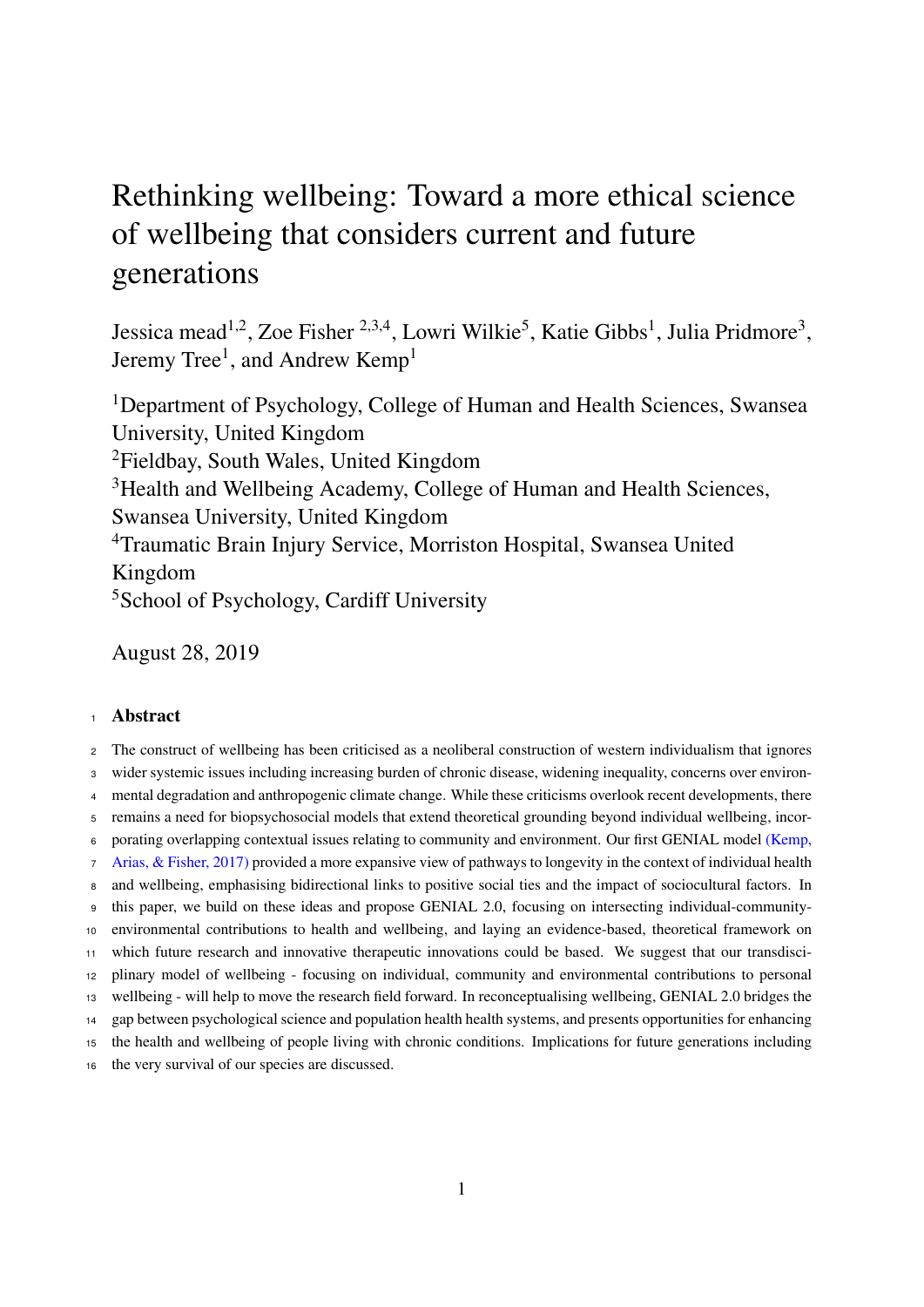- <sup>17</sup> \*Correspondence to be sent to: Associate Professor Andrew Kemp, Department of Psychology,
- Vivian Tower, College of Human and Health Sciences, Swansea University, United Kingdom;
- Email: [a.h.kemp@swansea.ac.uk](mailto:a.h.kemp@swansea.ac.uk)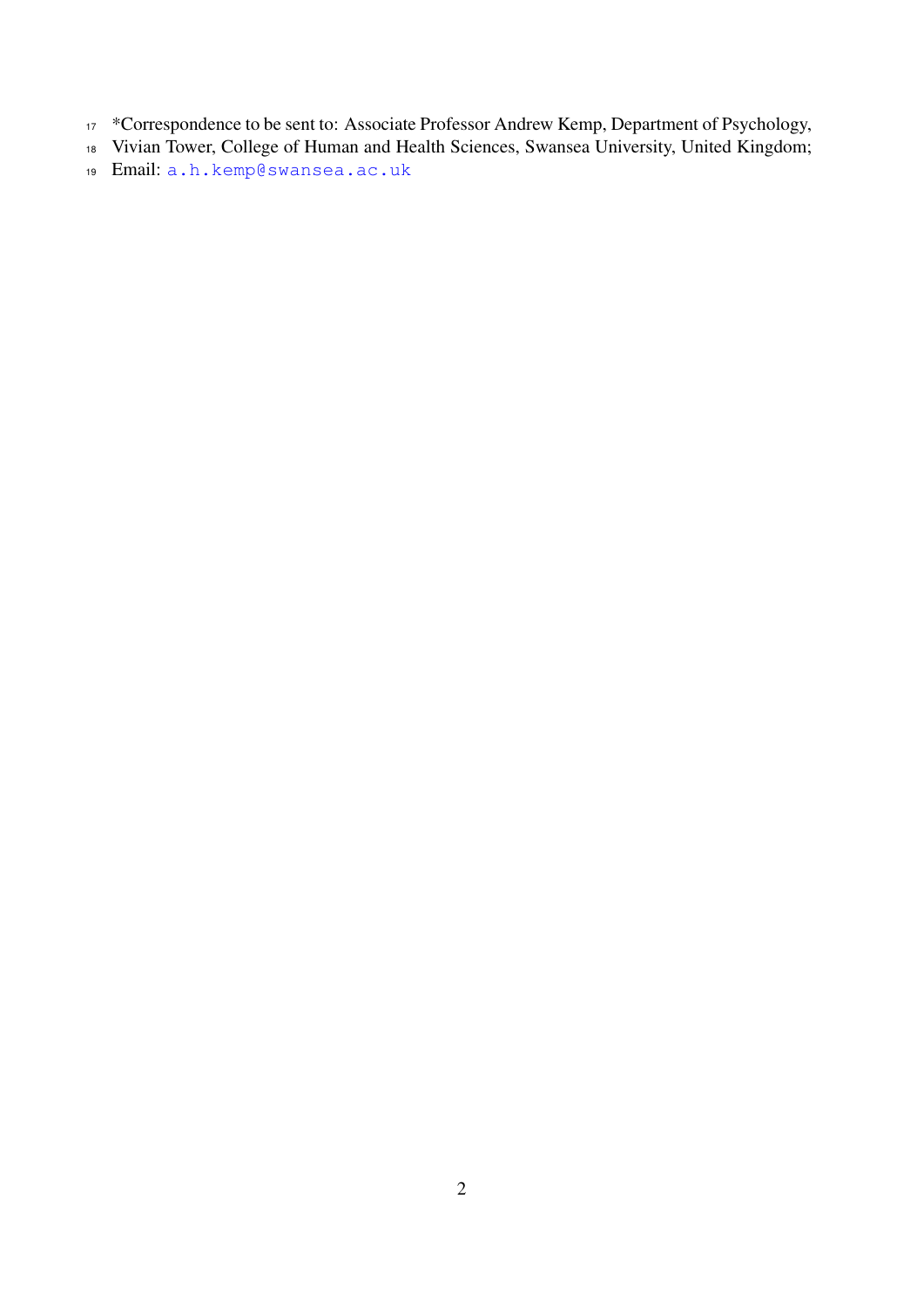## Contents

| 21                         |              | <b>Introduction and Context</b>                                               | $\overline{\mathbf{4}}$    |  |
|----------------------------|--------------|-------------------------------------------------------------------------------|----------------------------|--|
| 22                         | $\mathbf{2}$ | <b>The Original GENIAL Model</b>                                              | 6                          |  |
| $23 \quad 3$               |              |                                                                               | 8                          |  |
| 24<br>25<br>26<br>27<br>28 | 4            | <b>Expanding the focus of wellbeing</b><br>4.0.1<br>4.1<br>4.2                | 8<br>9<br>-11<br>-14<br>17 |  |
| 29                         | 5            | The Updated GENIAL model: GENIAL 2.0                                          | 21                         |  |
| 30                         | 6            | 23<br><b>Implications for Chronic Conditions and Non-Communicable Disease</b> |                            |  |
| 31                         | 7            | <b>Discussion</b>                                                             |                            |  |
| 32                         | 8            | 30<br><b>Acknowledgements</b>                                                 |                            |  |

# <sup>33</sup> List of Figures

| 34 |                | The global burden of disease (GBD) with respects to years lived with disability |     |
|----|----------------|---------------------------------------------------------------------------------|-----|
| 35 |                | (YLDs) for all ages and both sexes in the year 2017. The entire figure repre-   |     |
| 36 |                | sents 100% of YLDs; those conditions with increasing % annual change are        |     |
| 37 |                | highlighted in blue (non-communicable disease), red (communicable disease)      |     |
| 38 |                | and green (injuries) ("GBD Compare — IHME Viz Hub", n.d.).                      | 5   |
| 39 | 2              | Venn diagram of key wellbeing domains: the individual, community and envi-      |     |
| 40 |                | ronment. These domains are placed within the 'symbioment' (Albrecht, 2019)      |     |
| 41 |                | to emphasise symbiotic coexistence of all life at various scales.               | - 6 |
| 42 | 3              | The original GENIAL model reprinted from (Kemp, Arias, & Fisher, 2017)          |     |
| 43 |                | with kind permission from Springer Nature. (License number: 4652451214375).     |     |
| 44 |                |                                                                                 | 8   |
| 45 | $\overline{4}$ | GENIAL 2.0: Illustrates pathways to premature mortality versus longevity        |     |
| 46 |                | within the context of community and environmental contributors to health and    |     |
| 47 |                | wellbeing. Our original paper (Kemp, Arias, & Fisher, 2017) provides a de-      |     |
| 48 |                | tailed review on which our life-course model was based.<br>.                    | 24  |

## List of Tables

| 50 |  |  |
|----|--|--|
|    |  |  |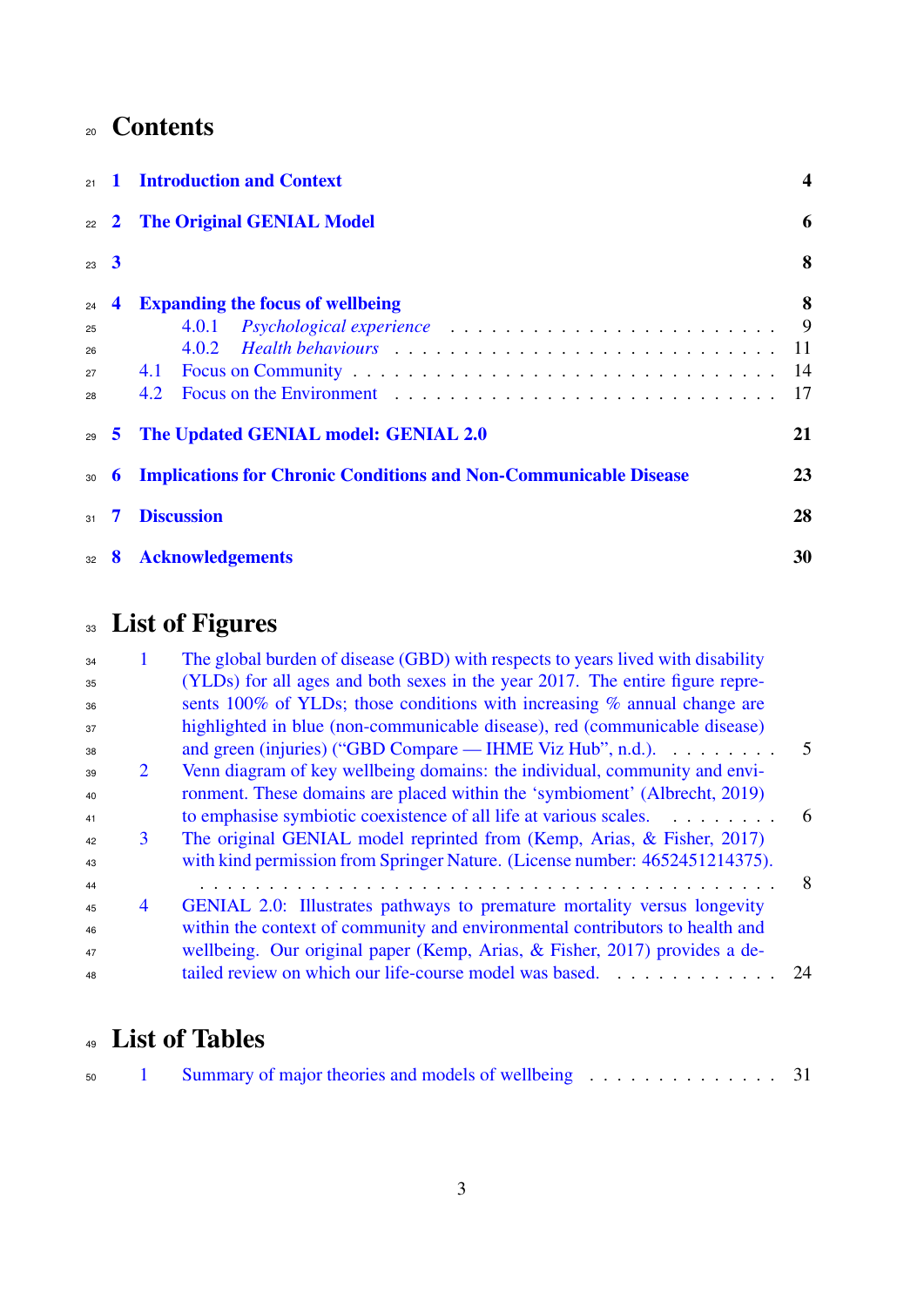| 51 | 2 | Summary of public health guidelines and associated evidence-base relating to   |    |
|----|---|--------------------------------------------------------------------------------|----|
| 52 |   | physical activity, diet and sleep. Key references include (Kromhout, and C J K |    |
| 53 |   | Spaaij, de Goede, & Weggemans, 2016; Aune et al., 2017; Mujcic & J.Oswald,     |    |
| 54 |   | 2016; Firth et al., 2019; O'Keefe, Bhatti, Bajwa, DiNicolantonio, & Lavie,     |    |
| 55 |   | 2014; Plunk, Syed-Mohammed, Cavazos-Rehg, Bierut, & Grucza, 2013; Cao,         |    |
| 56 |   | Willett, Rimm, Stampfer, & Giovannucci, 2015; Wen et al., 2011; Chekroud et    |    |
| 57 |   | al., 2018; Watson et al., 2015; MILNER & COTE, 2009; Duggan, McDevitt,         |    |
| 58 |   |                                                                                | 32 |
| 59 | 3 | Overview of our 8-week positive psychotherapy intervention. Astute read-       |    |
| 60 |   | ers will note that our intervention has been built around Martin Seligman's    |    |
| 61 |   | PERMA model (Seligman, 2011; Seligman, 2018) and positive psychother-          |    |
| 62 |   | apy (Rashid & Seligman, 2018), which combines models of 'hedonic' and 'eu-     |    |
| 63 |   | daimonic' wellbeing, supplemented by a focus on positive health behaviours,    |    |
| 64 |   | behavior change and connections to the natural environment.                    | 33 |
|    |   |                                                                                |    |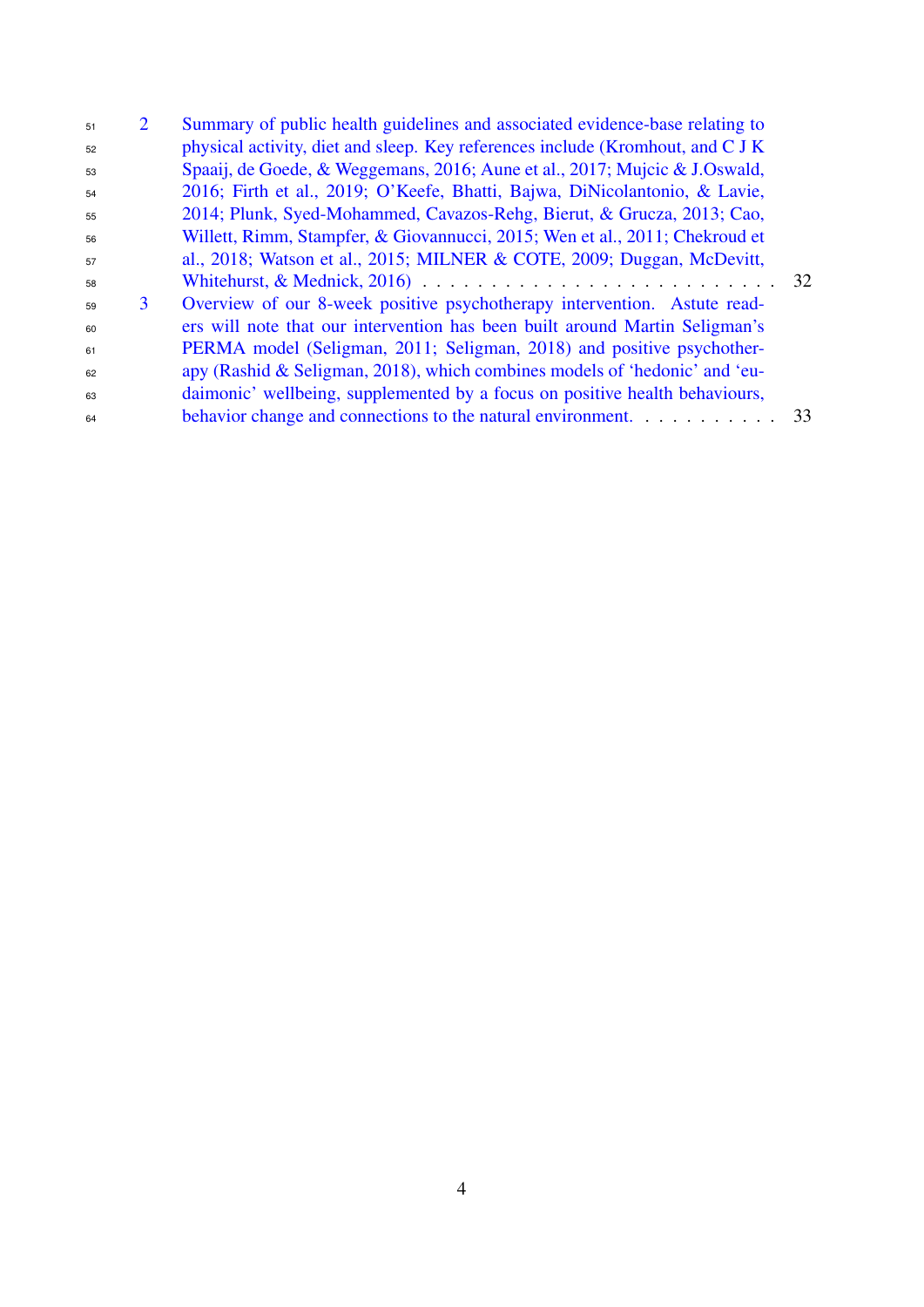## <span id="page-4-0"></span>**65 1 Introduction and Context**

*'But no time or nation will produce genius if there is a steady decline away from the integral unity of man and the earth. The break in this unity is swiftly apparent in the lack of "wholeness" in the individual person. Divorced from his roots, man loses his psychic stability.'*

– Elyne Mitchell, Soil and Civilization (1946)

<sup>67</sup> There is now considerable research interest in the topic of 'wellbeing' and its relationship to 'health', yet there has also been much debate and criticism. The Oxford English Dictionary (OED) defines 'wellbeing' as 'the state of being comfortable, healthy, and happy', suggesting that the term relates to aspects of emotions and feelings, as well as 'health'. By contrast, the OED defines 'health' as 'the state of being free from illness or injury', a definition that does not fully capture the meaning of 'health' as understood by researchers in population health: 'there is no health without mental health' [\(Prince et al., 2007\).](#page-47-2) We further note that absence of illness is not necessarily 'healthy'. It is possible for instance, to be unhealthy without having illness, as one can be *on course for an illness* through having poor diet, lack of sleep, being overweight and physically inactive. Similarly, 'not being depressed' is not the same thing as 'being happy'. The World Health Organisation [\(World Health Organisation, n.d.\)](#page-52-0) defines 'health' as complete mental, physical and social wellbeing, thus - according to this definition - wellbeing is sub- sumed by an overarching concept of 'health', which differs from the OED definition. Although superficially appealing, the WHO definition has been criticised as being unrealistic. Petr Skra-81 banek, a Professor of Medicine and sceptic reportedly joked that according to this definition, <sup>82</sup> health is only achievable at 'the moment of mutual orgasm' [\(Smith, 2008\).](#page-49-1) A critical observer <sup>83</sup> might even query whether it is possible for people living with long-term disabling conditions <sup>84</sup> such as common mental disorders, diabetes, obesity and cardiovascular disease to have oppor- tunities for experiencing wellbeing. We suggest that they do have such opportunity, and that enhancing wellbeing in such people may also improve physical health. This is an important 87 consideration as chronic conditions and disease now outstrip the societal burden imposed by acute conditions [\(GBD Collaborators, 2015\).](#page-52-1) In 2017, as much as 79% percent of the years [l](#page-34-0)ived with disability (YLDs) globally are attribtuable to chronic conditions [\("GBD Compare](#page-34-0) [— IHME Viz Hub", n.d.\).](#page-34-0) Prominent conditions including depression and anxiety are asso- ciated with 5.05% and 3.18% of total global YLDs in 2017, respectively (Fig [1\)](#page-5-0). Critically, our work is now focused on building wellbeing in people living with chronic conditions (see 93 section [7](#page-28-0) for further discussion).

Positive psychologists have approached the construct of wellbeing from a different perspec-

tive, emphasising life satisfaction [\(Pavot & Diener, 2008;](#page-46-0) [Diener, 1984\),](#page-38-0) psychological well-

being [\(Ryff & Keyes, 1995;](#page-48-1) [Ryff, 2014\)](#page-48-2) and flourishing [\(Diener et al., 2009;](#page-38-1) [Seligman, 2011;](#page-48-0)

[Seligman, 2018\).](#page-49-0) 'Resilience' is another associated concept [\(American Psychological Associ-](#page-52-2)

[ation, Accessed Monday 17th June 2019\),](#page-52-2) which emphasises the process of adapting well in the

face of adversity or tragedy, and 'bouncing back' from difficult experiences. It is interesting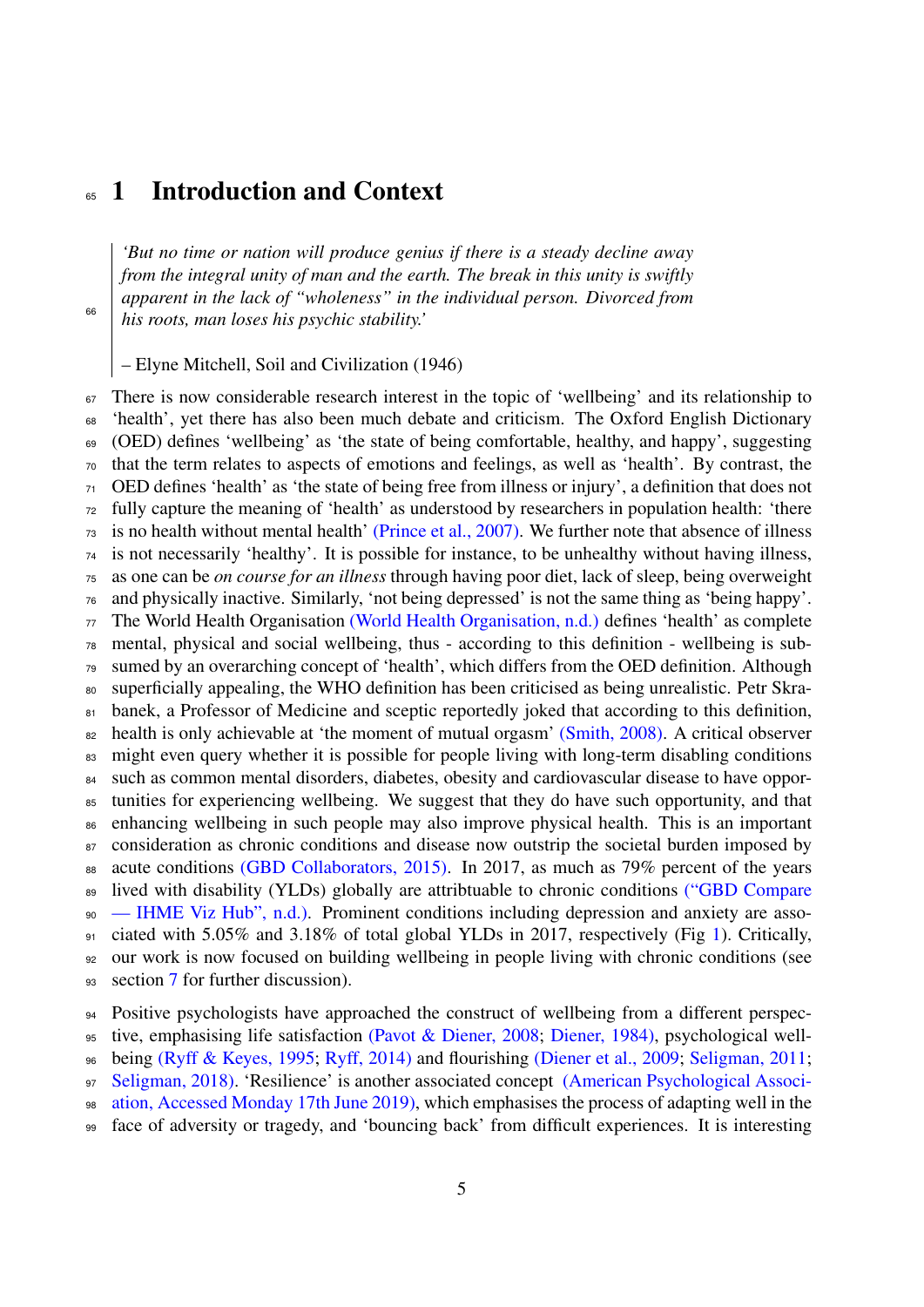

<span id="page-5-0"></span>Figure 1: The global burden of disease (GBD) with respects to years lived with disability (YLDs) for all ages and both sexes in the year 2017. The entire figure represents 100% of YLDs; those conditions with increasing  $\%$  annual change are highlighted in blue (noncommunicable disease), red (communicable disease) and green (injuries) [\("GBD Compare —](#page-34-0) [IHME Viz Hub", n.d.\).](#page-34-0)

 to observe that this psychological definition conflicts with those from other disciplines (e.g. [e](#page-47-3)ngineering), which highlight 'stability' and 'efficiency' (Quinlan, Berbés-Blázquez, Haider, [& Peterson, 2015\).](#page-47-3) One need only think of a 'stable bridge' or an 'efficient production line' to appreciate the distinction between psychological science and engineering here. Others have introduced the concept of 'salutogenesis' [\(Antonovsky, 1996\),](#page-34-3) a word based on the Latin term 'salus' (health, well-being) and the Greek word 'genesis' meaning emergence or creation. The salutogenic concept counters the tendency of medicine to focus on 'pathogenesis', and empha- sises a role for a 'sense of coherence' for managing and overcoming stress reflecting feelings of confidence that the environment is comprehensible, manageable and meaningful. However, psychological theories of wellbeing have also been criticised for ignoring wider systemic is- [s](#page-36-2)ues such as loneliness, inequality, environmental degradation and climate change [\(Carlisle,](#page-36-2) [Henderson, & Hanlon, 2009;](#page-36-2) [Ehrenreich, 2010;](#page-39-2) [Frawley, 2015\).](#page-39-3) These criticisms are being tackled, in part, by developments in conservation and environmental psychology, which explic- itly link psychological science to some of these challenges. Developments include for instance, [t](#page-51-2)he positive psychology of sustainability (Corral-Verdugo & Frías-Armenta, 2015; [Verdugo,](#page-51-2) [2012\),](#page-51-2) sustainable happiness [\(O'Brien, 2010;](#page-46-1) [O'Brien, 2012;](#page-45-2) [O'Brien, 2016\)](#page-45-3) and sustainable 116 wellbeing [\(Kjell, 2011\).](#page-43-1) However, others have argued that the concepts of 'resilience' and 'sus- tainability' have become so corrupted by neoliberalism, the fossil fuel industry and the Trump administration, that these concepts are no longer useful [\(Albrecht, 2019\).](#page-34-1)

 Here we define the word 'wellbeing' to refer to positive psychological experience, which can be impacted on by positive health behaviours, and is promoted through a sense of connectedness to ourselves as individuals, as well as to the communities and environment within which we live. Our GENIAL model provides and evidence-based and life-course framework for appreciating how wellbeing (or illbeing) may arise. Our paper is organised as follows: Section [2](#page-6-0) briefly re- views our previously proposed model of wellbeing, the GENIAL model. The word GENIAL is an acronym encompassing *G*enomics, *E*nvironment, vagus *N*erve, social *I*nteraction, *A*llostatic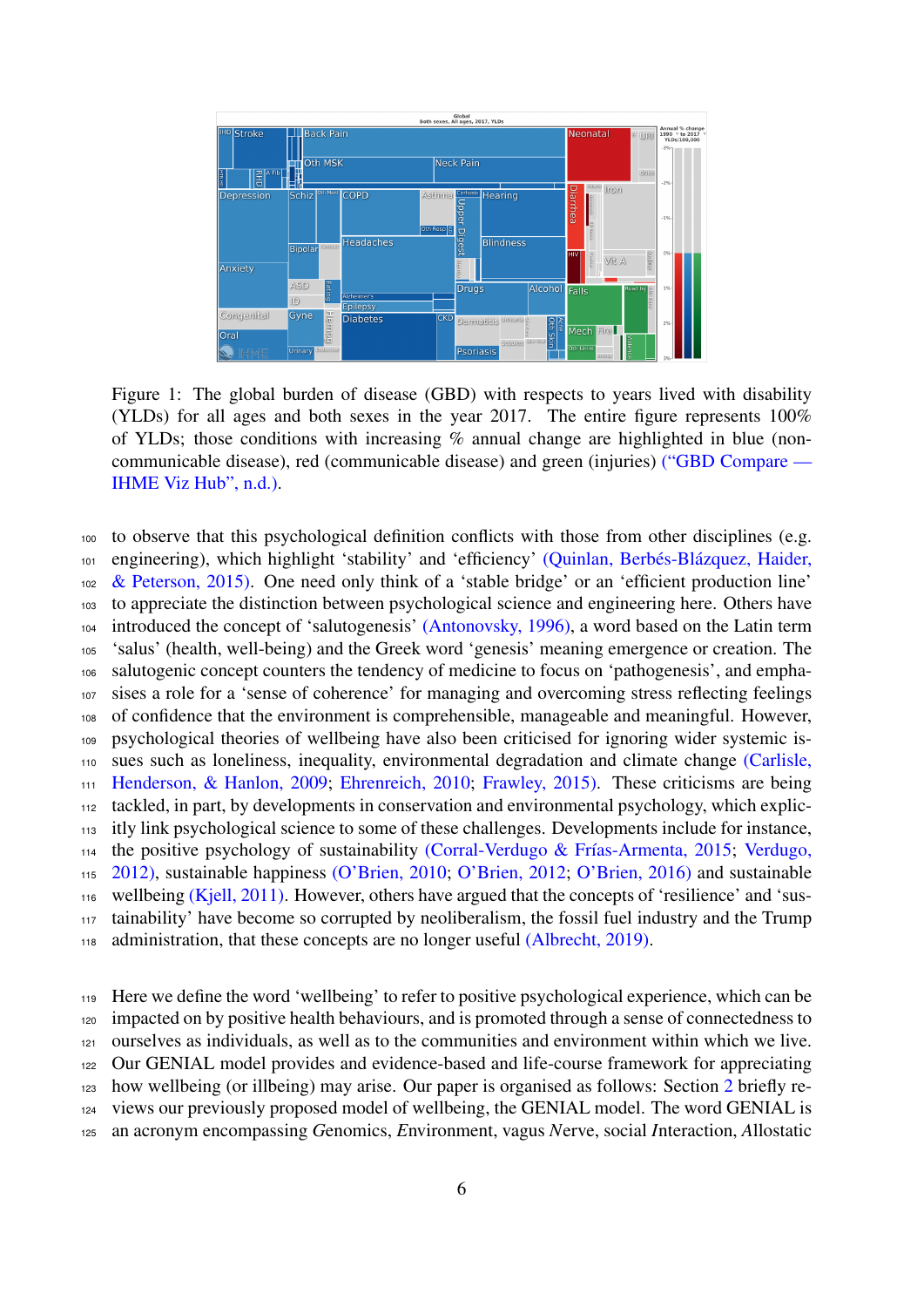regulation, and *L*ongevity, providing a life course framework within which to understand the pathways to health and wellbeing versus premature mortality. GENIAL provides a theoretical context with which to understand key components which determine pathways to health and wellbeing for individuals, for example, psychological experiences, health behaviours, vagal function. However, a plethora of evidence shows that health and wellbeing are influenced by individual factors but by the systems and environment that surround people. Accordingly, Sec- tion [4](#page-8-1) expands the focus of the GENIAL model to explicitly encompass individual, community and environmental wellbeing (see Fig [2\)](#page-6-1), highlighting a key role for individual wellbeing as a foundation to build community and environmental wellbeing in line with social ecology theory, [5](#page-21-0) and their respective bidirectional impacts on the wellbeing of individuals. Section 5 provides a succinct summary of our updated model. Section [6](#page-23-0) considers the implications of our updated model (GENIAL 2.0) for people living with chronic conditions, and section [7](#page-28-0) draws some conclusions and provides some examples relating to our own work that we are doing in this regard.



<span id="page-6-1"></span>Figure 2: Venn diagram of key wellbeing domains: the individual, community and environment. These domains are placed within the 'symbioment' [\(Albrecht, 2019\)](#page-34-1) to emphasise symbiotic coexistence of all life at various scales.

## <span id="page-6-0"></span>140 2 The Original GENIAL Model

 Our original GENIAL model [\(Kemp, Arias, & Fisher, 2017\)](#page-42-0) (Fig [3\)](#page-8-2) emphasised the pathways to health and wellbeing versus ill-health and premature mortality, highlighting key roles for va-gal function and social interaction along these pathways. The role for the vagus nerve – indexed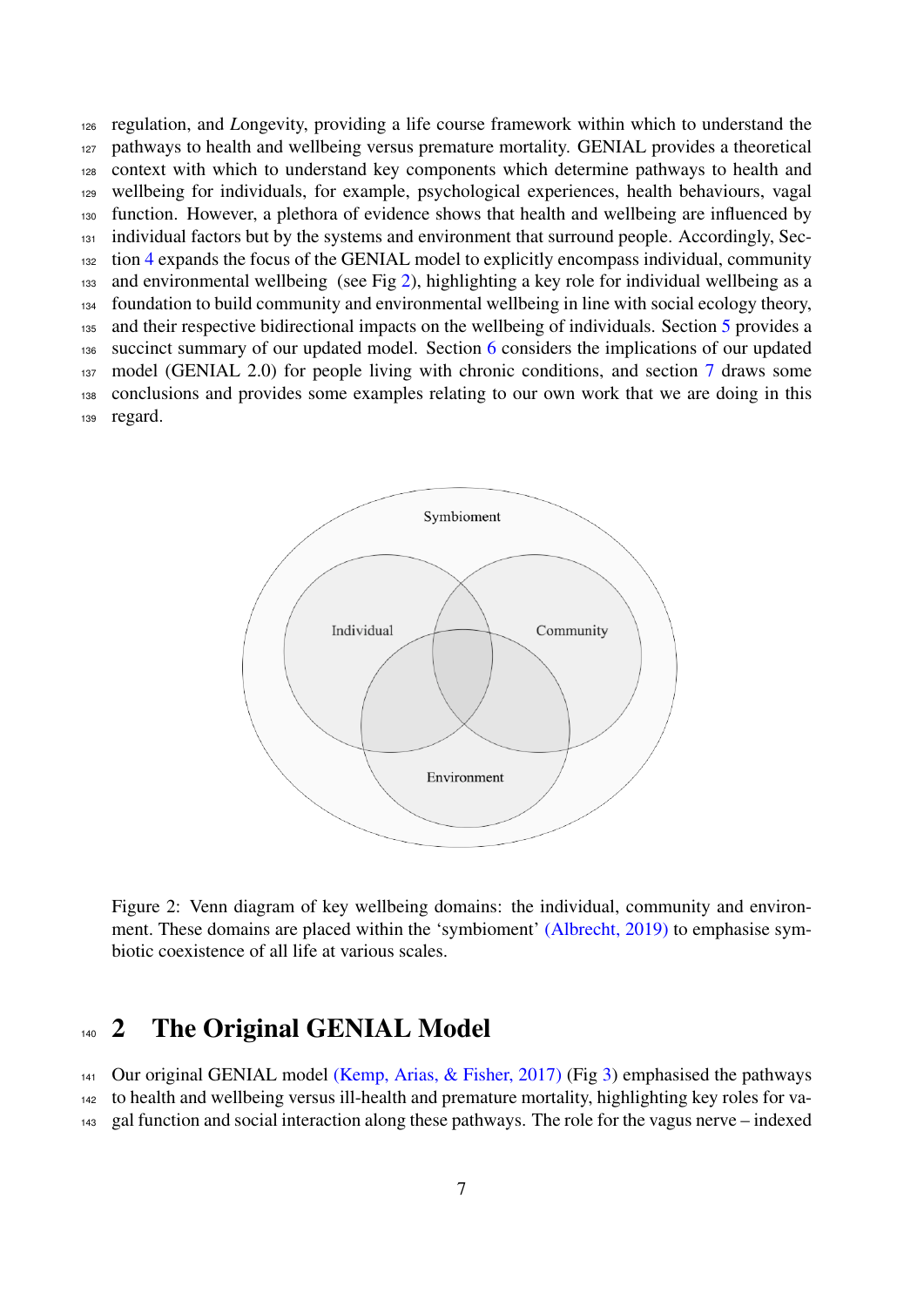by heart rate variability (HRV) – built on well-established theoretical models including poly- vagal theory [\(Porges, 2011;](#page-47-4) [Porges, 1995;](#page-47-5) [Porges, 2001;](#page-47-6) [Porges, 2003;](#page-47-7) [Porges, 2007\),](#page-47-8) which emphasises a role for the myelinated vagus nerve – in particular – in social engagement, and [t](#page-50-2)he neurovisceral integration model [\(Thayer & Lane, 2000;](#page-50-0) [Thayer & Fischer, 2009;](#page-50-1) [Thayer &](#page-50-2) [Lane, 2009\),](#page-50-2) which lays a neurophysiological foundation for understanding mind-brain-body linkage. The recent extension of the neurovisceral integration model named the 'Neurovis- ceral Integration Across a Continuum of Time' or 'NIACT' [\(Kemp, Koenig, & Thayer, 2017\)](#page-42-1) laid a temporal framework for understanding linkage between emotion and - over time - mor- tality, bridging the gap between psychological science and epidemiology. This model was [m](#page-41-1)otivated by research [\(Tracey, 2002;](#page-51-3) [Jarczok, Koenig, Mauss, Fischer, & Thayer, 2014;](#page-41-0) [Jan-](#page-41-1) [dackova, Britton, Malik, & Steptoe, 2016;](#page-41-1) [Kemp et al., 2016\)](#page-42-2) highlighting a mediating role of the vagus nerve over downstream health-relevant outcomes. NIACT provides a theoretical framework within which these disparate findings can be understood. Kevin Tracey, an Ameri- can neurosurgeon identified the 'cholinergic anti-inflammatory reflex' [\(Tracey, 2002\),](#page-51-3) regulated by the vagus nerve, which if impaired may contribute to a host of conditions including poor metabolic outcomes, cardiovascular disease and associated mortality [\(Hillebrand et al., 2013;](#page-41-2) [Wulsin, Horn, Perry, Massaro, & D'Agostino, 2015\).](#page-52-3) The efferent vagus nerve achieves this 161 through interaction with the peripheral  $\alpha$ 7 subunit-containing nicotinic acetylcholine receptors expressed on macrophages. See [\(Pavlov, Wang, Czura, Friedman, & Tracey, 2003\)](#page-46-2) for a de- [t](#page-41-0)ailed review of the cholinergic anti-inflammatory pathway. Jarczok and colleagues [\(Jarczok,](#page-41-0) [Koenig, Mauss, Fischer, & Thayer, 2014\)](#page-41-0) demonstrated that reduced vagal function (indexed by lower heart rate variability) predicts increased levels of C-reactive protein four years later, providing *in vivo* support for this cholinergic anti-inflammatory pathway in humans. Kemp [a](#page-42-2)nd colleagues employed modern mediation modelling on the ELSA-Brasil cohort [\(Kemp et](#page-42-2) [al., 2016\),](#page-42-2) demonstrating that vagal function lies upstream of insulin resistance and carotid- intima media thickness, an early marker of atherosclerosis, which together leads to cognitive dysfunction. Jandackova and colleagues applied cross-lagged analysis to the Whitehall Stress and Health Study cohort [\(Jandackova, Britton, Malik, & Steptoe, 2016\)](#page-41-1) and observed that vagal function precedes development of depression over a ten-year follow-up period. These studies [a](#page-42-1)re part of a larger body of work summarised previously [\(Kemp, Arias, & Fisher, 2017;](#page-42-0) [Kemp,](#page-42-1) [Koenig, & Thayer, 2017;](#page-42-1) [Kemp, 2018\)](#page-42-3) that demonstrate how early changes in vagal function- [i](#page-42-0)ng may contribute to downstream changes in wellbeing. The GENIAL model [\(Kemp, Arias,](#page-42-0) [& Fisher, 2017\)](#page-42-0) further developed NIACT [\(Kemp, Koenig, & Thayer, 2017\)](#page-42-1) by highlighting the role of social relationships along the pathways to health and wellbeing, in addition to the moderating role of health behaviours (e.g. diet, physical activity, sleep, smoking and alcohol consumption) and sociostructural factors (e.g. inequality, collective efficacy). The GENIAL model draws and builds on research which highlights: 1) the role of social identity in the devel[o](#page-40-0)pment of meaning and purpose in life and its impacts on health and wellbeing [\(Haslam, Jetten,](#page-40-0) [Postmes, & Haslam, 2008\);](#page-40-0) 2) that positive social ties reduce risk of early death to a degree that is equivalent to the effects of smoking cessation [\(Holt-Lunstad, Smith, & Layton, 2010\),](#page-41-3) and 3) the impact of sociostructural factors such as inequality [\(Kondo et al., 2009\)](#page-43-2) and collective efficacy [\(Bandura, 2004\)](#page-35-0) on individuals' capacity to achieve health-related goals. These ideas are further developed in the following sections.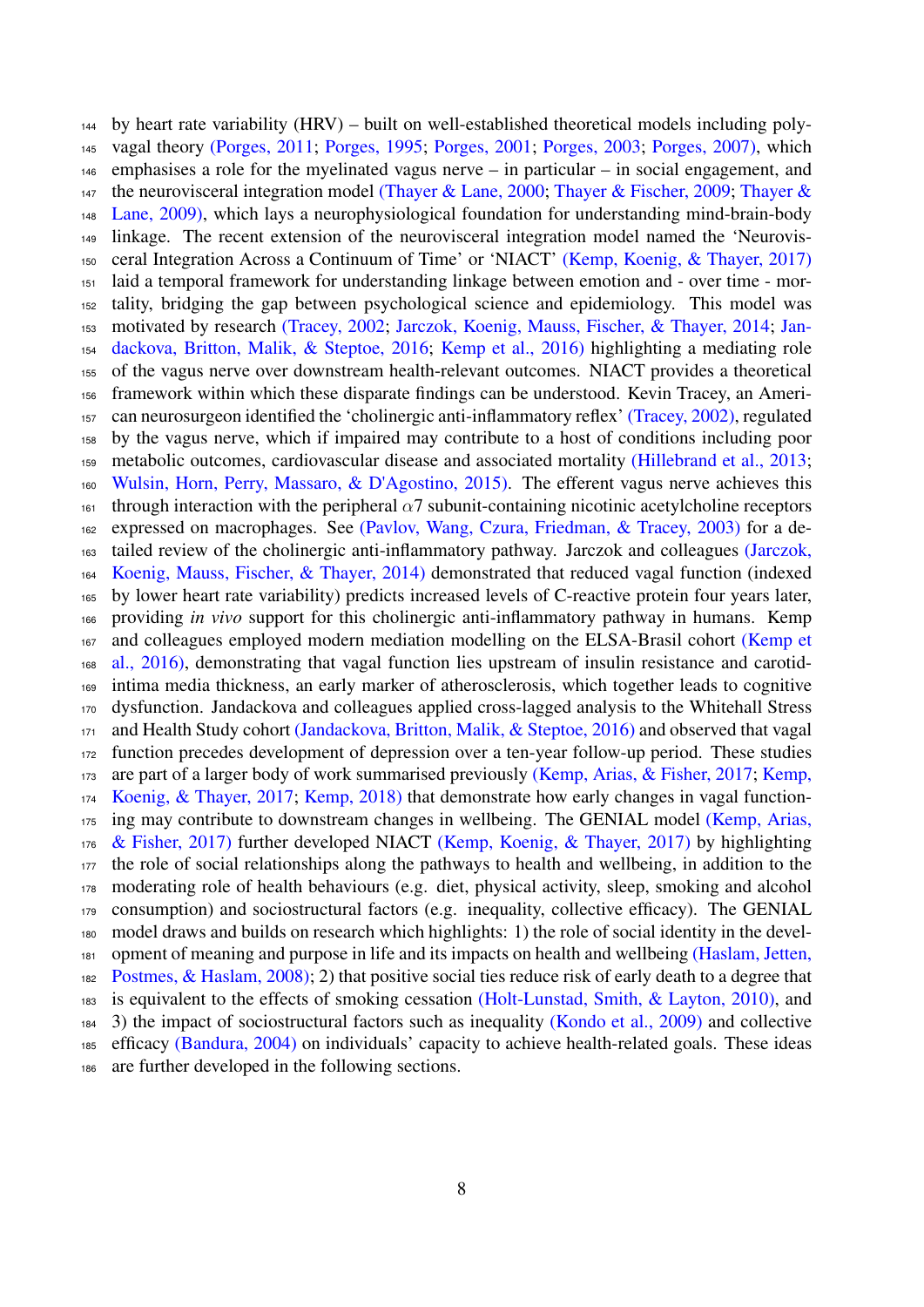

<span id="page-8-2"></span>Figure 3: The original GENIAL model reprinted from [\(Kemp, Arias, & Fisher, 2017\)](#page-42-0) with kind permission from Springer Nature. (License number: 4652451214375).

### <span id="page-8-0"></span>187 3

## <span id="page-8-1"></span>4 Expanding the focus of wellbeing

 In this section, we emphasise a role for individual, community and environmental contributors to personal wellbeing, their overlap and impacts. Table [1](#page-31-0) provides a summary of major theo- ries and models in individual, social and environmental domains, which has helped to further develop our GENIAL model, as described in section [5.](#page-21-0) These models and supporting evidence are briefly described in the following sections.

#### 3.1: Focus on the individual

 In terms of individual factors contributing to health and wellbeing, our original GENIAL framework highlighted the critical role of positive psychological experiences as well as pos- itive health behaviours. We use the term 'psychological experiences' to refer to an individ- ual's interpretation of life events and the temporal narrative relating to the events over one's life course via cognitive and emotional processes. Although there is a wealth of evidence demonstrating a reciprocal relationship between health behaviours and psychological experi- ences, reviews on one typically do not discuss the other. There are two potential reasons for this: 1) the distinction between mind and body remains an issue of great philosophical de- bate, with consequences for mental and physical health, and, 2) researchers tend to work in disciplinary silos, a phenomenon reinforced by higher education, focused research areas and targeted funding initiatives. In this section we discuss both positive psychological experiences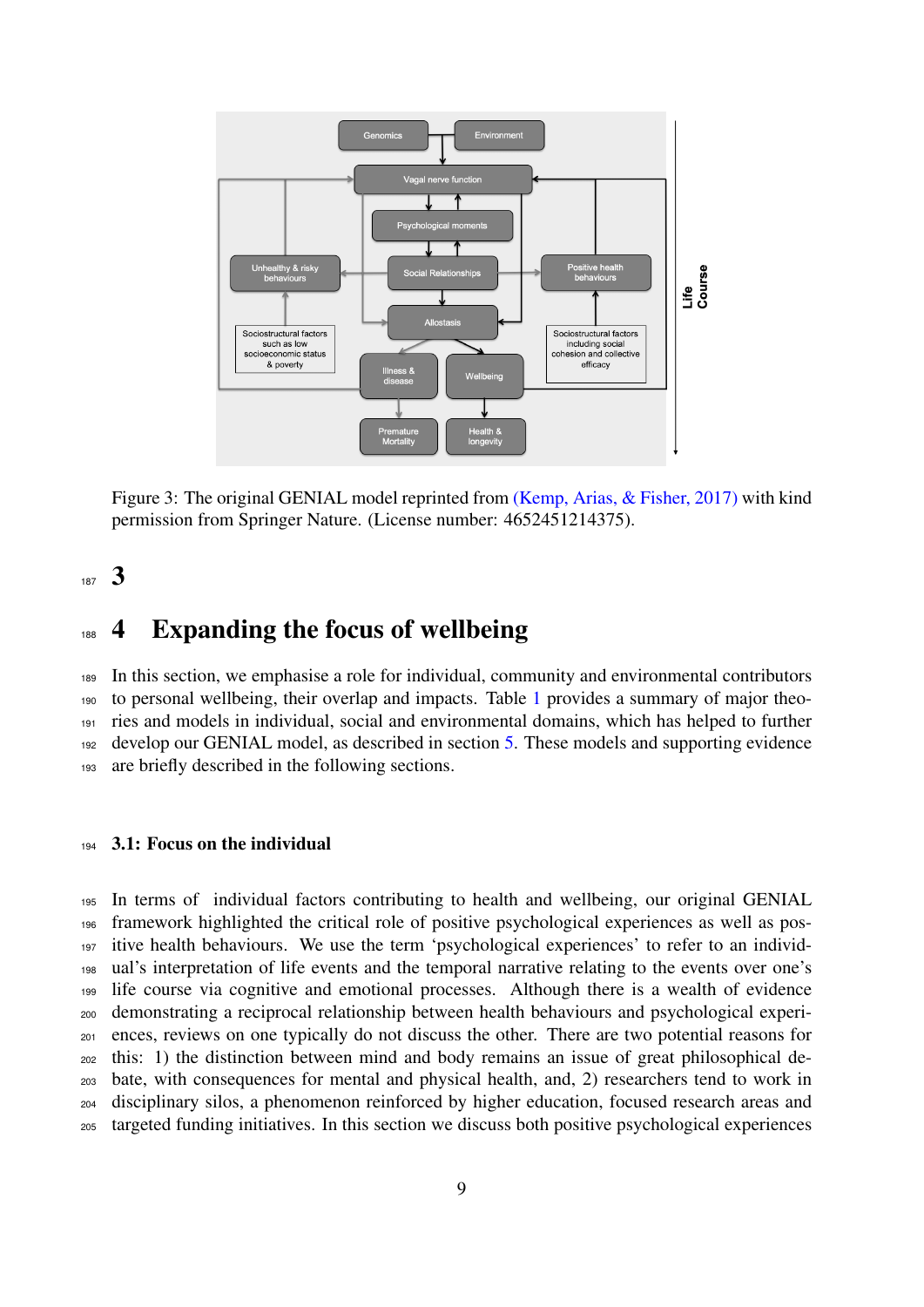and positive health behaviours, laying the foundation for improving individual wellbeing with an eye towards applying this information to improving wellbeing in people living with chronic conditions in future research.

#### <span id="page-9-0"></span>4.0.1 *Psychological experience*

 Major theories relating to the wellbeing of individuals (Table [1\)](#page-31-0) can be categorised according to two contrasting philosophical positions: hedonic and eudaimonic wellbeing. According to the hedonic standpoint, wellbeing is achieved by focusing on pleasurable experiences in order to enhance positive affect. A major theory is the 'tripartite model of subjective wellbeing', proposed by [\(Diener, 1984\),](#page-38-0) highlighting a role for life satisfaction, decreases in negative af- fect and increases in positive affect. Another key model is the 'broaden and build' theory by Barbara Fredrickson [\(Fredrickson, 2001\),](#page-39-4) which emphasises a role for positive emotions such as joy, interest, contentment, pride and love in broadening individual thought-action tenden- cies that subsequently build personal resources for individual growth, social connection and psychological resilience. Research has shown that positive emotions increase the perception of social connectedness, enhance vagal function, and facilitate the adoption of positive health be-221 haviours, among other factors [\(Kok & Fredrickson, 2010;](#page-43-3) [Sin, Moskowitz, & Whooley, 2015;](#page-49-2) [Kok et al., 2013\).](#page-43-4) Recent longitudinal research [\(Petrie et al., 2018\)](#page-46-3) observed that participants in a low positive affect grouping have a twofold increased risk for mortality, compared to those in the more favourable grouping over a 16.5 year follow-up period. Positive affect has been shown to affect health via inflammation, such that greater trait positive affect is associated with reduced pro-inflammatory cytokines [\(Stellar et al., 2015\).](#page-50-3) Interested readers are also re<sup>227</sup> [f](#page-35-1)erred to major reviews on this topic [\(Chida & Steptoe, 2008;](#page-37-1) [DuBois et al., 2012;](#page-38-2) [Boehm &](#page-35-1) [Kubzansky, 2012\).](#page-35-1) Our own work emphasises the role of vagal function over these allostatic [s](#page-42-5)ystems [\(Kemp, Arias, & Fisher, 2017;](#page-42-0) [Kemp, Koenig, & Thayer, 2017;](#page-42-4) [Kemp, 2018;](#page-42-3) [Kemp &](#page-42-5)

[Quintana, 2013;](#page-42-5) [Kemp, 2016\).](#page-42-6)

 In contrast to a focus on hedonia, eudaimonic theories of wellbeing look beyond momentary happiness, focusing on purpose, meaning in life, and flourishing. According to this perspective, Carol Ryff's Psychological Wellbeing theory [\(Ryff & Keyes, 1995;](#page-48-1) [Ryff, 2014;](#page-48-2) [Ryff, 1989\)](#page-48-3) emphasises six elements that contribute to psychological wellbeing including self-acceptance, personal growth, purpose in life, positive relations with others, environmental mastery, and au- tonomy. As with hedonic wellbeing, psychological wellbeing has also been associated with <sup>237</sup> improved health, including subjective health, chronic conditions, symptoms and functional im- pairment [\(Ryff, 2014\).](#page-48-2) Purpose in life reduces risk of developing Alzheimer's disease and mild cognitive impairment [\(Boyle, Buchman, Barnes, & Bennett, 2010\)](#page-36-3) along with reducing risk of death [\(Boyle, Barnes, Buchman, & Bennett, 2009\).](#page-35-2) Postmortem results have even revealed that - among those with high levels of brain pathology - those with greater purpose in life pre- sented with better cognitive functioning whilst they were still alive, highlighting a moderating role of purpose in life on the relationship between brain-based pathology and cognitive func- tioning [\(Boyle et al., 2012\).](#page-36-4) A more recent study reported that a stronger sense of purpose is 245 associated with decreased mortality [\(Alimujiang et al., 2019\),](#page-34-4) an effect associated with a haz-ard ratio of 2.43 (95% CI, 1.57-3.75) when comparing those in the lowest life purpose category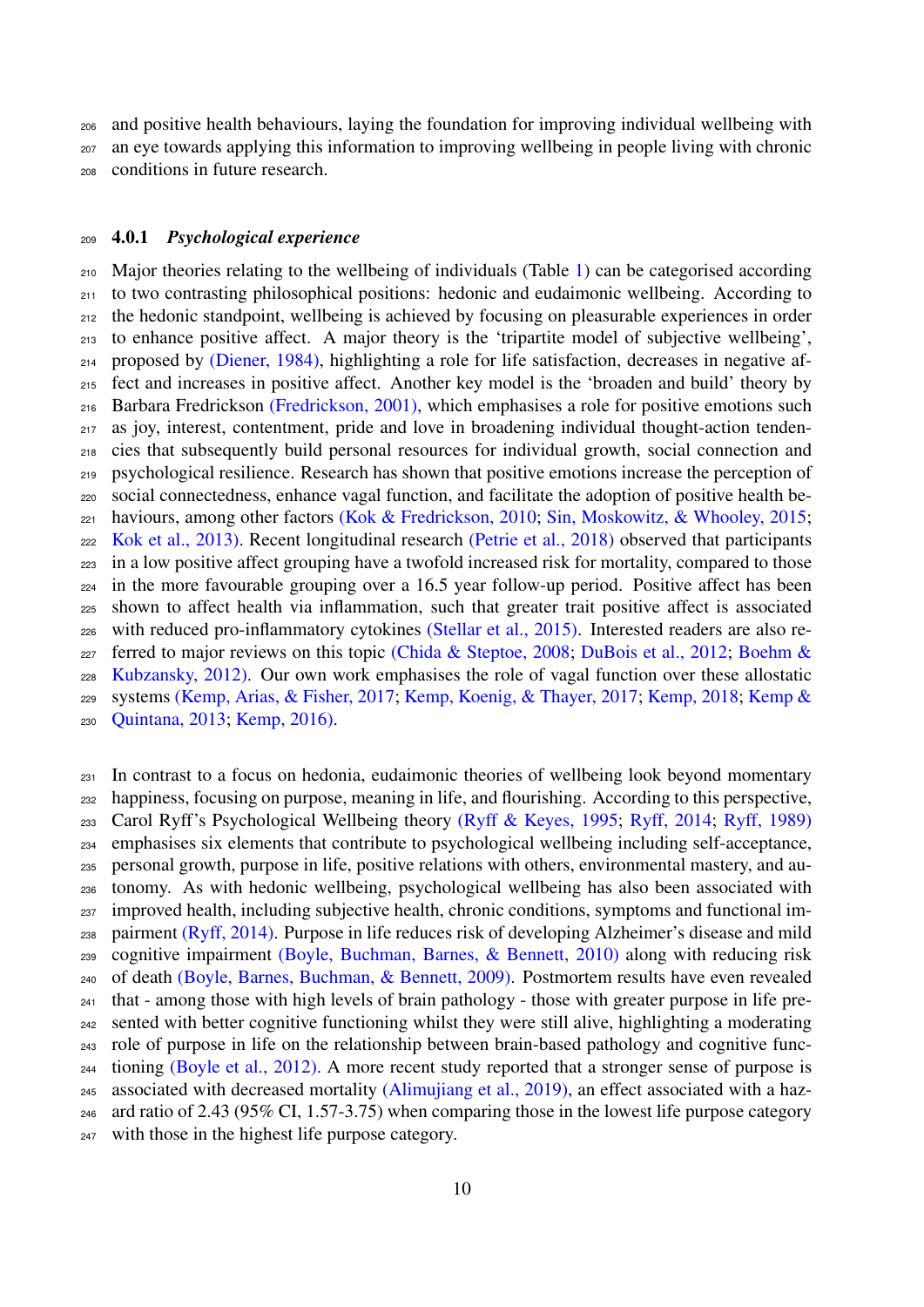However, these theoretical models - especially those focusing on hedonia - have faced criti- cism. As alluded to above, the focus on 'happiology' has been criticised as lacking in nuance. Positive affect alone is not sufficient for improving wellbeing and over-valuing the need to be  $_{251}$  happy can actually lead one to feel less happy [\(Mauss, Tamir, Anderson, & Savino, 2011\),](#page-44-1) [a](#page-39-5)nd may even be associated with the symptoms and diagnosis of unipolar depression [\(Ford,](#page-39-5) [Shallcross, Mauss, Floerke, & Gruber, 2014\)](#page-39-5) and bipolar depression [\(Ford, Mauss, & Gru-](#page-39-6) [ber, 2015\).](#page-39-6) Other writers have criticised the individualistic focus, which ignores the impact [o](#page-36-2)f community and wider environmental factors [\(Davies, 2015;](#page-38-3) [Frawley, 2015;](#page-39-3) [Carlisle, Hen-](#page-36-2) [derson, & Hanlon, 2009\).](#page-36-2) Eudaimonic theories have also attracted criticism for not recog- nising the importance of positive emotions, leading to proposals such as Seligman's PERMA model [\(Seligman, 2011;](#page-48-0) [Seligman, 2018\),](#page-49-0) which incorporates aspects of both hedonic and eudaimonic theory. The PERMA model argues for a five-pronged model of wellbeing includ- ing *p*ositive emotions, *e*ngagement, positive *r*elationships, *m*eaning, and *a*ccomplishment (i.e. PERMA). According to this model, all five pillars of wellbeing contribute to flourishing in life. While theories relate to concepts of hedonia and eudaimonia as well as their combination, re- cent research has shown a large overlap between them. For instance, research by Todd Kashdan and colleagues [\(Disabato, Goodman, Kashdan, Short, & Jarden, 2016\)](#page-38-4) reported a high latent correlation of .96 between Diener's subjective wellbeing model of hedonia [\(Diener, 1984\)](#page-38-0) and Ryff's psychological wellbeing model of eudaimonia [\(Ryff, 1989\)](#page-48-3) indicating that the discrim- inant validity of these constructs is negligible. Critically, analyses across seven geographical world regions revealed similar results. The authors however, noted three exceptions to this trend, which were 'hope', 'meaning orientation' and 'grit', which differentially related to he- donia and eudaimonia, giving some support to the discriminant validity of the two constructs.  $_{271}$  In another study by the same authors [\(Goodman, Disabato, Kashdan, & Kauffman, 2017\),](#page-40-1) PERMA was observed to measure the same type of wellbeing as Diener's model of subjective wellbeing with confirmatory factor analysis yielding a latent correlation as high as .98. The authors subsequently criticised PERMA for not offering any further insights into wellbeing be- yond the former theory of SWB. In response to this, Seligman has argued that PERMA is not "redundant" simply because different models correlate; instead, PERMA presents a model that <sub>277</sub> constitutes the critical elements of wellbeing [\(Seligman, 2018\)](#page-49-0) and one what that we draw and build on in our own applied research (see section [7\)](#page-28-0).

 Building on strong theoretical foundations and an extensive body of research, our previously published models [\(Kemp, Koenig, & Thayer, 2017;](#page-42-1) [Kemp, Arias, & Fisher, 2017\)](#page-42-0) argue that healthy vagal nerve function, underpin and are impacted on by positive psychological moments, facilitating longer-term improvements in health and wellbeing. These insights are based on a [s](#page-42-7)trong body of evidence. For instance, Todd Kashdan and Jonathan Rotenberg [\(Kashdan &](#page-42-7) [Rottenberg, 2010\)](#page-42-7) argued that vagal function is an index of psychological flexibility (PF) that is fundamental for psychological health. Psychological flexibility is an important component of resilience, facilitating ones capacity to assess and adapt to demands, alter mindset and be- haviour when necessary, and for commitment to behaviours that are congruent with deeply held values [\(Kashdan & Rottenberg, 2010\).](#page-42-8) Conversely, psychological inflexibility has been asso- [c](#page-42-9)iated with worsened mental health and an exacerbated stress [\(Masuda & Tully, 2011;](#page-44-2) [Kato,](#page-42-9) [2016;](#page-42-9) [Chawla & Ostafin, 2007;](#page-36-5) [White et al., 2013;](#page-52-4) [Smeekens, Marianne, & van, 2007\).](#page-49-3) An in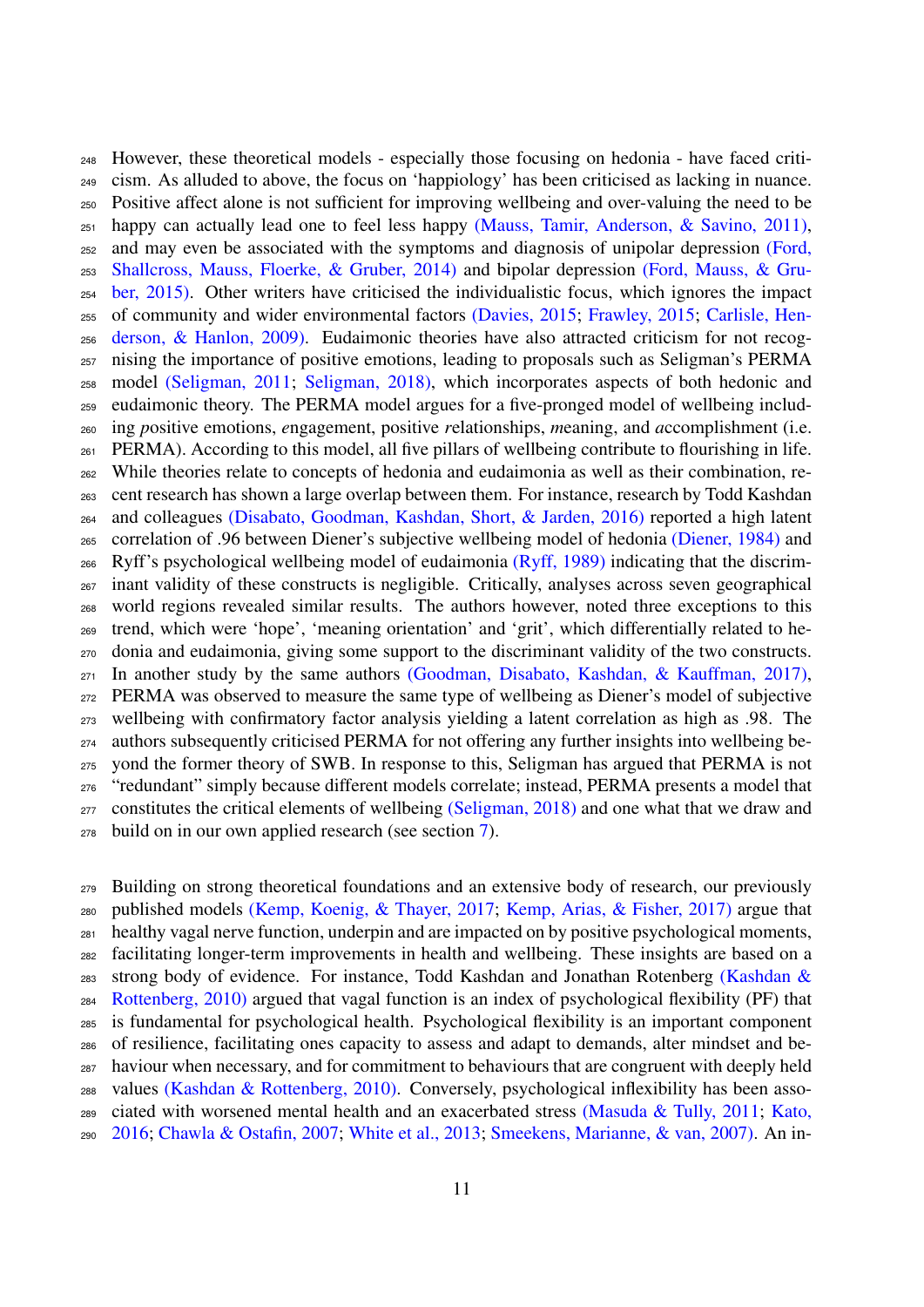[d](#page-45-4)evelopment of and symptomatology of depression [\(Nolen-Hoeksema, Wisco, & Lyubomirsky,](#page-45-4) [2008\),](#page-45-4) along with explanatory inflexibility (applying the same attribution style cross different [s](#page-45-5)ituations) and inflexible coping behaviours [\(Fresco, Williams, & Nugent, 2006;](#page-40-2) [Moore &](#page-45-5) [Fresco, 2007\).](#page-45-5) According to [\(Kashdan & Rottenberg, 2010\),](#page-42-7) vagal function underpins the ca- [p](#page-43-5)acity for psychological flexibility. Intriguingly, Bethany Kok and Barbara Fredrickson [\(Kok](#page-43-5)  $297 \&$  Fredrickson, 2010; [Kok et al., 2013\)](#page-43-6) demonstrated that change in vagal function - following training in loving kindness meditation - is associated with increases in positive emotions and enhanced perception of social connectedness, suggesting that positive emotions facilitate phys- ical health via the vagus nerve. The link between individual and community is a topic that we turn to following our discussion of positive health behaviours.

flexible response style - characterised by withdrawal of the vagal brake - plays a key role in the

#### <span id="page-11-0"></span>4.0.2 *Health behaviours*

 Whilst health behaviours are typically thought of with respect to their impact on physical health, there is now compelling evidence that health behaviours impact on both physical and mental [h](#page-38-0)ealth. Accordingly, and in contrast to many other models of wellbeing [\(Ryff, 1989;](#page-48-3) [Diener,](#page-38-0) [1984;](#page-38-0) [Seligman, 2011\),](#page-49-4) we have proposed a key role for health behaviours in facilitating indi- vidual pathways to health, wellbeing and longevity [\(Kemp, Arias, & Fisher, 2017\).](#page-42-0) Moreover, we propose the vagal nerve acts as the structural link between physical and mental health and plays a critical role in reciprocal relationship between positive health behaviours, and physical and mental health. In this section, we present some key studies highlighting the importance 311 of health behaviours in physical and mental health outcomes. An exhaustive review is beyond [t](#page-42-0)he scope of this paper however, and interested readers are referred to [\(Kemp, Arias, & Fisher,](#page-42-0) [2017\).](#page-42-0) Given the number of health behaviours, for brevity, we focus specifically on physical activity, diet and sleep.

#### *Impact of health behaviours on physical health:*

 A summary of public health guidelines and associated evidence-base relating to physical activ-ity, diet and sleep is provided in Table 2.

318 Research on over 20,000 participants analysed the impact of key positive health behaviours on mortality risk - non-smoking, physical activity, consumption of less than 14 units of alco- hol per week and a diet rich in fruit and vegetables. Participants who adopted all four health behaviours at baseline had a mortality risk that was equivalent to being 14-years younger at follow-up (average of 11-years later), compared to those who adopted none of the positive health behaviours [\(Khaw et al., 2008\).](#page-0-0) A more recent study focused on six health behaviours: non-smoking, physical activity, healthy diet, sleeping seven to eight hours a night, inactivity <sup>325</sup> less than eight hours a day, and daily social contact (Martínez-Gómez et al., 2013). Results again highlighted a mortality risk that was equivalent to being 14-years younger for those who adopted these behaviours relative to those who adopted none of them. [Wen et al. \(2011\)](#page-0-0) conduc-ted a prospective cohort study with over 400,000 individuals between 1996-2008. Surprisingly,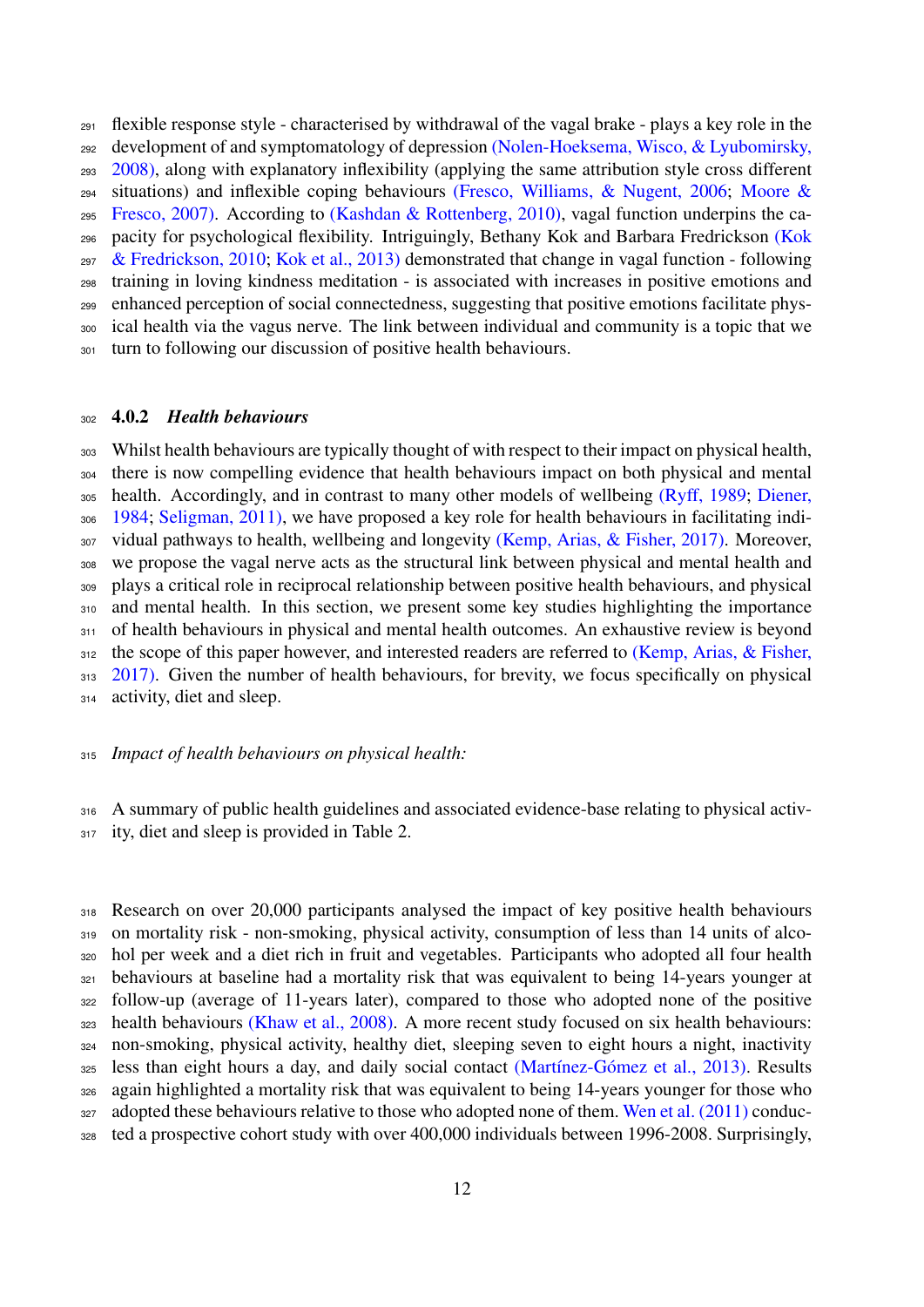even those individuals in a low physical activity group (average of 15 mins a day or 92 mins per week) had a 14% reduced risk of all-cause mortality. Moreover, every additional 15 minutes of 331 daily exercise beyond this minimum amount, reduced all-cause mortality by further 4%. The authors argued that less exercise is easier to achieve for those who do not engage in any phy- [s](#page-0-0)ical activity at all, and yet it may still be sufficient to achieve health benefits. Moreover, [Lee,](#page-0-0) [Pate, Lavie, Sui, Church, and Blair \(2014\)](#page-0-0) concluded that running 5-10 minutes a day at slow speeds (less than 6mph) is even associated with reduced all-cause risk of mortality, providing further evidence that exercising below current minimum guidelines is sufficient for mortality 337 benefit. Once a routine is established individuals may then be able to be motivated to exercise at higher levels.

 The relationship between diet and physical health has been widely reported in the literature. For example, the vegetarian diet has been associated with a reduced risk for disease development, 341 including coronary heart disease and type 2 diabetes, compared with a diet containing red and 342 processed meat [\(McEvoy, Temple, and Woodside, 2012\).](#page-0-0) Insufficient fibre has been associated [w](#page-0-0)ith colon cancer, high blood cholesterol, diabetes, coronary heart disease and obesity [\(Jef-](#page-0-0) [ferson and Cowbrough, 2005\).](#page-0-0) Diet is also associated with all-cause mortality, with one study reporting findings based on a sample of 2000 individuals, finding that those adhering to a Medi- terranean diet had an all-cause mortality risk that was 34% lower than those who did not adhere to the diet [\(Limongi et al., 2017\).](#page-0-0) [\(Watson et al., 2015\)](#page-51-4) concluded that 7 hours or more sleep per night produces optimal health in adults. Sleeping less than 7 hours a night is associated with obesity diabetes, hypertension, heart disease, stroke, depression and increased mortality. Mo-350 reover, a recent prospective twin study [\(Akerstedt 2017\)](#page-0-0) found that both short (defined as  $< 6.5$  hours) and long (defined as [?]9.5 hours) sleep were linked to increased mortality. However, it is important to note that these statistics are generalisations and that other research has shown [t](#page-0-0)hat small groups of people are able to function healthily on shorter periods of sleep [\(Pellegrino](#page-0-0) [et al., 2014;](#page-0-0) [He et al., 2009\).](#page-0-0)

 *Impact of health behaviours on physical and mental health:* Focusing on health behaviours - including exercise, diet and sleep - typically involves consideration of one's physical health, however there is now convincing evidence that demonstrates the impact of positive health be- haviours on mental wellbeing, supporting declarations that there is 'no health without mental health' [\(Prince et al., 2007\).](#page-47-2) In a study which included over 4,500 adolescents, health be- haviours were measured across several domains; diet, specifically consumption of carbonated soft drinks and fast food, tobacco use and physical activity. Participants were then allocated a number ranging from zero to "four or more" depending on the number of unhealthy behaviours they engaged in [\(Rao et al., 2015\).](#page-0-0) Results highlighted that participants with a score of four or more were significantly more likely to be anxious, experience suicidal ideation and have been involved in a physical fight, compared to those who scored zero. Analysis of over 2,400 Chinese college students found those who frequently consumed alcohol, had disturbed sleep, poor dietary behaviour and internet addiction disorder. This was associated with significant increased risk of depression and anxiety [\(Ye et al., 2016\).](#page-0-0)

With respects to physical activity and mental health, research on a sample of 49 unique prospec-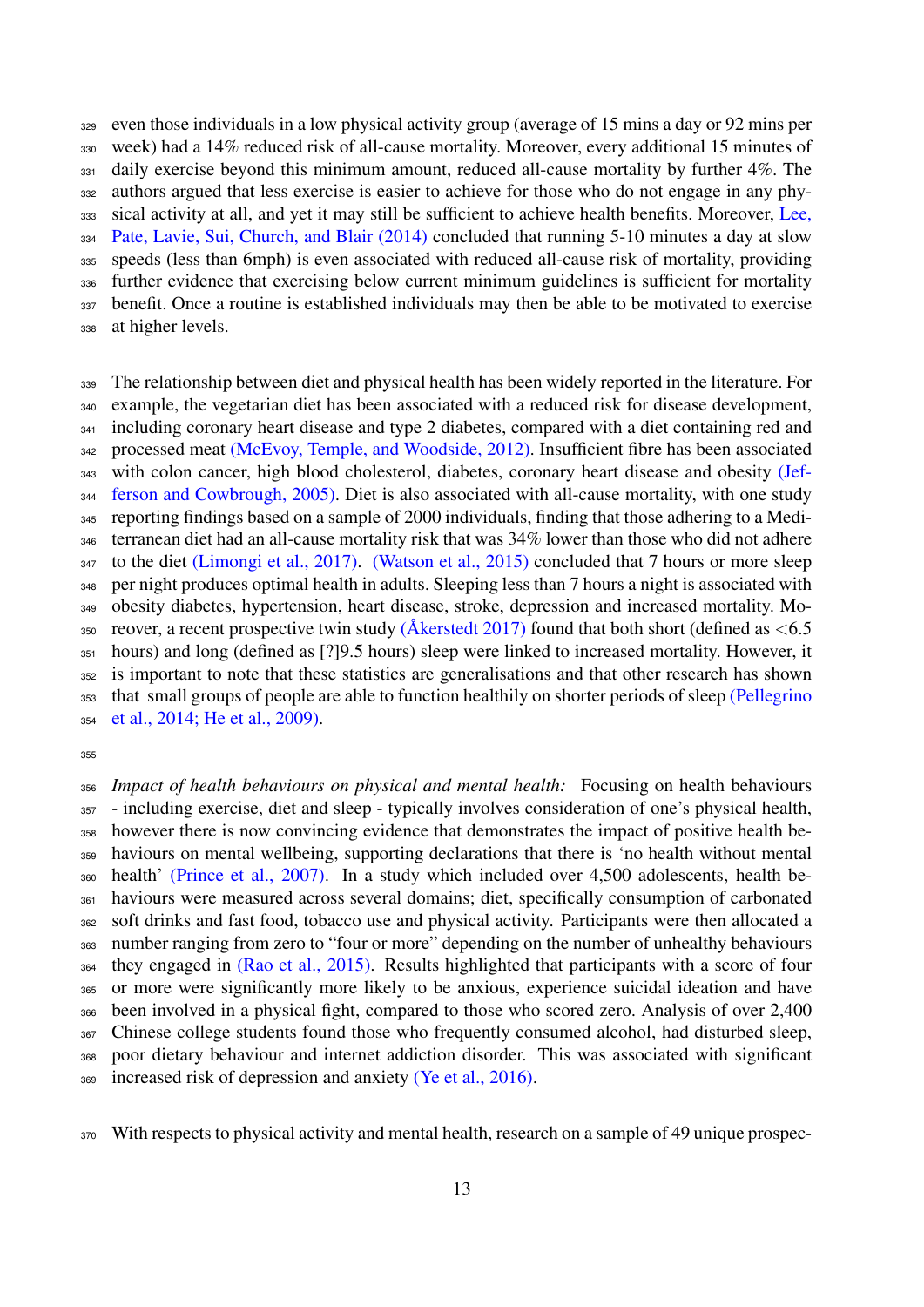tive studies (N=266,939), showed that physical activity protected against depression, irrespec-372 tive of age and geographic region [\(Schuch et al., 2018\).](#page-48-4) In a cross-sectional study of more than 1 million individuals in the U.S. [\(Chekroud et al., 2018\),](#page-36-1) exercisers displayed 43% fewer days of poor mental health than non-exercisers. The authors further reported that all exercise types were associated with a lower mental health burden (from 11.8% to 22.3% reduction), <sub>376</sub> and the activities identified with the largest associations included popular team sports (22.3%) 377 lower), cycling (21.6% lower), and aerobic and gym activities (20.1% lower). Exercise dura- tion of 45 minutes and frequencies of three to five times per week were associated with the lowest mental health burden.

 With respects to diet and mental health, combined data from four longitudinal studies found a risk estimate of highest vs. lowest adherence to the Mediterranean diet of 0.67 (95% CI 0.55-.82) for incident depression [\(Lassale et al., 2018\).](#page-43-7) The Mediterranean diet has also been implicated in slowing age-related deterioration, including improvements in cognitive function and reducing risk of cognitive impairment and dementia [\(Petersson 2016,](#page-0-0) [Aridi 2017\),](#page-0-0) with B-vitamins and antioxidants playing a key role [\(Moore et al., 2018;](#page-0-0) [Castelli et al., 2018\).](#page-0-0) Sev- eral randomised controlled studies, showed that a modified version of the Mediterranean diet [r](#page-46-5)educed depression symptomology [\(Parletta et al., 2017\)](#page-46-4) and [\(Opie, O'Neil, Jacka, Pizzinga,](#page-46-5) [& Itsiopoulos, 2017\).](#page-46-5) Based on the evidence, dietary recommendations for the prevention of depression have been proposed; adopting "traditional" diets, such as the Mediterranean diet, increasing consumption of fruits, vegetables, legumes, wholegrain cereals, nuts, seeds, foods [r](#page-0-0)ich in omega-3 polyunsaturated fatty acids and limit consumption of processed foods [\(Opie et](#page-0-0) [al., 2017\).](#page-0-0) We note here that socio-structural factors (e.g. inequality and poverty) will impact on individuals capacity to follow such advice [\(Darnton-Hill, Nishida, & James, 2004\).](#page-38-5)

 With regards to sleep, a systematic review and meta-analysis of 14 studies found sleep distur- bances significantly predicted the risk of suicidal ideation; an effect not moderated by depres- sion [\(Liu et al., 2019\).](#page-44-3) Poor sleep is also associated with common mental disorders, while im-398 proving sleep in these patients can lead to mental health improvements [\(Freeman et al., 2017\).](#page-0-0) Analyses on nearly 100,000 adolescents in Japan found a U-shaped association between men- tal health status and sleep duration [\(Kaneita et al., 2007\).](#page-0-0) The authors also reported a positive correlation between mental health status and subjective sleep assessment. Similarly, among an elderly population, sleep problems were associated with worsened mental and physical health-related quality of life [\(Reid et al., 2006\).](#page-0-0)

 Critically, each of these health behaviours - physical activity, diet and sleep - have a pow- erful impact on vagal function [\(Kemp, Koenig, & Thayer, 2017\).](#page-42-4) Thus, improving positive health behaviours is a powerful means to promote health and wellbeing. As with physical [a](#page-52-5)ctivity [\(Sandercock, Bromley, & Brodie, 2005;](#page-48-5) [Raffin et al., 2019\)](#page-47-9) and diet [\(Young & Ben-](#page-52-5) [ton, 2018\),](#page-52-5) changes in sleep are associated with changes in vagal function, such that reduced vagal function (combined baseline and reactivity measures) is associated with sleep disrup- tion [\(El-Sheikh, Erath, and Bagley, 2013\).](#page-0-0) Intriguingly, increases in resting state vagal func[t](#page-0-0)ion have been shown to predict better subjective and objective sleep quality [\(Werner et al.,](#page-0-0) [2015;](#page-0-0) [Grimaldi et al., 2016\).](#page-0-0) By contrast, reduced heart rate variability (HRV) - an index of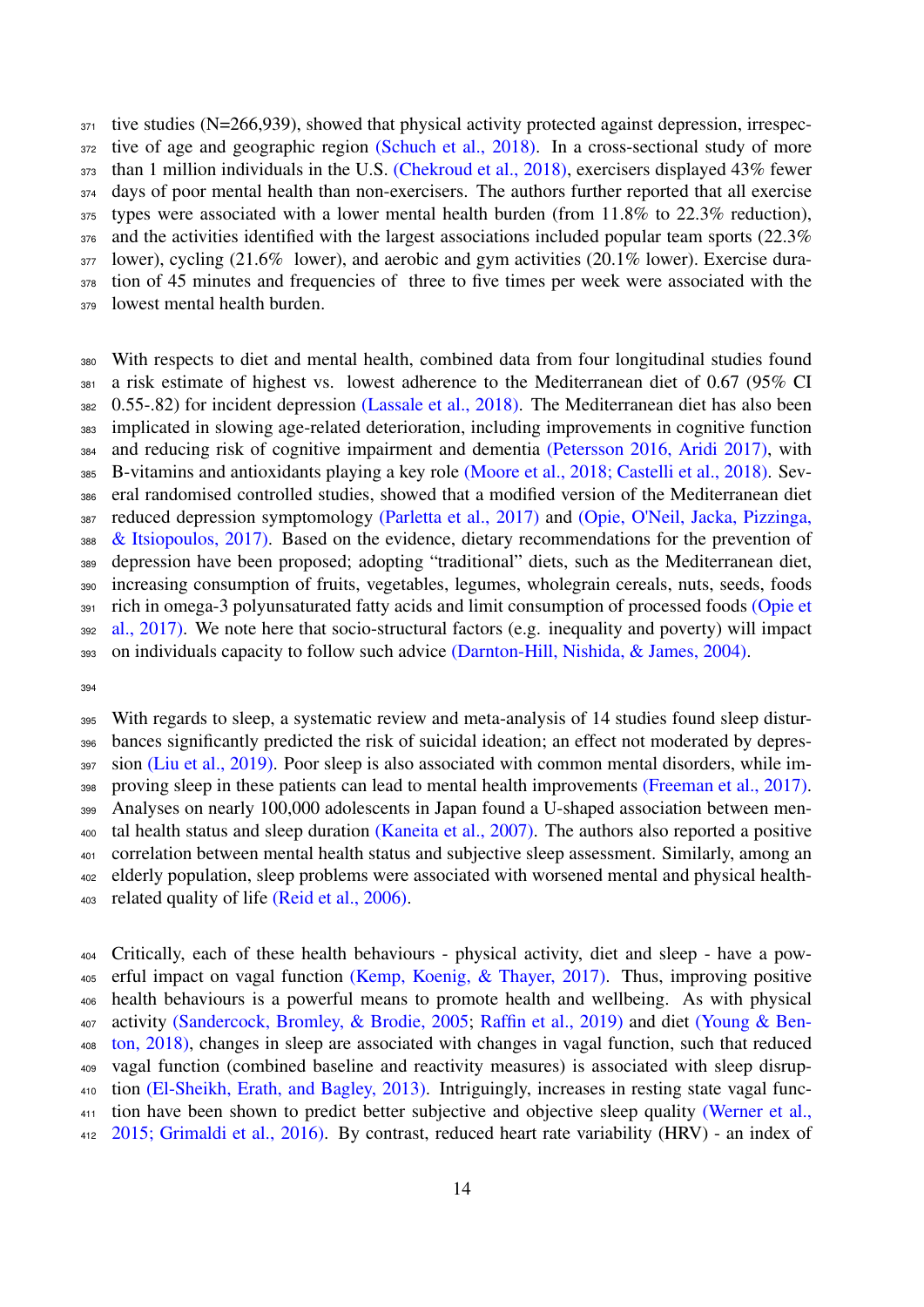vagal functioning - has also been detected during early stages of sleep-related breathing disor-

ders [\(Aeschbacher et al., 2016\).](#page-0-0)

 In summary, we highlight a role for positive psychological experience and positive health be- haviours in facilitating individual pathways to health and wellbeing. We argue that this effect is moderated by vagal function which triggers a cascade of downstream physiological processes (Kemp et al, 2017). Accordingly, in order to facilitate pathways to health and wellbeing, inter- ventions should be considered that both enhance psychological experiences and positive health behaviours. Nonetheless, individual factors are not the only determinants of health and wellbe-<sup>422</sup> ing and so in the next section we explore community or societal determinants. Before doing so however, it is instructive to point out the importance of building individual wellbeing in order to achieve community and environmental wellbeing. For instance, it has been argued that com- munity resilience is underpinned by the individuals within it. This work highlighted the role of a positive outlook and individual strengths, which underpin a community's capacity for re- silience and agency [\(Berkes & Ross, 2013\).](#page-35-3) A greater appreciation of the interconnectedness between individuals, and the communities and environment in which they reside is important for considerations relating to how we might improve the wellbeing of current and future gener-ations.

#### <span id="page-14-0"></span>431 4.1 Focus on Community

 In this section we focus on the relevance of community to individual wellbeing, a major focus of our original GENIAL model [\(Kemp, Arias, & Fisher, 2017\).](#page-42-0) Unfortunately, there is much [e](#page-51-5)vidence to suggest that community is deteriorating [\(Kushlev, Proulx, & Dunn, 2017;](#page-43-8) [Twenge,](#page-51-5) [2013;](#page-51-5) [Twenge, 2014;](#page-51-6) [Putnam, 2001\).](#page-47-10) The reasons for this are complicated, but may involve [a](#page-51-5) host of interconnected societal issues including generational shifts in narcissism [\(Twenge,](#page-51-5) [2013;](#page-51-5) [Twenge, 2014\),](#page-51-6) declines in perspective taking and empathic concern [\(Konrath, O'Brien,](#page-43-9) [& Hsing, 2010\),](#page-43-9) increasing individualism (versus collectivism) in western society [\(Heu, van](#page-41-4) [Zomeren, & Hansen, 2018;](#page-41-4) [Brewer & Chen, 2007\),](#page-36-6) and inequalities [\(Scheffer, van Bavel, van](#page-48-6) [de Leemput, & van Nes, 2017;](#page-48-6) [Scheidel, 2017;](#page-48-7) *[The Spirit Level: Why Equality is Better for](#page-34-5) [Everyone](#page-34-5)*, 2010; [Nolan & Valenzuela, 2019\).](#page-45-6) It is is worth noting here that others [\(Beery, Jons-](#page-35-4) ¨ [son, & Elmberg, 2015;](#page-35-4) [Nurse, Basher, Bone, & Bird, 2010\)](#page-45-7) have argued that the boundaries of <sup>443</sup> 'community' should be extended to the environment (section [4.2\)](#page-17-0) including soil, water, plants and animals (to facilitate love and respect, and a commitment to environmental sustainability). 445 Considering the climate crisis as issue we turn to in section [4.2,](#page-17-0) it is apparent that 'community' in its broadest sense is under threat.

 Although we would not describe ourselves as luddites, it is worth noting that despite tech- nological advancements and online connectedness, the use and engagement of social media - including Facebook, Twitter and WhatsApp - is negatively associated with eudaimonic wellbe- [i](#page-34-6)ng (as defined by the extent to which respondents felt their life to be worthwhile) [\("Subjective](#page-34-6) [Well-being and Social Media Use in Emerging Adulthood: Findings from two UK Univer-](#page-34-6)[sity Millennial Cohorts.", 2019\).](#page-34-6) Interestingly, decreases in sleep quality and self-esteem were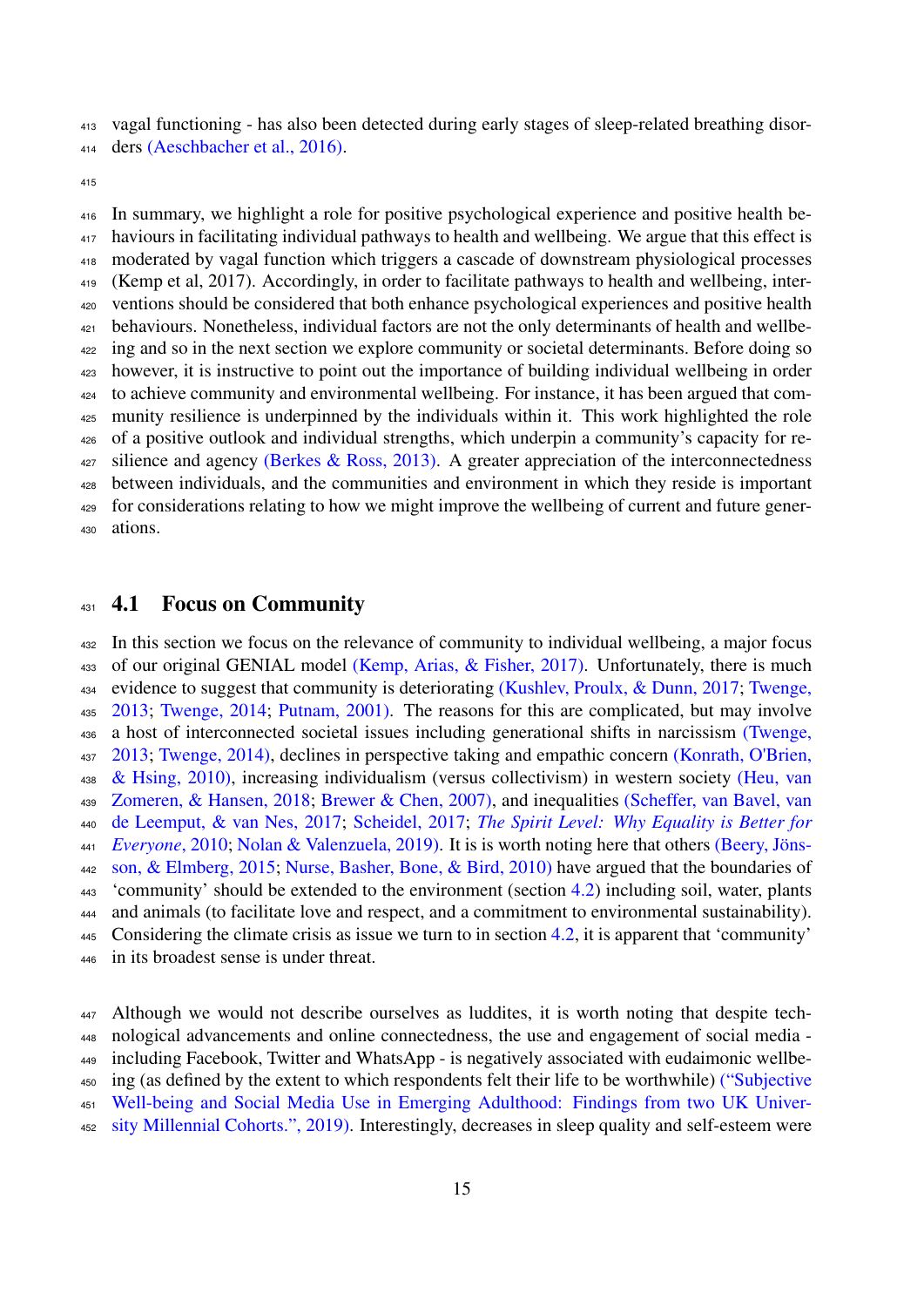[a](#page-34-6)lso observed [\("Subjective Well-being and Social Media Use in Emerging Adulthood: Findings](#page-34-6) [from two UK University Millennial Cohorts.", 2019\).](#page-34-6) Young adults are increasingly connected, however their online activities are adversely affecting their wellbeing: these findings were as-456 sociated with a medium effect size (observed correlations for two cohorts,  $r=-.32$  and  $r=-.29$ ). In fact, research has demonstrated that use of Facebook is associated with ill-being such that "links clicked" or "status updates" are associated with a decrease of 5% to 8% of a standard 459 deviation in self-reported mental health [\(Shakya & Christakis, 2017\).](#page-49-5) Importantly, this longitu- dinal research demonstrated that while those with compromised wellbeing may be more likely to use Facebook, use of the Facebook platform is associated with reduced *future wellbeing*, even when controlling for initial wellbeing. Research by the same authors has also shown that loneliness occurs in clusters, extends up to three degrees of separation and may spread through a contagious process [\(Cacioppo, Fowler, & Christakis, 2008\),](#page-36-7) a finding leading to social con- [t](https://www.netflix.com/gb/title/80117542)agion theory [\(Christakis & Fowler, 2012\).](#page-37-2) On this background and in light of the ['The Great](https://www.netflix.com/gb/title/80117542) [Hack'](https://www.netflix.com/gb/title/80117542) it is clear that social media companies have much to learn about promoting wellbeing and social cohesion as well as the ethical management of their platforms.

 Critically, loneliness has important impacts on health and wellbeing. A meta-analysis of studies on more than 300,000 participants reported that a lack of social ties are associated with a 50% increased risk of premature mortality over a 7.5 year follow-up period, an effect that <sup>471</sup> [w](#page-41-3)as stronger than physical activity, smoking (15 cigarettes daily) and body mass index [\(Holt-](#page-41-3)[Lunstad, Smith, & Layton, 2010\).](#page-41-3) In a more recent study on 48,673 participants, the same researchers [\(Holt-Lunstad, Smith, Baker, Harris, & Stephenson, 2015\)](#page-41-5) observed that social isolation (29%), loneliness (26%), and living alone (32%) increase risk for premature mortality, reporting no differences for objective and subjective measures. Furthermore, greater impacts on mortality were observed among those under the age of 65 years. The Japanese even have a word to describe "lonely death": 'kodokushi', a phenomenon that refers to people dying without friends or family. Sometimes these individuals are not found for many weeks. . . or months. ("Dead people don't pay their bills"). Tragically, these experiences characterise the modern world, and especially individualistic cultures.

 Social isolation and loneliness impact on a host of behavioural, psychological and physio- [l](#page-49-6)ogical factors. Behavioural factors include physical inactivity and smoking [\(Shankar, Mc-](#page-49-6) [Munn, Banks, & Steptoe, 2011\),](#page-49-6) substance use and hazardous drinking [\(Stickley, Koyanagi,](#page-50-4) [Koposov, Schwab-Stone, & Ruchkin, 2014\),](#page-50-4) while psychological factors include decreases in [s](#page-50-5)elf-esteem, increased risk of depression, and feelings of hopelessness [\(Steptoe, Owen, Kunz-](#page-50-5) [Ebrecht, & Brydon, 2004\),](#page-50-5) both of which subsequently contribute to dysregulation of cardio- vascular, metabolic, and neuroendocrine processes [\(Grant, Hamer, & Steptoe, 2009\),](#page-40-3) higher systolic blood pressure, independent of several factors such as age, gender, cardiovascular risk [f](#page-40-4)actors, medications, social support and perceived stress [\(Hawkley, Thisted, Masi, & Cacioppo,](#page-40-4) [2010\).](#page-40-4) The NIACT [\(Kemp, Koenig, & Thayer, 2017\)](#page-42-1) and GENIAL [\(Kemp, Arias, & Fisher,](#page-42-0) [2017\)](#page-42-0) models integrate these behavioural, psychological and physiological factors into innova- tive frameworks within which pathways to health and ill-health may be understood, bridging the gap between psychological moments and mortality.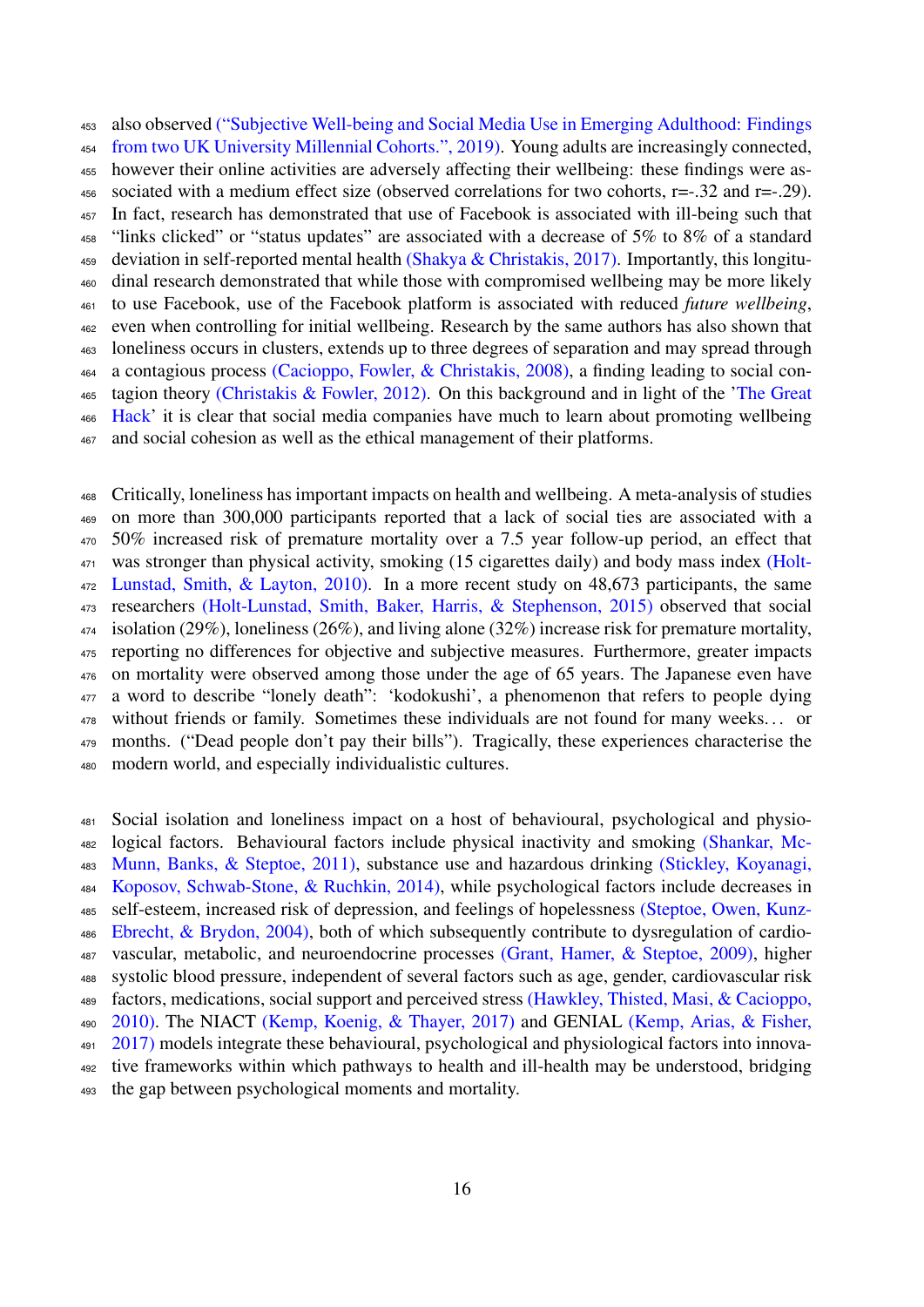Further to our original GENIAL model [\(Kemp, Arias, & Fisher, 2017\),](#page-42-0) the relationship be- tween social ties and health was recently comprehensively reviewed in a book titled 'The New Psychology of Health: Unlocking the Social Cure' [\(Haslam, 2018\).](#page-40-5) Social identity theory helped to contextualise this research which refers to people conforming to the norms of the group to which they identify. Actions and thoughts of the group become the reference point for the individual, thus, if an individual's perception of others in a representative group is positive, individuals of that group will think and behave similarly. Peer modelling has proven to be an effective intervention to increase fruit and vegetable intake [\(Horne et al., 2008\),](#page-41-6) although only <sub>502</sub> when modelled by someone that shares the same group identity [\(Cruwys et al., 2012\).](#page-37-3) By con- trast, if an individual was to identify with a group whose health behaviours are risky, they are more likely to participate in negative health behaviours. Research has shown there is a relation- ship between strength of group identification and smoking status when smoking is a normal group behaviour [\(Schofffild, Pattison, Hill, & Borland, 2001\).](#page-48-8) Intriguingly, the more group identities an individual has, the less likely they are to engage in negative health behaviours, [s](#page-45-8)uch as cigarette smoking, alcohol consumption, and use of illicit drugs [\(Miller, Wakefield, &](#page-45-8) [Sani, 2016\).](#page-45-8)

 Social identity theory provides a useful context within which to understand the influence of community on the health and wellbeing of the individual. For example, social identity provides [m](#page-45-9)eaning, purpose and worth to an individuals life [\(de Vroome & Hooghe, 2013;](#page-52-6) [Nakamura,](#page-45-9) [2013;](#page-45-9) [Peterson, Park, & Seligman, 2005\),](#page-46-6) the importance of which was highlighted above in our discussion of positive psychological experiences. Social identities also facilitate the extent [t](#page-44-4)o which others are likely to provide social support [\(Cohen, 2004;](#page-37-4) [Levine, Cassidy, Brazier, &](#page-44-4) [Reicher, 2002;](#page-44-4) [Levine, Prosser, Evans, & Reicher, 2005;](#page-44-5) [Platow et al., 2006\),](#page-47-11) and provide a sense of efficacy, agency and power to an individual, contributing to the sense that 'the whole is greater than the sum of its parts' [\(Haslam, Jetten, Cruwys, Dingle, & Haslam, 2018\).](#page-40-6) Strikingly, research has demonstrated that cardiac and respiratory patterns synchronise when members of a [c](#page-50-6)hoir sing in unison, compared to when singing independently [\(Timmons, Margolin, & Saxbe,](#page-50-6)  $521 \quad 2015$ ). This phenomenon of 'physiological linkage' may help to explain relationship connect- edness [\(Timmons, Margolin, & Saxbe, 2015\)](#page-50-6) and the vagus nerve underpins ones capacity for connecting with others, regulating downstream allostatic systems that are also involved (e.g. [t](#page-42-1)he hypothalamic-pituitary-adrenal axis) [\(Porges, 2011;](#page-47-4) [Kemp, Arias, & Fisher, 2017;](#page-42-0) [Kemp,](#page-42-1) [Koenig, & Thayer, 2017\).](#page-42-1)

 To conclude, community is important for individual health and wellbeing as it provides the en- vironment in which individual health and wellbeing may be achieved. A supportive community will therefore contribute to the health and wellbeing of individuals within that community, and this relationship will be a bidirectional one such that improved health and wellbeing of the indi- vidual will help to foster community wellbeing. It is helpful to consider the inter-connectedness of individual, community and environmental wellbeing, consistent with social ecological the- ory. In this regard, research not only highlights the importance of eating less meat for individ- [u](#page-38-6)al health and wellbeing [\(Pan et al., 2011\),](#page-46-7) [\(Micha, Wallace, & Mozaffarian, 2010\),](#page-45-10) [\(Demeyer,](#page-38-6) [Mertens, De, & Ulens, 2016\),](#page-38-6) it also highlights the impacts of eating less meat to reduce ad- verse impacts on the environment [\(Poore & Nemecek, 2018\),](#page-47-12) reinforcing this concept of the 'symbioment' (Fig [2\)](#page-6-1) which emphasises symbiotic coexistence of all life at various scales. It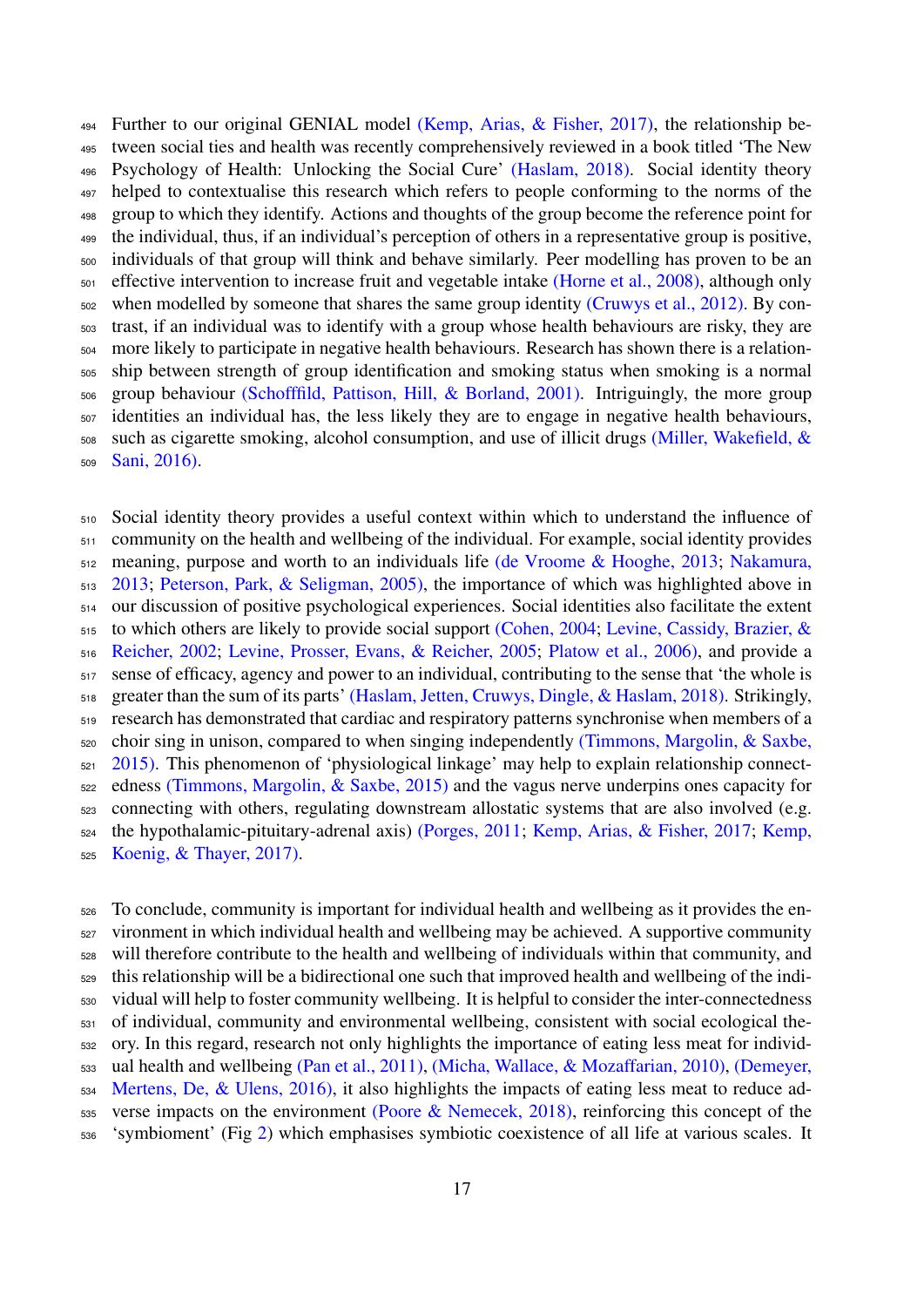is perhaps prudent to note however, that although these findings [\(Poore & Nemecek, 2018\)](#page-47-12) led [t](#page-34-7)o much fanfare in the media on the need to 'go vegan' [\("Avoiding meat and dairy is 'single](#page-34-7) [biggest way' to reduce your impact on Earth", n.d.\),](#page-34-7) other research [\(Peters et al., 2016\)](#page-46-8) re- ports on findings from modelling that shows that the diets with low to modest amounts of meat (the 'omnivore diet') actually outperform a vegan diet in regards to the "carrying capacity" of an agricultural land base. The authors noted that the carrying capacity of the vegan diet fell between the 60% and 40% omnivore diet options, which reflect the percentage of vegetarian food consumed. These findings highlight - as always - that one should always be mindful of evidence-based nuance. Finally, and in closing this section, we would like to highlight the relationship between individuals and community. For instance, among Western cultures, posi- [t](#page-41-7)ive feelings are associated with individual success, high self-esteem, and good health [\(Heine,](#page-41-7) [Lehman, Markus, & Kitayama, 1999;](#page-41-7) [Kitayama, Markus, & Kurokawa, 2000;](#page-42-10) [Taylor & Brown,](#page-50-7) [1988\).](#page-50-7) In Japan however, individuals are more likely to associate happiness with negative social [c](#page-51-7)onsequences, such as jealousy and disharmony among relationships [\(Uchida, Norasakkunkit,](#page-51-7)  $551 \& Kitavama, 2004$ . We now turn our attention to the wider environment in which individu- als live and work, focusing on a major societal challenge to human health and wellbeing: the climate crisis.

#### <span id="page-17-0"></span>4.2 Focus on the Environment

 Psychological science has been criticised for a blinkered focus on the individual while ignoring wider, systemic issues issues [\(Carlisle, Henderson, & Hanlon, 2009;](#page-36-2) [Frawley, 2015\).](#page-39-3) Critics have argued that the construct of wellbeing is a socio-cultural construction of western indi- vidualism that places importance on wealth, fame and materialistic pursuits, while neglecting neglecting our shared environment [\(Carlisle, Henderson, & Hanlon, 2009\).](#page-36-2) These criticisms in combination with an ever-increasing body of peer-reviewed literature on 'happiness' and 'well- [b](#page-42-0)eing' were, in part, reason for proposing our original GENIAL framework [\(Kemp, Arias, &](#page-42-0) [Fisher, 2017\),](#page-42-0) which extended theoretical frameworks of individual wellbeing to community wellbeing. Here we focus on the contributions from the wider environment to individual well- being, and on the implications for tackling the greatest societal challenge facing mankind: the climate. We use the term 'environment' in a very general sense in this paper, encompassing natural as well as human-built environments, although we place emphasis on the relationship between individual wellbeing and the natural environment given the sheer scale of the challenge associated with the climate crisis.

 [I](#page-52-8)t is now accepted in scientific circles [\(Intergovernmental Panel on Climate Change, 2007;](#page-52-7) [In-](#page-52-8) [tergovernmental Panel on Climate Change, 2014\)](#page-52-8) that humanity will face catastrophic climate change should we fail to commit to climate action. An increase in the frequency, duration and intensity of extreme weather events increases risk of population distress and psychiatric disor[d](#page-35-5)ers through disruption to food supply and damage to community wellbeing [\(Berry, Bowen,](#page-35-5) [& Kjellstrom, 2009;](#page-35-5) [Hayes, Blashki, Wiseman, Burke, & Reifels, 2018\).](#page-40-7) Extreme weather events have even been shown to influence the future health and wellbeing of an unborn child [w](#page-39-7)ith implications for brain development and metabolic outcomes [\(Dancause et al., 2015;](#page-37-5) [Du-](#page-39-7)[foix et al., 2015\).](#page-39-7) Other research has also shown that climate change has increased global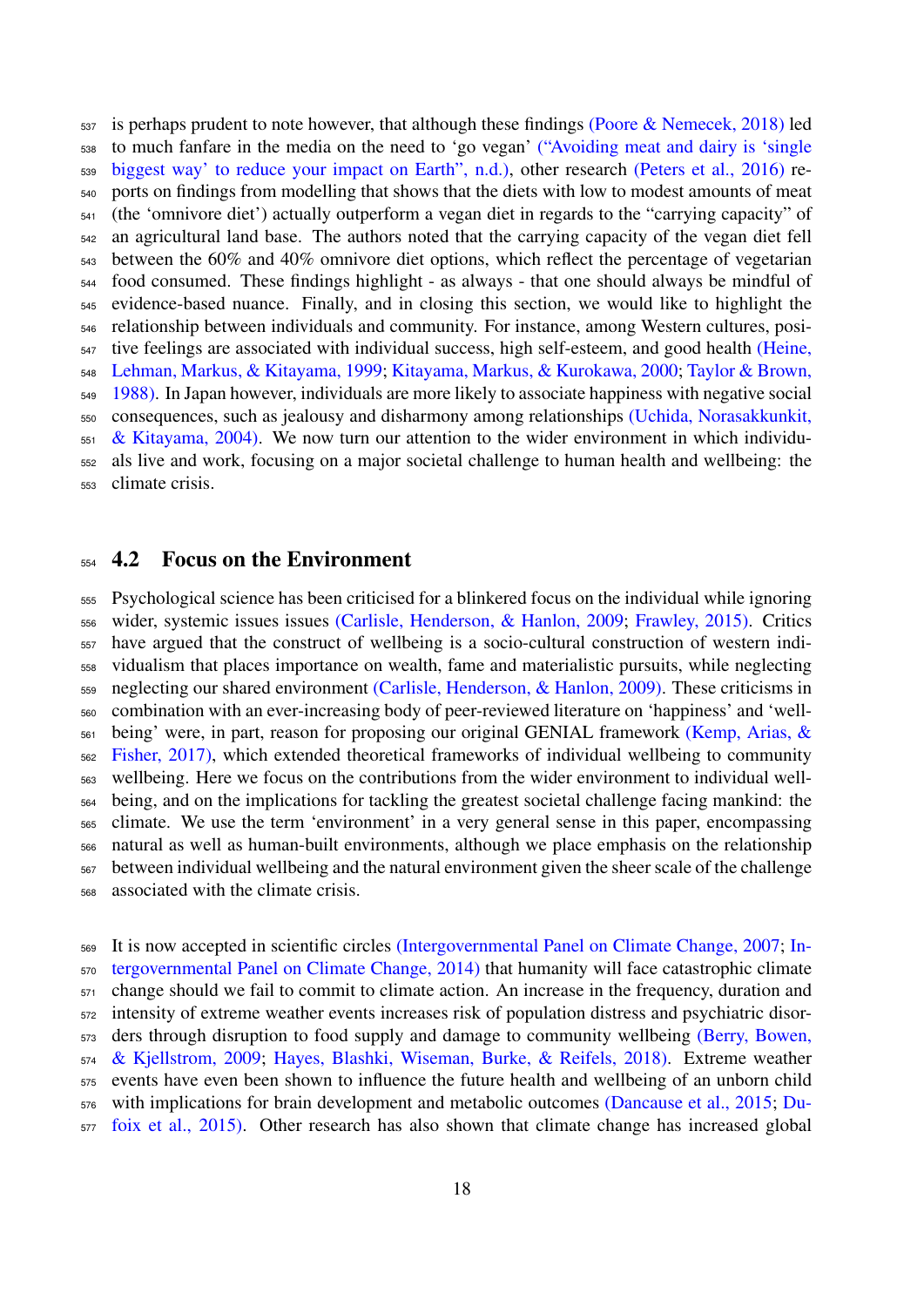economic inequality by ˜25% over the last 50 years, with wealthy countries benefiting dispro- portionally [\(Diffenbaugh & Burke, 2019\).](#page-38-7) Rising inequality has been linked to the middle-class squeeze, intergenerational immobility, erosion of trust, more divided societies, rising populism, poverty, crime, ill-health and ill-being. Interested readers are referred to the excellent recent review by Brian Nolan and Luis Alenzuela in this regard [\(Nolan & Valenzuela, 2019\).](#page-45-6) Crit- ically, ratings of peer-reviewed climate-science and self-ratings by climate change scientists themselves has indicated that there is 97% endorsement that humans are contributing to the warming climate (i.e. anthropogenic climate change) [\(Cook et al., 2013;](#page-37-6) [Cook et al., 2016\).](#page-37-7) Unfortunately, this finding remains under appreciated in a brave new world of alternative facts [a](#page-44-7)nd disinformation [\(Lewandowsky, Oberauer, & Gignac, 2013;](#page-44-6) [Lewandowsky, Ecker, & Cook,](#page-44-7) [2017\).](#page-44-7)

 Human beings have a strong, innate affiliation with the biological world, a phenomenon cap- tured by the 'biophilia hypothesis'. Recent research indicates that people who spend at least two hours a week in nature are more likely to report good health and high levels of wellbeing than those who spend no time in nature [\(White et al., 2019\).](#page-51-8) Furthermore, these findings were consistent across a variety of demographic variables including sex, age-group, occupational social grade, presence of chronic illness and whether or not individuals met physical activity guidelines. Prior research had indicated that spending time in nature over a two-week period boosts hedonic as well as eudaimonic wellbeing [\(Howell, 2014\),](#page-41-8) and that effect sizes are larger (*d*s from .37 to .63) than those reported for other positive psychology interventions (*d*s from .20 [t](#page-35-7)o .34) [\(Bolier et al., 2013\).](#page-35-6) Exposure to nature can lead to transcendent emotions [\(Bethelmy](#page-35-7) [& Corraliza, 2019\),](#page-35-7) peak experience [\(Maslow, 1964\)](#page-44-8) and psychological flow [\(Csikszentmiha](#page-37-8)[lyi, 2014\).](#page-37-8) Interestingly, transcendent emotions - including compassion, gratitude and awe - foster healthy social relationships [\(Stellar et al., 2017\)](#page-50-8) and such relationships are facilitated [b](#page-48-9)y spending time in nature [\(Mayer, Frantz, Bruehlman-Senecal, & Dolliver, 2008;](#page-45-11) [Richardson,](#page-48-9) [Cormack, McRobert, & Underhill, 2016\),](#page-48-9) further highlighting the inter-connectedness between individual, community and environmental domains. Research also reports that exposure to na-<sub>605</sub> ture is associated with stress reduction [\(Hansmann, Hug, & Seeland, 2007;](#page-40-8) [Ulrich et al., 1991\),](#page-51-9) feelings of restoration [\(White, Pahl, Ashbullby, Herbert, & Depledge, 2013;](#page-51-10) [Wyles et al., 2017\),](#page-52-9) [s](#page-43-10)ubjective wellbeing [\(Johansson, Hartig, & Staats, 2011;](#page-41-9) [LUCK, DAVIDSON, BOXALL, &](#page-43-10) [SMALLBONE, 2011;](#page-43-10) [White, Pahl, Wheeler, Depledge, & Fleming, 2017\),](#page-52-10) and improved cog- nitive functioning [\(Berman, Jonides, & Kaplan, 2008;](#page-35-8) [Berto, 2005\).](#page-35-9) Human beings also have [a](#page-35-4) strong affiliation with the local environment ('place'), driven by cultural experience [\(Beery,](#page-35-4) Jönsson, & Elmberg, 2015; [Sampson, 2012\).](#page-48-10) This is known as the 'topophilia hypothesis'; the word topophilia combines *topos* (place) with *philia* (love). These biophilia and topophilia hy- potheses provide a foundation on which to understand the distress, pain or sickness associated with environmental degradation of home or territory. Glenn [\(Albrecht, 2019\),](#page-34-1) an Australian environmental philosopher coined the term 'solastalgia' after reflecting on the environmental impacts of open cut coal mining and pollution of local power stations on the residents of the Upper Hunter Region of NSW in Australia. He wrote that 'solastalgia' reflects a:

"specific form of melancholia connected to a lack of solace and intense deso-

lation" associated with place-based distress [\(Albrecht, 2005\).](#page-34-8) 

Feelings of guilt, shame, fear, emotional discomfort and solastalgia have been associated with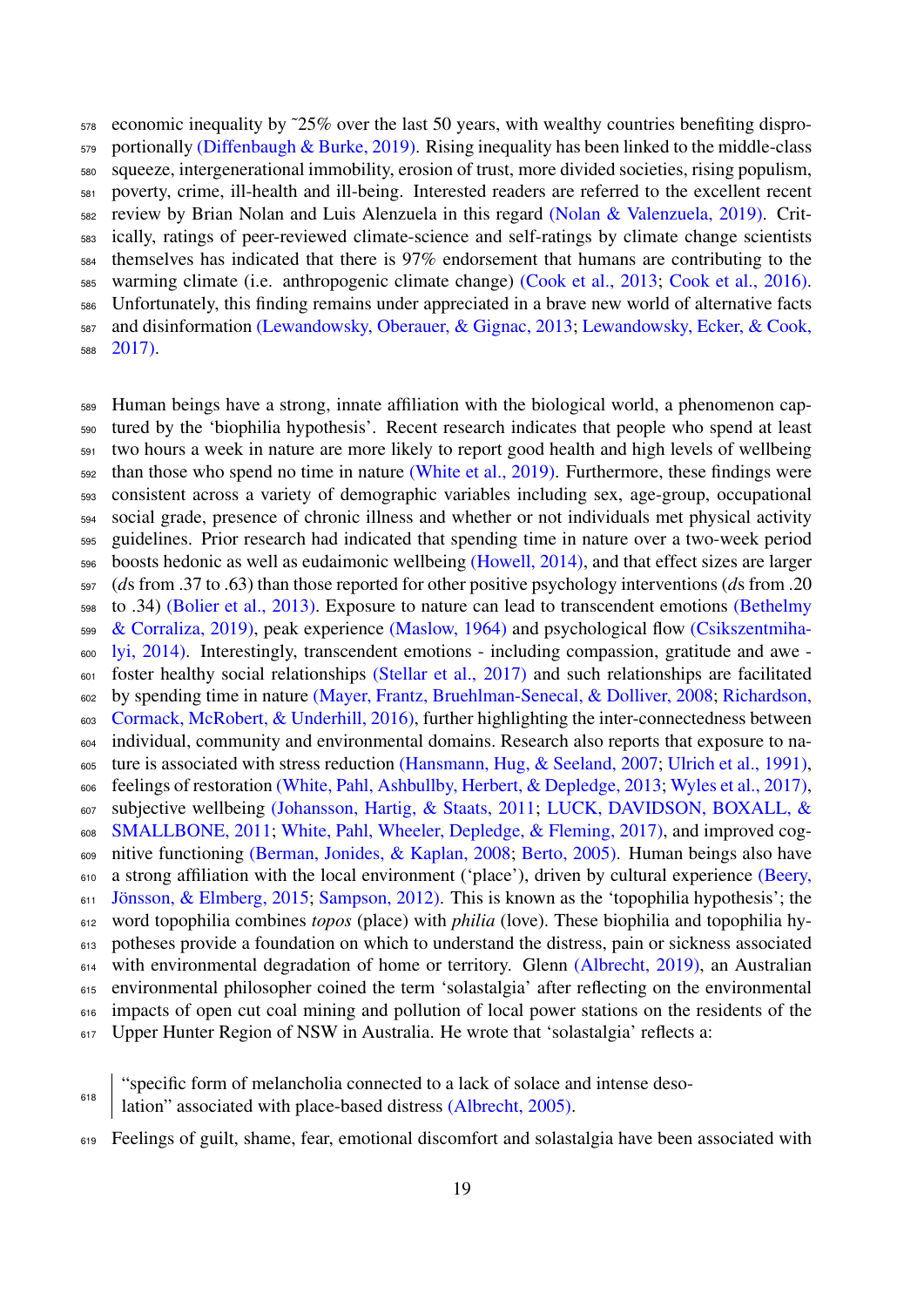[m](#page-38-8)otivation to engage in environmental sustainability behaviours [\(Albrecht et al., 2007;](#page-34-9) [Dick-](#page-38-8) [erson, Thibodeau, Aronson, & Miller, 1992;](#page-38-8) [Kaiser, Schultz, Berenguer, Corral-Verdugo, &](#page-41-10) [Tankha, 2008;](#page-41-10) [Malott, 2010\).](#page-44-9) In order to encourage such behaviours, scholars have proposed an 'aesthetics of elsewhere', which involves encouraging a double aesthetic judgment of 'here' [a](#page-44-10)nd 'elsewhere' to induce an aesthetic melancholia to influence consumption decisions [\(Maskit,](#page-44-10) [2011\).](#page-44-10) However, researchers have also begun to investigate the value of positive psychology in encouraging pro-environmental behaviours. Positive psychology refers to the scientific study of human flourishing and an applied approach to enabling individuals, communities and or-628 ganisations to thrive [\(Gable & Haidt, 2005\),](#page-40-9) [\(Sheldon & King, 2001\).](#page-49-7) The positive psychol- ogy of sustainability [\(Corral-Verdugo, Tapia-Fonllem, & Ortiz-Valdez, 2014;](#page-37-9) [Verdugo, 2012;](#page-51-2) [O'Brien, 2016\)](#page-45-3) is a strategy that may help to foster what has been described as sustainable [w](#page-34-10)ellbeing [\(Kjell, 2011\).](#page-43-1) In a study on 606 undergraduate students in Mexico [\("Happiness](#page-34-10)") [as Correlate of Sustainable Behavior", 2011\),](#page-34-10) researchers reported that pro-ecological, altru- istic, frugal and equitable behaviours reflect the sustainably-oriented person, and that these behaviours have positive psychological consequences (i.e. greater happiness). A major goal of positive psychology should now be focused on developing interventions that promote pro- environmental behaviours, an effort that would have substantial benefits for the wellbeing of current and future of generations as well as the environment. In this regard, prior research has shown that individuals engaging in pro-ecological behaviours – such as resource conser-639 vation – report greater happiness [\(Brown & Kasser, 2005\),](#page-36-8) that altruism leads to greater long- term happiness (*[The psychology of helping and altruism: Problems and puzzles](#page-34-11)*, 1995), and [t](#page-36-8)hat frugality predicts greater psychological wellbeing, satisfaction and motivation [\(Brown &](#page-36-8) <sup>642</sup> [Kasser, 2005\).](#page-36-8) Notably however, equitable individuals have been reported to be less happy due to the 'negative hedonic impact of inequality in society' as climate change exacerbates existing inequities [\(Hayes, Blashki, Wiseman, Burke, & Reifels, 2018\),](#page-40-7) highlighting a need [f](#page-45-6)or sociostructural reforms that combat various types of inequality. Importantly, [\(Nolan &](#page-45-6) [Valenzuela, 2019\)](#page-45-6) concluded that we now have a window of opportunity for designing and <sup>647</sup> implementing sociostructural changes through strategies and policies to halt and reverse rising income and wealth inequality.

 The grave threat of anthropogenic climate change - referring to the production of greenhouse gases emitted by human activity - may help to inspire a variety of positive feelings such as altruism, compassion, optimism as well as a sense of purpose "as people band together to sal- [v](#page-40-7)age, rebuild, and console amongst the chaos and loss of a changing climate" [\(Hayes, Blashki,](#page-40-7) [Wiseman, Burke, & Reifels, 2018\),](#page-40-7) feelings that reflect 'active hope' [\(Macy J, 2012\).](#page-44-11) The concept of 'sustainable happiness' [\(O'Brien, 2016\)](#page-45-12) has been defined as "happiness that con- tributes to individual, community, and/or global well-being without exploiting other people, the environment, or future generations["\(O'Brien, 2010\).](#page-45-13)

 A central concept within the field of Positive Psychology is that of 'character strengths'. In their [b](#page-34-12)ook 'Character strengths and virtues: A handbook and classification', (*[Character strengths](#page-34-12) [and virtues: A hand-book and classification](#page-34-12)*, 2004) describes a framework for the identification of individual cognitive, emotional, social and community strengths, protective strengths, and [s](#page-34-12)piritual strengths. In total (*[Character strengths and virtues: A hand-book and classification](#page-34-12)*, <sup>662</sup> [2004\)](#page-34-12) describe 24 character strengths which individuals possess to more or less of a degree. A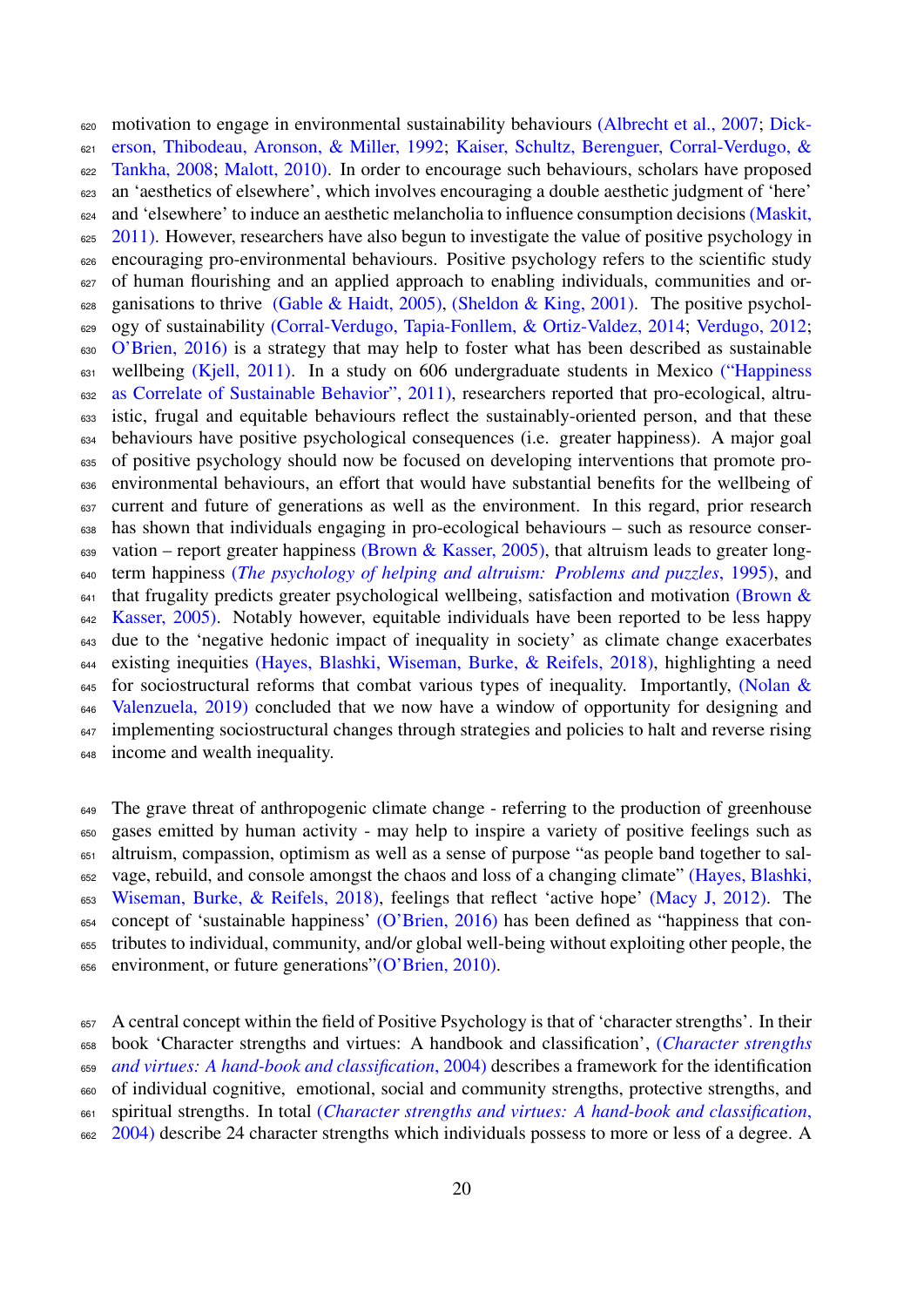structural model of the relationships between character strengths, virtues and sustainable be- haviours (i.e. altruistic, frugal, equitable and pro-ecological behaviours) has been presented [s](#page-37-0)uch that all 24 character strengths are associated with all four sustainable behaviours [\(Corral-](#page-37-0)666 Verdugo & Frías-Armenta, 2015). The knowledge that pro-environmental behaviours provide opportunities to promote happiness and build resources for resilience, in addition to much- needed environmental benefits provides a useful foundation on which psychological scientists could address environmental challenges through targeted interventions focusing on the individ- [u](#page-51-2)al [\(Clayton et al., 2016;](#page-37-10) ["Happiness as Correlate of Sustainable Behavior", 2011;](#page-34-10) [Verdugo,](#page-51-2) [2012\).](#page-51-2) Recommendations included the need for psychological scientists to incorporate a con- textualised or 'place-based' approach - including aspects of the built environment and different cultures - into initiatives designed to facilitate pro-environmental behaviours and to engage in more interdisciplinary research.

675 Unfortunately, the vast majority of people do not engage in pro-environmental behaviours, a 676 result of helplessness and low self-efficacy [\(Salomon, Preston, & Tannenbaum, 2017\).](#page-48-11) The difficulty in comprehending problems associated with climate change, and the intangibility and invisibility of such change may lead individuals to 'sit on their hands and do nothing', a phe- [n](#page-34-13)omenon known as 'Giddens Paradox' [\(Giddens, 2009\).](#page-40-10) Recent qualitative research [\("Learning](#page-34-13) [from Co-Founders of Grassroots Initiatives: Personal Resilience, Transition, and Behavioral](#page-34-13) [Change – a Salutogenic Approach", 2017\)](#page-34-13) has investigated the psychological processes that foster pro-environmental behaviours. Findings were interpreted in the context of 'salutogen- esis' [\(Antonovsky, 1996\),](#page-34-3) which emphasises a role for a 'sense of coherence' for managing and overcoming stress. This 'sense of coherence' reflect feelings of confidence that stimuli in the (internal and external) environment are comprehensible, manageable and meaningful. The researchers reported that grassroots activists relied on values and attitudes, emphasising that the problems are so vast that limits are imposed on knowledge (i.e. comprehensibility), arguing that emotions are a key mediator between the appraisal of a situation and motivation to take ac- tion. A sense of personal responsibility for change was associated with an improved perceived quality of life, attributable to empowerment and social cohesion, which provides a sense of meaning and purpose in life. Concrete and collective action was also observed to enhance pos- itive emotions and mastery experiences subsequently enhancing beliefs about self-efficacy (i.e. [m](#page-34-13)anageability) [\("Learning from Co-Founders of Grassroots Initiatives: Personal Resilience,](#page-34-13) [Transition, and Behavioral Change – a Salutogenic Approach", 2017\).](#page-34-13)

 In summary, we have observed emerging research interest in the concepts of sustainable hap- piness and wellbeing, directly linking positive psychology to concepts relating to sustainability and pro-environmental behaviours. Although much work remains to be done, these efforts serve to combat criticisms of psychological science relating to a blinkered focus on personal happiness that ignores important societal challenges. Spending time in and caring for for the natural environment may also provide an under-appreciated means to promote wellbeing that is [o](#page-39-8)ver and above the beneficial impacts of outdoor physical activity [\(Franco, Shanahan, & Fuller,](#page-39-8) [2017;](#page-39-8) [Capaldi, Passmore, Nisbet, Zelenski, & Dopko, 2015;](#page-36-9) [Bowler, Buyung-Ali, Knight, &](#page-35-10) [Pullin, 2010\)](#page-35-10) and may even promote commitment to pro-environmental behaviours, supporting

efforts to combat the climate crisis.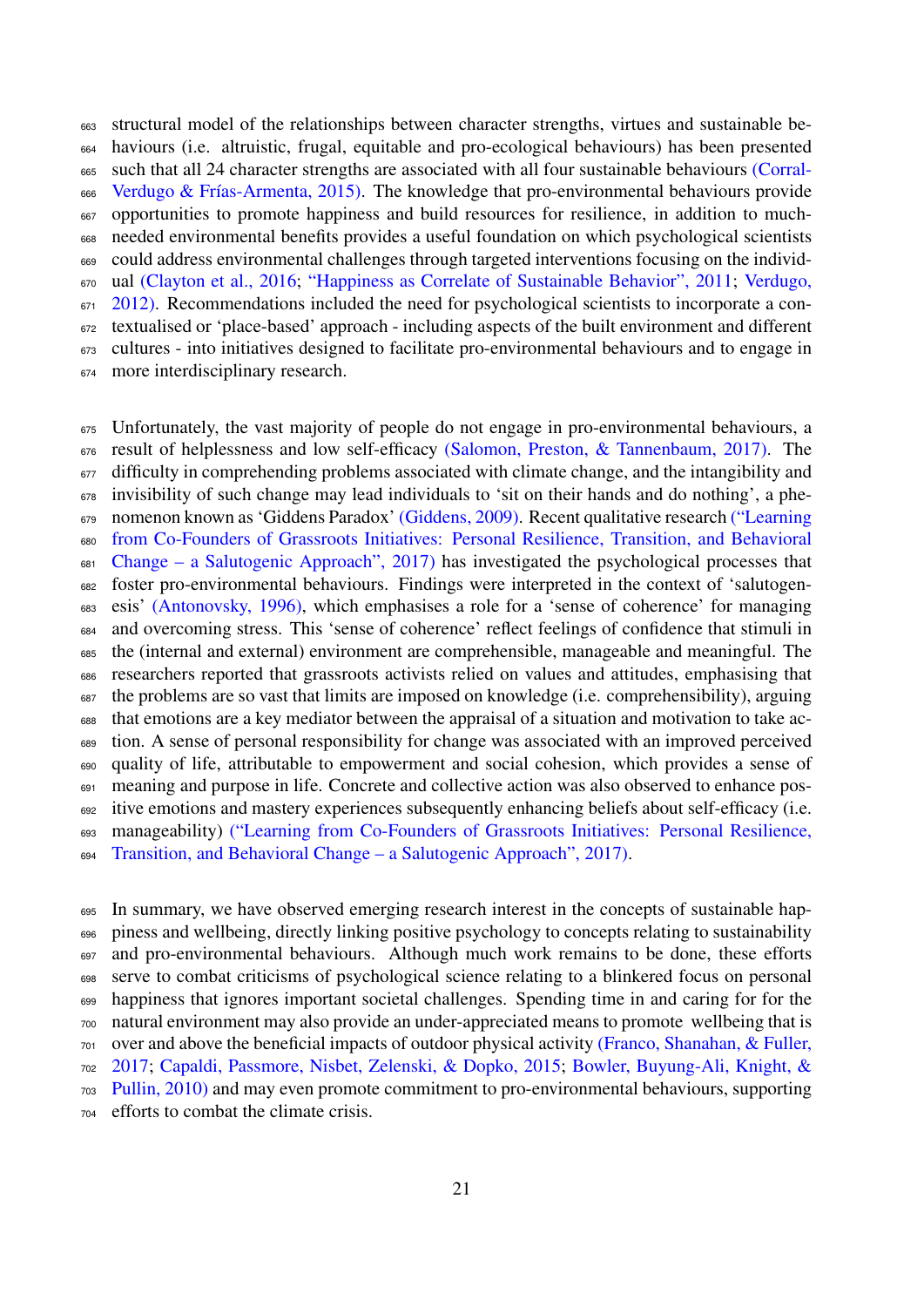## <span id="page-21-0"></span>5 The Updated GENIAL model: GENIAL 2.0

"Models, of course, are never true, but fortunately it is only necessary that they be useful".

– George Box, 1979, Journal of the American Statistical Association, 74:365, 1-4 

 The GENIAL framework illustrates common pathways to ill-health and ill-being versus health and wellbeing. The evidence-base for these pathways - including a key regulatory role for va- [g](#page-42-4)al function - have been described previously [\(Kemp, Arias, & Fisher, 2017;](#page-42-0) [Kemp, Koenig,](#page-42-4) [& Thayer, 2017;](#page-42-4) [Kemp, 2018\).](#page-42-3) While our original GENIAL model highlighted the impor- tance of positive social ties for individual health and wellbeing [\(Kemp, Arias, & Fisher, 2017\),](#page-42-0) our updated model (see Fig [4\)](#page-24-0) provides an important update to our original GENIAL model, emphasising individual, community and environmental contributors to personal wellbeing. In doing so, our model characterises the relationships between individuals, communities and their environments, as well as the impacts of sociostructural factors (e.g. inequality) and their impact on the health and wellbeing of the individual. Key features of the individual, community and environmental domains are now briefly described with a particular focus on vagal function.

 Our original GENIAL and NIACT models suggest that enhancing positive psychological ex- periences and positive health behaviours can facilitate individual pathways to health and well- being [\(Kemp, Arias, & Fisher, 2017;](#page-42-0) [Kemp, Koenig, & Thayer, 2017\).](#page-42-1) In terms of enhancing psychological experiences, broadly speaking, there have been two approaches; the reduction of impairment or the promotion of wellbeing. Historically psychological interventions have [t](#page-48-12)ypically been weighted towards interventions that seek to reduce impairment [\(Ryff & Singer,](#page-48-12) [1996\).](#page-48-12) This approach assumes that health and wellbeing are synonymous with the absence of illness, as opposed to the presence of wellness. However, [\(Ryff & Singer, 1996\)](#page-48-12) suggest that the 'absence of wellbeing' facilitates pathways to ill-health and ill-being, and they argue that the route to recovery will not come from only attempting to ameliorate negative symptoms associated with ill-health. We also advocate interventions that create a platform for the experi- ence of 'positive psychological experiences' because environments that promote positive emo- tions may help people learn to better short circuit downward spirals to illness. In this regard, interventions from the feld of Positive Psychology have much to offer. Meta-analyses have demonstrated that positive psychological interventions (PPIs) are effective for people with or [w](#page-41-11)ithout diagnosed disorders [\(Bolier et al., 2013;](#page-35-6) [Hendriks, Schotanus-Dijkstra, Hassankhan,](#page-41-11) [de Jong, & Bohlmeijer, 2019;](#page-41-11) [Chakhssi, Kraiss, Sommers-Spijkerman, & Bohlmeijer, 2018;](#page-36-10) [Sin & Lyubomirsky, 2009;](#page-49-8) [White, Uttl, & Holder, 2019\),](#page-51-11) with effect sizes ranging from small to large. Meta-analyses have further demonstrated the effectiveness of specific positive psy- chological interventions (PPIs) on increasing SWB, PWB, optimism, positive affect and life satisfaction, including the practicing of gratitude [\(Davis et al., 2016\),](#page-38-9) the 'best possible self' [i](#page-49-9)ntervention [\(Malouff & Schutte, 2016\),](#page-44-12) savouring positive emotions [\(Smith, Harrison, Kurtz,](#page-49-9) [& Bryant, 2014\),](#page-49-9) mindfulness-based interventions [\(Simpson et al., 2019\),](#page-49-10) and performing acts [o](#page-38-0)f kindness [\(Curry et al., 2018\).](#page-37-11) The three main models of wellbeing [\(Seligman, 2018;](#page-49-0) [Diener,](#page-38-0) [1984;](#page-38-0) [Ryff & Keyes, 1995\)](#page-48-1) provide a theoretical foundation for developing new and novel interventions for enhancing positive psychological experience. Importantly, research demon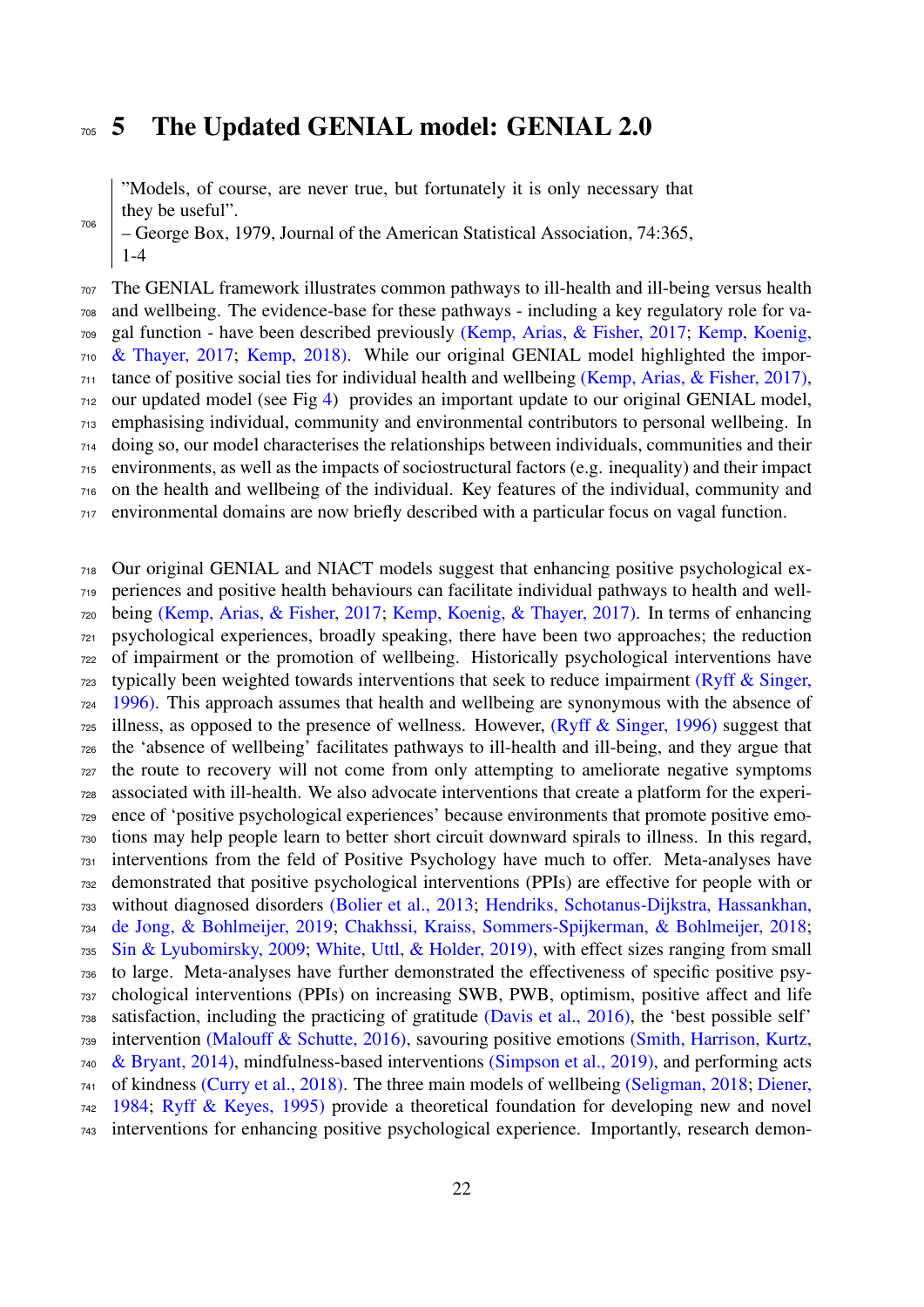strates that despite the different theories that have been proposed for wellbeing, each of these

 [c](#page-40-1)ontributes to the same higher order construct of wellbeing [\(Goodman, Disabato, Kashdan, &](#page-40-1) [Kauffman, 2017;](#page-40-1) [Disabato, Goodman, Kashdan, Short, & Jarden, 2016\).](#page-38-4) In other words, there

are many strategies through which positive psychological experience may be enhanced.

[O](#page-36-1)ther meta-analyses on health behaviours have emphasised the role of physical activity [\(Chekrou](#page-36-1)d [et al., 2018\),](#page-36-1) diet [\(Firth et al., 2019\)](#page-39-0) and sleep [\(Baglioni et al., 2016\)](#page-35-11) on our mental lives. Our recent review on vagal function [\(Kemp, Koenig, & Thayer, 2017\)](#page-42-1) concluded that higher resting state vagal function is associated with positive mood states, highlighting the utility of PPIs for enhancing a critical regulator of health and wellbeing. Our work further emphasises the struc- [t](#page-42-0)ural link between the vagus nerve, and physical and mental health [\(Kemp, Arias, & Fisher,](#page-42-0) [2017;](#page-42-0) [Kemp, Koenig, & Thayer, 2017;](#page-42-4) [Kemp, 2018;](#page-42-3) [Kemp & Quintana, 2013;](#page-42-5) [Kemp, 2016\).](#page-42-6) It is interesting to note here that purpose in life has been shown to predict allostatic load ten years later [\(Zilioli, Slatcher, Ong, & Gruenewald, 2015\)](#page-52-11) as measured by the sum of seven scores across multiple physiological systems including cardiovascular, lipid, glucose metabolism, in- flammation, autonomic function, and hypothalmic-pituitary-adrenal risk scores. Unfortunately however, this study did not distinguish between upstream and downstream systems driving in- creases in metabolic risk as we do here. Critically, vagal function plays a known regulatory role over inflammatory processes, as demonstrated previously: [\(Tracey, 2002\).](#page-51-3)

 In addition to focusing on positive psychological experience and health behaviours, recent de- velopments in psychological science have highlighted a key role for social relationships for the health and wellbeing of the individual. Therefore, individual wellbeing may also be promoted [b](#page-42-0)y focusing on community, the focus of our original GENIAL model [\(Kemp, Arias, & Fisher,](#page-42-0) [2017\).](#page-42-0) The implications of social relationships for the health and wellbeing of the individual [w](#page-40-11)ere recently summarised by [\(Haslam, 2018\).](#page-40-5) [\(Haslam, Cruwys, Haslam, Dingle, & Chang,](#page-40-11) [2016\)](#page-40-11) evaluated a new intervention that targets social isolation and disconnection, "Groups 4 Health" (G4H). Results highlighted the intervention to improve mental health, wellbeing, and social connectedness up to 6-months post intervention. In addition to this, improvements in depression, anxiety, stress, loneliness, and life satisfaction correlated with heightened identifi- cation with the G4H group and with multiple groups. The work by Barbara Fredrickson and colleagues is especially relevant here, emphasising the upward spiral of positive emotions, so- cial connectedness and vagal function [\(Kok & Fredrickson, 2010;](#page-43-5) [Kok et al., 2013\).](#page-43-6) Other [w](#page-47-5)ell established theories of vagal function, such as the polyvagal theory [\(Porges, 2011;](#page-47-4) [Porges,](#page-47-5) [1995;](#page-47-5) [Porges, 2001;](#page-47-6) [Porges, 2003;](#page-47-7) [Porges, 2007\)](#page-47-8) highlight a role for the vagus in promoting capacity to engage with others and regulating our emotions during such encounters.

 Finally, our updated model emphasises the environmental context within which individual health and wellbeing is promoted and communities reside. Glenn [\(Albrecht, 2019\)](#page-34-1) provides a solid foundation for understanding the link between human emotion and the environment, coin- ing numerous words to emphasise the negative and positive 'psychoterratic' states that have im- portant implications for the health and wellbeing of individuals, communities and nations now and into the future. Environmental contributors include negative and positive psychoterratic states such as solastalgia (chronic place-based distress) and soliphila (a neutral political term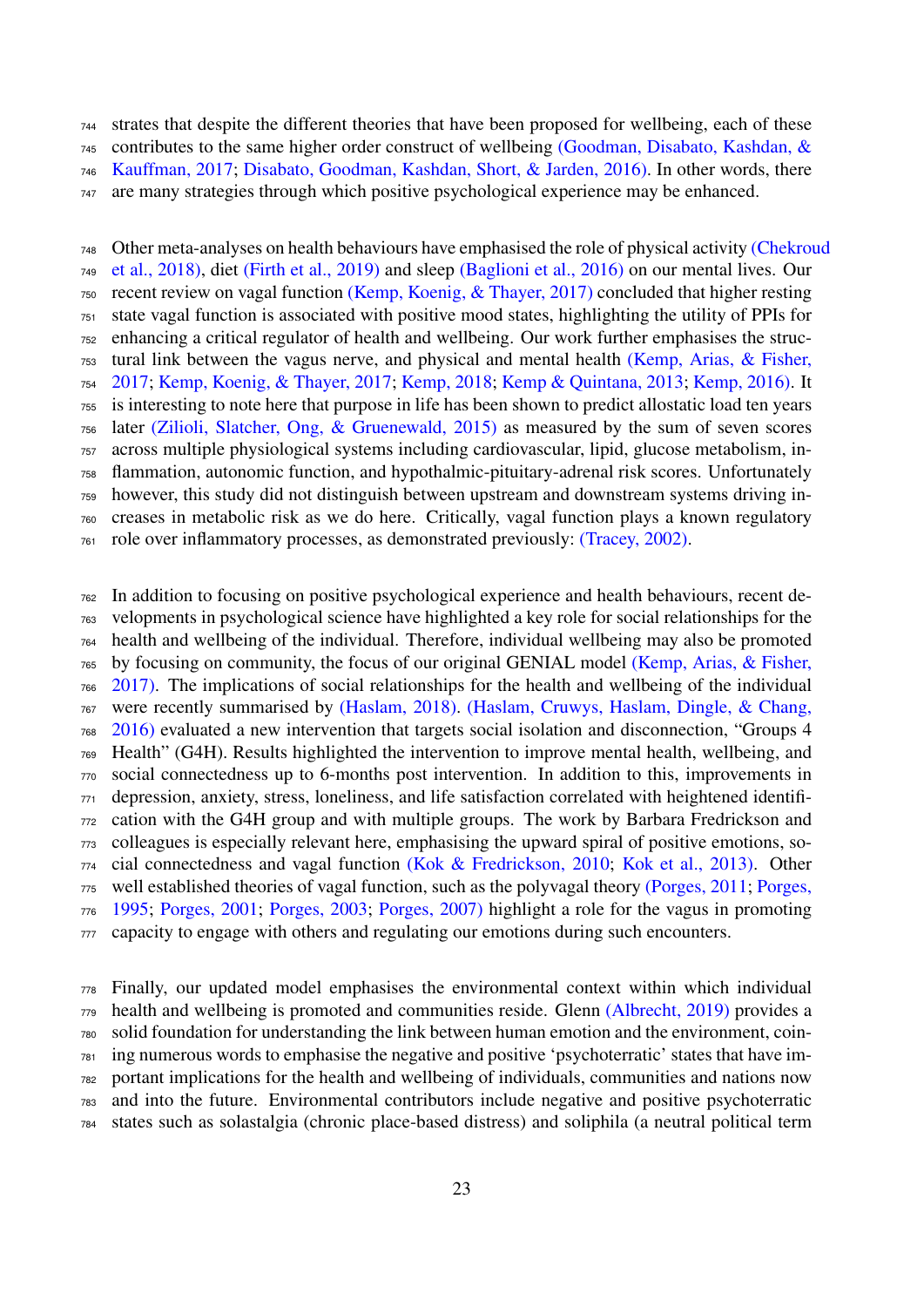for combatting solastalgia) [\(Albrecht, 2019\).](#page-34-1) A review of the literature on potential mechanisms [l](#page-43-11)inking nature to health identified 21 potential pathways empirically linked to nature [\(Kuo,](#page-43-11) [2015\).](#page-43-11) These pathways included environmental factors including phytoncides - antimicrobial volatile organic compounds with physiological effects - and vegetation filtering of pollutants, physiological factors such as elevation of vagal function and immune function, psychological factors involving positive emotions and attention restoration, and behavioural factors including positive health behaviours such as the promotion of physical activity and social ties. Interest- ingly, this paper suggested that enhanced immune functioning might reflect a central pathway for mediating the beneficial effects of nature on health. It is apparent however, that vagal function plays a regulatory role over immune function via the cholinergic anti-inflammatory response [\(Pavlov, Wang, Czura, Friedman, & Tracey, 2003\).](#page-46-2) Other research has shown that vagal function may be facilitated by spending time in nature. For instance, a recent review of the literature [\(Kondo, Jacoby, & South, 2018\)](#page-43-12) on the impacts of spending time outdoors on stress reported that of 17 studies reporting on measures of HRV, 14 reported significant findings. Measures of the high frequency (HF) component - a commonly reported measure of vagal function - increased for participants spending time outdoors. It is relevant to note here 801 that measures of HF HRV are generally negatively correlated with meaures of heart rate. That 802 is, high levels of vagal function - as is typically indexed by high HF HRV - are associated with 803 a low heart rate. Interested readers are referred to recently published reference values for short-804 term resting-state HRV [\(Dantas et al., 2018\).](#page-38-10) Thus, it is against this background of findings that we suggest that vagal function both affects and are affected by the effects of psychological experience, health behaviours, social ties, as well as the environment.

 In conclusion, our updated GENIAL model (fig [4\)](#page-24-0) summarises individual, community and en- vironmental contributors to human health and wellbeing. Our model also characterises the ma- jor targets for potentially improving wellbeing in the community including, potentially, those 810 people living with chronic conditions and disorders. Clinical targets include psychological ex-811 perience, health behaviour, social connections and outdoor nature-based activities to which the 812 tools from positive psychology and behaviour change may be applied.

## <span id="page-23-0"></span>813 6 Implications for Chronic Conditions and Non-Communicable **Disease**

815 Chronic conditions include diabetes, obesity, cardiovascular disease, cancer, chronic respira-816 tory diseases, some neurological conditions and mental health conditions. Chronic conditions 817 are also referred to as non-communicable disease (NCDs) (Non communicable dise...). The 818 global burden of disease attributable to NCDs has now outstripped the burden of communica-819 ble conditions (Fig [1\)](#page-0-0), a phenomenon known as the 'epidemiological transition'. The world[w](#page-51-12)ide increasing burden of chronic conditions (Fig 1), treatment gaps and treatment lag [\(Wang,](#page-51-12) [Berglund, Olfson, & Kessler, 2004;](#page-51-12) [PATEL et al., 2010\)](#page-46-9) are major obstacles to be overcome. <sup>822</sup> The treatment gap refers to the numbers of people who need treatment that are not receiving <sup>823</sup> it. As an example, the treatment gap for mental health disorders has been estimated to exceed [5](#page-46-9)0% in all countries of the world, and to reach 90% in those with less resources [\(PATEL et](#page-46-9)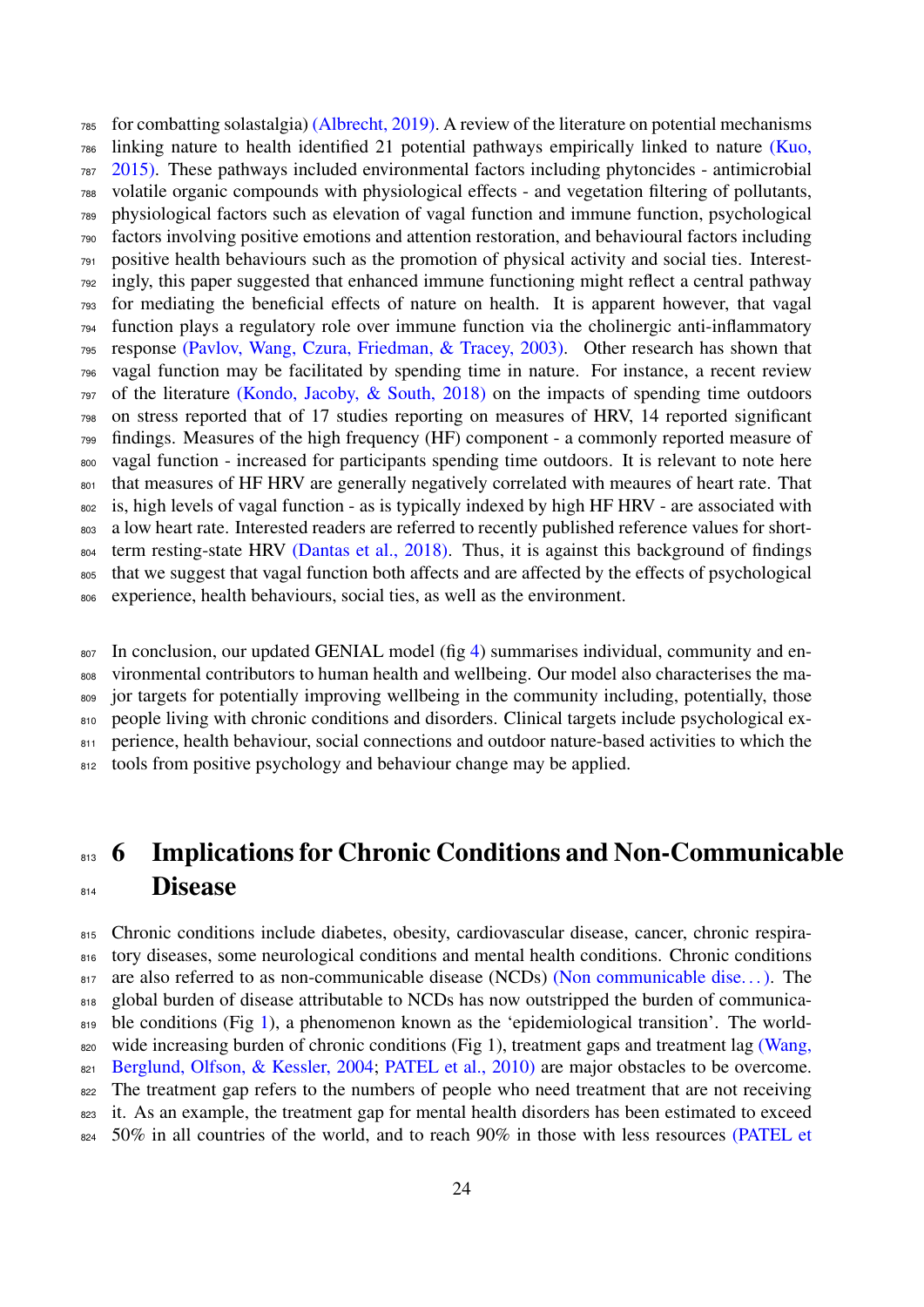

<span id="page-24-0"></span>Figure 4: GENIAL 2.0: Illustrates pathways to premature mortality versus longevity within the context of community and environmental contributors to health and wellbeing. Our original paper [\(Kemp, Arias, & Fisher, 2017\)](#page-42-0) provides a detailed review on which our life-course model was based.

 $\frac{1}{285}$  [al., 2010\).](#page-46-9) The amount of time taken to receive mental health treatment when it does exist 826 [t](#page-51-12)reatment lag— has been estimated to be longer than a decade [\(Wang, Berglund, Olfson, &](#page-51-12) 827 [Kessler, 2004\).](#page-51-12)

828

829 As a function of this epidemiological transition, healthcare systems are struggling to meet 830 increasing demand [\(Guzman-Castillo et al., 2017\).](#page-0-0) In the United Kingdom (UK), it is estimated 831 that approximately 30% of the UK population have one or more chronic conditions and that this 832 30% accounts for 70% of the spend (Department of Health, 2012). People living with chronic 833 conditions are the biggest users of the National Health Service (NHS). They are more likely <sup>834</sup> to see their general practitioner (accounting for approximately 50% of consultations), to be 835 admitted as inpatients and to use more inpatient days than those without such conditions (70%)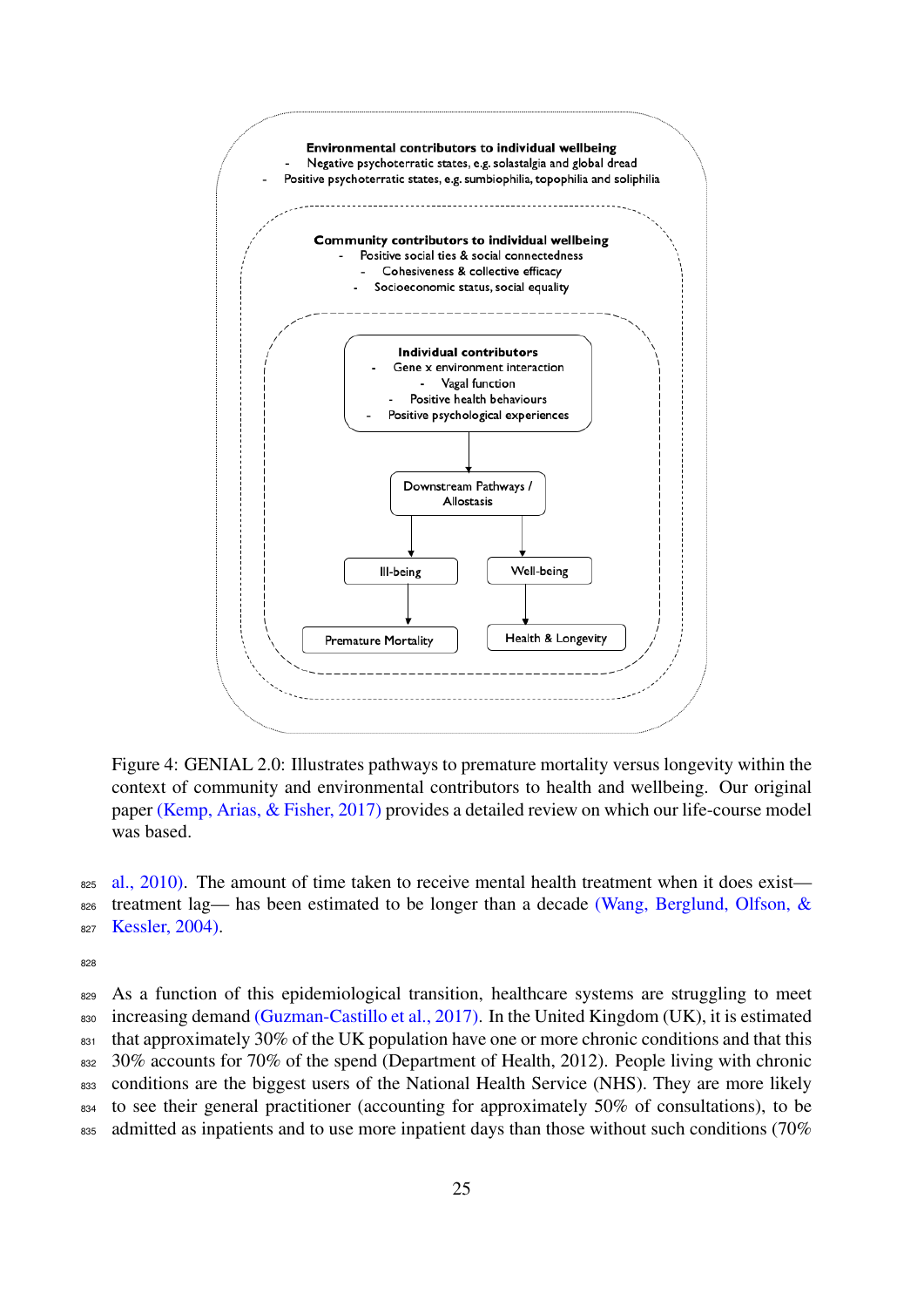836 of all inpatient bed days), and account for 64% more outpatient appointments (Department of 837 Health, 2012). Our theoretical models of health and wellbeing allow several inferences to be 838 drawn regarding health care for people with chronic conditions.

839

 *Models of health care:* Despite the epidemiological transition, healthcare models have not 841 adapted to the changed landscape. The dominant model of health care, 'the acute medical <sup>842</sup> model' was designed to treat acute conditions. Inherent in the medical model are several as- sumptions that are 'not a good fit' when applied to people with chronic conditions. For exam- ple, the acute model is underpinned by the assumption that a person's 'acute problem' can be 845 fixed and that they can be returned to a 'pre-injury state'. However, chronic conditions cannot 846 be fixed and whereas impairment may be reduced to some extent, a healthcare approach that <sup>847</sup> attempts only to reduce symptoms misses opportunities to promote wellbeing. The absence of illness or impairment does not equate to wellbeing, and interventions which focus only on re- ducing impairment are insufficient to tackle the challenge of chronic conditions. With reference to our framework we argue that by building positive psychological experiences (e.g. individ- ual strengths, optimism and resilience) within a supportive social network and environment, pathways to self-sustaining cycles of positive health and wellbeing may be triggered and main-853 tained, supporting and facilitating wellbeing despite the limitations imposed by the condition. 854 Accordingly, the management of people with chronic conditions requires a holistic approach both within the health service and beyond – an approach that extends beyond a) medicine which by definition is the science and practice of establishing diagnosis, treatment and prevention of disease; and b) the health service given major determinants of health are influenced by the communities and the environment we live in. Another assumption of the medical model is that patients are 'passive recipient of care'. However, treatment outcomes for people with chronic conditions are contingent on active collaboration between clinician and patient. For example, 861 adherence to treatment regimens, and adoption of recommended lifestyle changes etc. With respect to interventions to promote psychological experiences, interventions cannot be 'done to the patient' and successful outcomes depend on an active and collaborative approach.

864

<sup>865</sup> *Organisational and institutional barriers within health services and beyond:* Epidemiological <sup>866</sup> studies have shown that common mental health disorders and physical diseases are strongly <sup>867</sup> inter-connected, highly co-morbid and share critical pathways to ill health and disease (Druss, 868 Walker, 2011), [\(O'Neil 2015\).](#page-0-0) This evidence has been captured by the tagline: 'there is no 869 health without mental health' [\(Prince 2007\).](#page-0-0) As an example, the senior author on the current re-870 view (AHK) investigated the relationship between the mood and anxiety disorders and coronary  $871$  heart disease (CHD) in Brazil [\(Kemp 2015\),](#page-0-0) observing that these common mental disorders are 872 associated with a threefold increase in CHD, after full adjustment for potentially confounding 873 factors. Common mood disorders share an underlying diathesis whereby mechanisms that pre-874 dispose individuals to depression and anxiety for example, contribute to the development of <sup>875</sup> a range of chronic physical health conditions across the life span, and vice versa. While the 876 [m](#page-0-0)echanisms for such a relationship are complex, our work on this topic [\(Kemp 2017,](#page-0-0) [Kemp](#page-0-0) <sup>877</sup> [2017a,](#page-0-0) [Kemp 2018,](#page-0-0) [Kemp 2013,](#page-0-0) [Kemp 2016\)](#page-0-0) - including our GENIAL model [\(Kemp 2017\)](#page-0-0) 878 - have emphasised a role for vagal function as a mediating link between mental and physical <sup>879</sup> health [\(Kemp 2017,](#page-0-0) [Kemp 2017a,](#page-0-0) [Kemp 2018,](#page-0-0) [Kemp 2013,](#page-0-0) [Kemp 2016\).](#page-0-0) A greater apprecia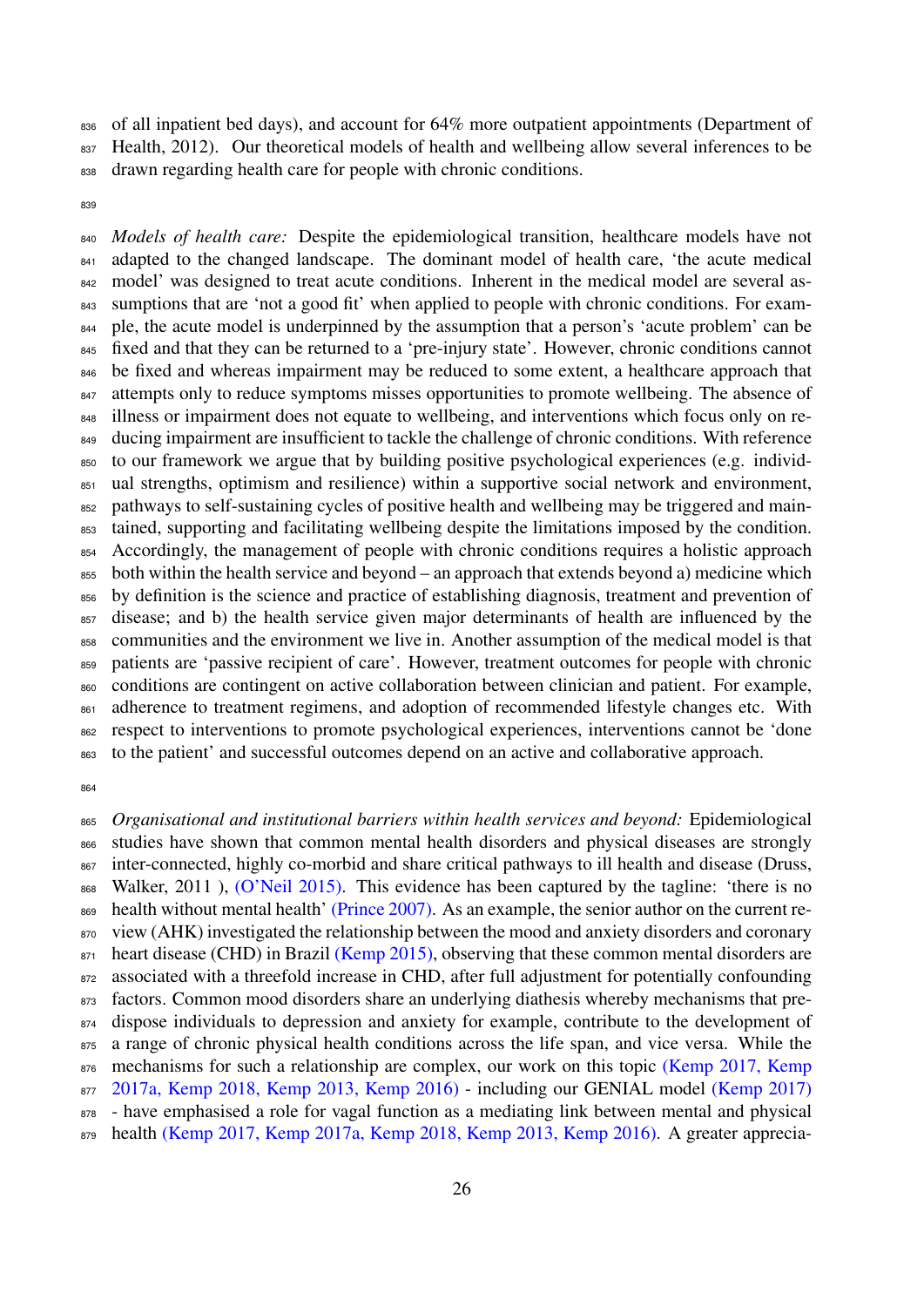tion - and understanding - of the relationships between mental and physical illnesses and their 881 underlying mechanisms are needed so that improved interventions and treatments may be de-882 veloped which bridge the gap between physical and mental health services. Accordingly, this 883 tight interconnection between physical and mental health needs to be reflected in the models, infrastructure and commissioning of health services that support people with chronic condi- tions. For example, relative to physical health conditions, mental disorders are much less 886 likely to receive treatment and this holds true across the world [\(Book Authors, 2009\).](#page-52-12) How-887 ever, if one considers the global burden of chronic conditions in terms of disability rather than 888 mortality, major depression is the second leading cause of disability [\(O'Neil et al., 2015\)](#page-46-10) pre-889 ceded only by cardiovascular disease. Moreover, there is a high degree of co-morbidity with mental and physical health conditions and we know that mental ill health affects adherence to 891 treatments and prognosis [\(DiMatteo, Giordani, Lepper, & Croghan, 2002\).](#page-38-11) Accordingly, the 892 commissioning bias in favour of physical health services actually disadvantages the majority of 893 people with chronic conditions given the tight linkage between physical and mental health and serves to exacerbate the challenges for the prevention and amelioration of chronic conditions.

 There are also biases in the types of interventions offered by mental and physical health services 896 (with the exception of pharmacological treatment). People with physical health difficulties are typically prescribed physical health treatments. For example, people with cardiovascular dis- ease (CVD) are typically advised to partake in healthier diets and physical activity. However, [w](#page-40-12)e know that there is a strong reciprocal relationship between CVD and depression [\(Gasse,](#page-40-12) [Laursen, & Baune, 2012;](#page-40-12) [Kemp et al., 2015\).](#page-42-11) This bias misses several opportunities to en- hance health and wellbeing for people with CVD. For example, positive psychological ex- periences have been associated with decreased risk of secondary cardiovascular events and mortality [\(Boehm & Kubzansky, 2012\);](#page-35-12) [\(DuBois et al., 2015\).](#page-39-9) It has been argued that psy- chological wellbeing is a modifiable protective factor that could decrease the impact of CVD [t](#page-38-2)hrough its potential influences on health behaviours and CVD-related biomarkers [\(DuBois et](#page-38-2) [al., 2012\);](#page-38-2) [\(Sin, Moskowitz, & Whooley, 2015\).](#page-49-11) Conversely, mental health services typically focus on offering psychological therapies in addition to medication whereas much research has shown that people with mental health conditions have poor diets [\(Storlien et al., 1996\),](#page-50-9) dis- turbed sleep [\(Lee 2012,](https://www.authorea.com/users/9886/articles/378536-rethinking-wellbeing-an-examination-of-individual-community-and-environmental-contributions-to-personal-wellbeing-with-application-to-chronic-conditions#Lee2012) [Ancoli-Israel 2006\),](https://www.authorea.com/users/9886/articles/378536-rethinking-wellbeing-an-examination-of-individual-community-and-environmental-contributions-to-personal-wellbeing-with-application-to-chronic-conditions#Ancoli__minus__Israel2006) lower levels of physical activity [\(Goodwin, 2003\)](#page-40-13) 910 and social isolation (Domènech-Abella, Mundó, Haro, & Rubio-Valera, 2019). Moreover, in[t](#page-0-0)erventions that target these health behaviours significantly ameliorate symptoms [\(Trauer et](#page-0-0) [al., 2015\),](#page-0-0) [\(Stathopoulou, Powers, Berry, Smits, & Otto, 2006\),](#page-50-10) [\(Opie et al., 2015;](https://www.authorea.com/users/9886/articles/378536-rethinking-wellbeing-an-examination-of-individual-community-and-environmental-contributions-to-personal-wellbeing-with-application-to-chronic-conditions#Opie2015) [Parletta et](https://www.authorea.com/users/9886/articles/378536-rethinking-wellbeing-an-examination-of-individual-community-and-environmental-contributions-to-personal-wellbeing-with-application-to-chronic-conditions#Parletta2019) [al., 2019\).](https://www.authorea.com/users/9886/articles/378536-rethinking-wellbeing-an-examination-of-individual-community-and-environmental-contributions-to-personal-wellbeing-with-application-to-chronic-conditions#Parletta2019) Given that undesirable health behaviours contribute to the aetiology and amelio- ration of chronic conditions; a plethora of guidelines and recommendations regarding optimal 915 diet, physical activity etc. have been developed (for a summary, see Table 2). Often treatment approaches for people with chronic conditions includes educating them about healthier life 917 choices. Despite such education, the majority of individuals fall short of pursuing a healthier 918 lifestyle [\(Newsom et al., 2011\).](#page-45-14)

 Evidence shows that such strategies have minimal impact upon inducing sustained change, [e](#page-34-14)specially in individuals of a lower socio-economic status [\(Angermayr, Melchart, & Linde,](#page-34-14) [2010\).](#page-34-14) That is, 'common knowledge is not common action'. There is an inherent disconnect between what people know and what they do - often referred to as the intention-behaviour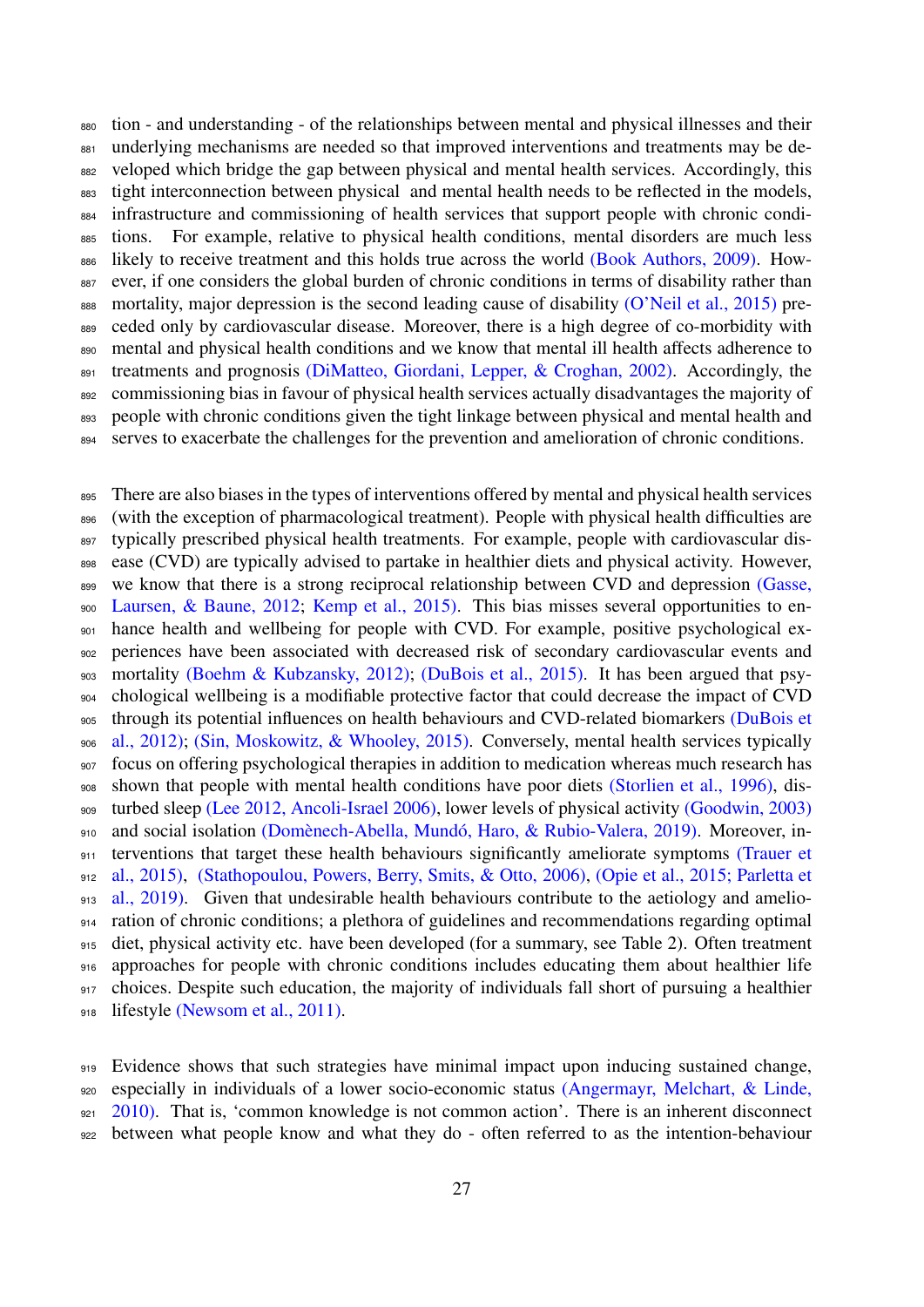gap [\(Sheeran, 2002\)](https://www.ncbi.nlm.nih.gov/pmc/articles/PMC5682236/#R84). It is this intention-behaviour gap that creates a barrier to the uptake of [e](#page-39-10)vidence surrounding well-being activities into healthcare practice [\(Francis, O'Connor, & Cur-](#page-39-10) [ran, 2012\).](#page-39-10) This is because successful change requires more than education or communication of personalised risk information [\(French, Cameron, Benton, Deaton, & Harvie, 2017\).](#page-39-11) Ac-927 cordingly, in order to better understand how to effectively target health behaviours we must move beyond giving information and attempt to better understand how to facilitate behavioural change. Moreover, our GENIAL framework demonstrates that social relationships offer a target for intervention that is typically not exploited by the health service despite research showing that a) people with chronic conditions are often socially isolated and, b) a lack of social ties predicts premature mortality to a greater degree than physical activity, smoking (15 cigarettes daily) and body mass index [\(Holt-Lunstad, Smith, & Layton, 2010\).](#page-41-3) Accordingly, interven- tions which seek to foster positive social ties may have much to contribute to tackling the challenge of chronic conditions. This may be achieved by creating networks based on collab- orations between the health service and community organisations, with both parties having a theoretical and applied understanding of how to create environments that promote social con-nectivity and wellbeing - we describe an example of this from our own clinical practice below.

939 The original GENIAL framework highlights individual pathways to illness and premature death and health, wellbeing and longevity. When negative, health behaviours, psychological experi- ences and social ties (social relationships, integration and cohesion) contribute to the aetiology 942 of chronic conditions and exacerbate the condition when present. Accordingly, we have argued that they should be targeted in the prevention and amelioration of chronic conditions. Given that the health service is typically organised by 'disease specific' services as discussed above, and given that health behaviours, psychological experiences and social ties offer a common target for intervention across a range of diseases, we advocate for a transdiagnostic approach to man-947 agement. That is, creating a balance between the need for disease specific 'specialisms', but also for transdiagnostic approaches that treat some of the common diathesis that many people with chronic conditions share (undesirable health behaviours, negative psychological experi- ences, social isolation and exclusion). This approach would mean that people with chronic 951 conditions would be able to access interventions based on need and efficacy not diagnosis. Transdiagnostic services would hold expertise in; a) interventions for optimal sleep, nutrition and adapted physical activity interventions couple with an understanding of promoting be- havioural change; b) links with the community to facilitate community integration and positive relationships with others; c) psychological interventions to both reduce impairment, but also to improve wellbeing; d) links with academic institutions to promote urgently needed cross disciplinary research into effective management strategies. With a mind to the financial diffi- culties facing the health service, the addition of transdiagnostic services would negate the need to resource and skill-up all diagnostic specific services to deliver interventions targeting heath behaviours, psychological experiences and social connectivity. Moreover, in relation to bridg-961 ing the gap between the health service and the community, this would be difficult for diagnostic services to do in reality.

 Finally, our extended GENIAL 2.0 framework makes it clear that in order to promote the health and wellbeing of entire populations, the healthcare cannot and should not shoulder the burden alone. We present a range of compelling evidence that the health and wellbeing of individuals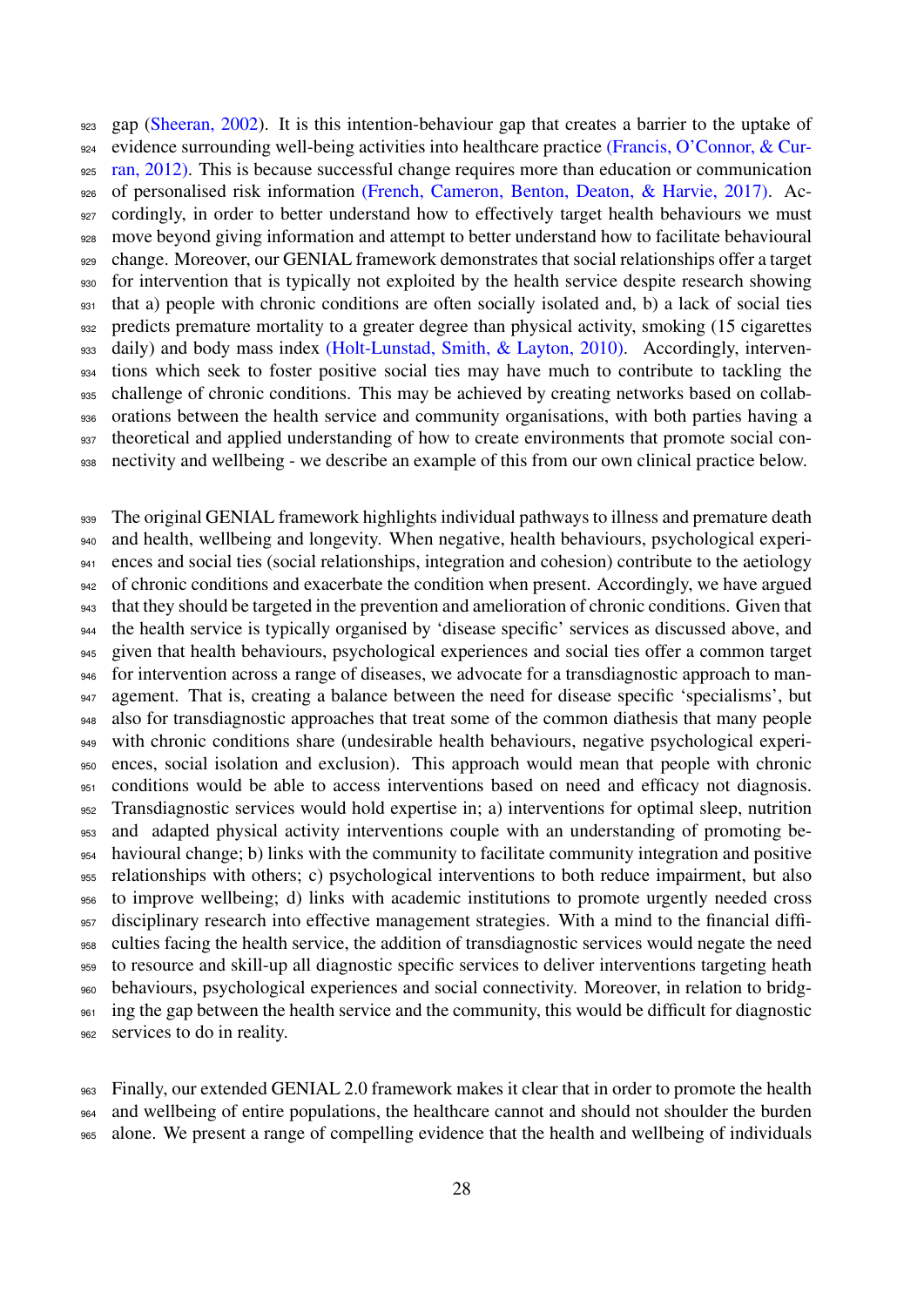are not just determined by individual factors alone, and that community and environmental de-967 terminants of health must also be targeted to reduce the burden imposed by chronic conditions. This requires a shared understanding of the problems and solutions and joined up working between the healthcare services, community organisations and academia. Our own work in the National Health Service has focused on re-developing our services for people living with 971 acquired brain injury. In addition to traditional impairment focused services, we are develop- ing interventions to improve wellbeing, social relationships, community integration and social identity in addition to some interventions that involve environmental sustainability. We are doing so in collaboration with academic institutions as well as community, third sector and industry organisations. This service development, based on our GENIAL framework, has ap- plication across chronic conditions. We discuss our work further in the following section and 977 draw some conclusions.

### <span id="page-28-0"></span><sub>978</sub> 7 Discussion

979 Here we have presented a modern understanding of wellbeing; one that involves 'connection'... connection to ourselves, to others and to the environment. We suggest that vagal function pro-981 vides an important mediator of wellbeing that affects and is affected by activities to promote wellbeing across these multiple domains. The vagus nerve connects us to ourselves (i.e. 80% of vagal nerve fibres are afferent nerves [\(Agostoni, Chinnock, Daly, & Murray, 1957\)](#page-34-15) providing a structural link between mental and physical health), to others (increases in vagal function fa- [c](#page-42-0)ilitate a 'calm and connect' response promoting social connectedness, [\(Porges, 2011;](#page-47-4) [Kemp,](#page-42-0) [Arias, & Fisher, 2017;](#page-42-0) [Kok et al., 2013\)\)](#page-43-6), and to nature (vagal function is impacted on by a 987 host of environmental factors, as discussed in section [5,](#page-21-0) that will subsequently promote in- dividual health and wellbeing). Vagal function may be considered as an index of resilience, 989 underpinned by psychological flexibility [\(Kashdan & Rottenberg, 2010\)](#page-42-7) that can be enhanced through a variety of interventions within individual, community and environmental domains, providing a target for focused interventions. We suggest that benefits to vagal function could be maximised by drawing upon multiple interventions that span these multiple domains of wellbe-993 ing. While we have been greatly influenced by the maturing discipline of positive psychology, we argue that the field has been limited by a restricted focus on strategies that promote posi- tive psychological moments and experience. As recent research has argued that the impacts of [p](#page-51-11)ositive psychological interventions are smaller in size than previously reported [\(White, Uttl,](#page-51-11)  $\&$  Holder, 2019), we argue that their impact could be improved by integrating interventions that also focus on physical health, which we now know to have important impacts on mental - in addition to physical - health [\(Chekroud et al., 2018\).](#page-36-1) Integrating interventions within com- munity and environmental domains will likely improve the impact of interventions further. It is also important to note that wellbeing can be influenced through sociostructural factors such [a](#page-42-0)s governmental policy, a consideration highlighted in our original GENIAL model [\(Kemp,](#page-42-0) [Arias, & Fisher, 2017\)](#page-42-0) (see section [2\)](#page-6-0). Our updated GENIAL model (section [5\)](#page-21-0) further extends beyond the individual and community, to incorporate the broader impacts of the environment. Mindful of previously proposed social ecological theories such as Glenn Albrecht's work on 'Earth Emotions' [\(Albrecht, 2019\),](#page-34-1) which emphasise the connectedness between human emo-tions and the state of our natural environment, we emphasise that the individual is intimately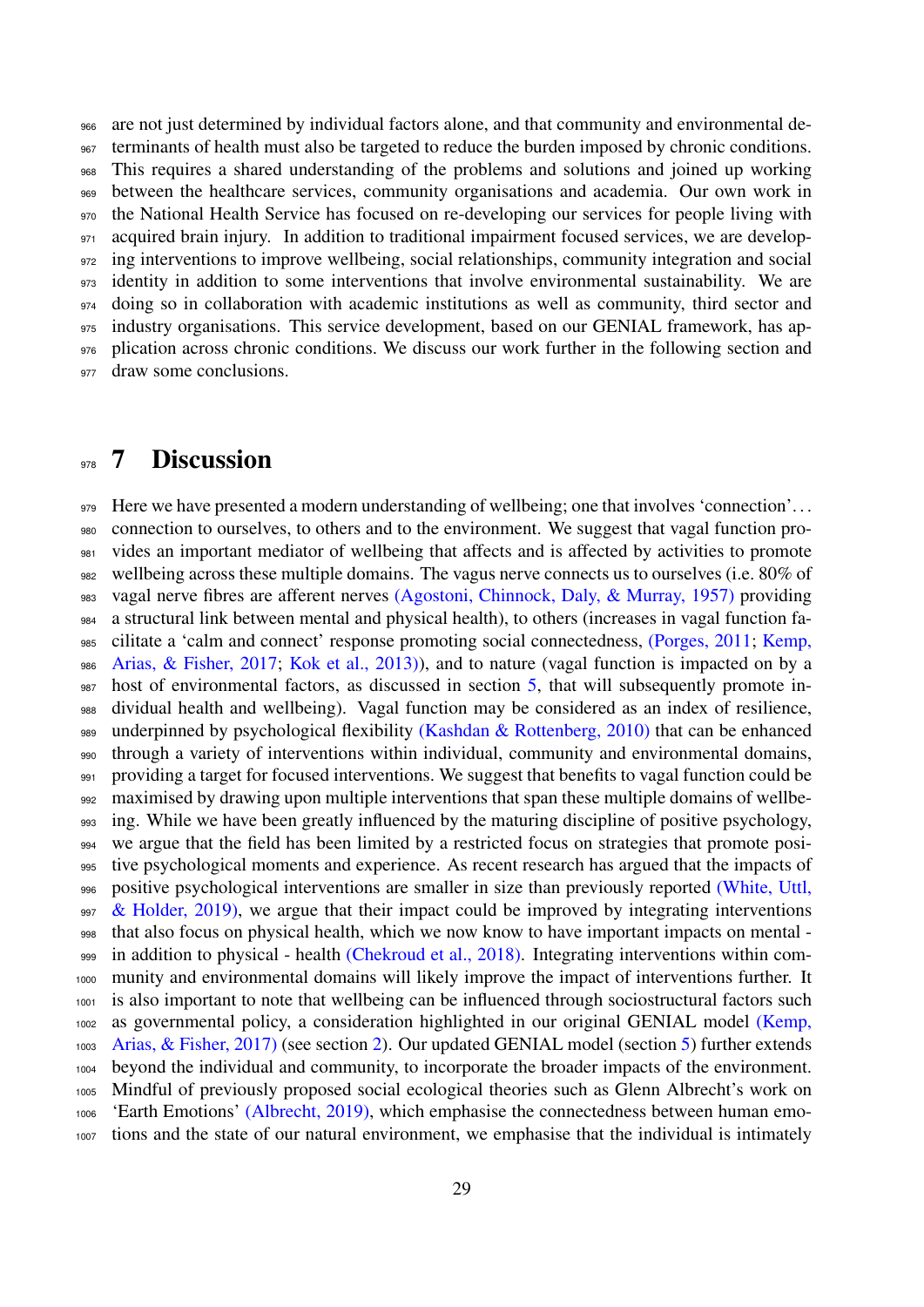connected to the community and environment within which they live, in a 'symbioment'. In this regard it is interesting to observe calls [\(Bratman et al., 2019\)](#page-36-11) for the modification of the natural environment in ways that will promote the mental health of communities, with research even demonstrating relationships between urban tree density and numbers of antidepressant medi- cations prescribed [\(Taylor, Wheeler, White, Economou, & Osborne, 2015\).](#page-50-11) Researchers have also argued that sociostructural changes aimed at improving the natural environment will fur- [t](#page-36-11)her contribute to improvements in wellbeing through the reduction of inequalities [\(Bratman et](#page-36-11) [al., 2019\).](#page-36-11) As noted earlier, income and welath inequalities have substantial impacts on societal wellbeing, and this topic is now the subject of major international and interdisciplinary reviews on the subject (e.g. the 5-year Deaton Review: [https://www.ifs.org.uk](https://www.ifs.org.uk/) funded by the Nuffield Foundation).

 Over the last few years, we have developed a novel 8-week positive psychotherapy interven- tion (see table [3](#page-33-0) for a summary of individual components) built on our innovative GENIAL framework, incorporating interventions that focus on the individual, community and envi- ronmental domains. Presently, we are working with university undergraduate students and people living with acquired brain injury, although we are seeking to broaden our focus to patients with a variety of chronic conditions including for example, diabetes, obesity, car- diovascular disease, common mental disorders and their comorbidity. Interventions focus- ing on the individual include activities from positive psychology (section [4.0.1\)](#page-9-0) as well as education relating to positive health behaviours (section [4.0.2\)](#page-11-0). Interventions involving the community domain focus on building positive relationships with others in line with social identity theory [\(Haslam, 2018\),](#page-40-5) supported by partnership working with community organi- sations, such as "Surfability" (<https://surfabilityukcic.org/>) and "Bikeability" (<https://bikeability.org.uk/>), which serve to encourage community integration (section [4.1\)](#page-14-0). Finally, interventions focusing on the environment include activities such as mindful photography, as well as partnership working with the community organisation, 'Down to Earth' (<https://www.downtoearthproject.org.uk/>). This organisation pro- motes wellbeing in disadvantaged populations through engagement with the environment, es- pecially in regards to environmental sustainability and social ecology. For instance, our patients with acquired brain injury were recently involved in the construction of a 'community building' using sustainable and locally sourced raw materials on the Gower Peninsula, the first place in Britain to be named an Area of Outstanding Natural Beauty. These are just some selected exam- ples to illustrate the potential to promote wellbeing in each of the domains, and we are always seeking to engage with other academic groups, health boards and community organisations to improve health and wellbeing in the community, based on strong theoretical foundations. In conclusion, we have presented a novel approach to understanding and improving wellbeing, connecting psychological science with a social ecological approach that considers the individ- ual in the context of community and the wider environment (Fig [1\)](#page-5-0). Our GENIAL framework bridges the gap between psychological science and [population health health systems,](https://www.kingsfund.org.uk/sites/default/files/field/field_publication_file/population-health-systems-kingsfund-feb15.pdf) and pro- vides a solid foundation for future research on the wellbeing of the individual as well as the communities and environments within which individuals live. In doing so, we hope that this framework and updated theoretical review helps to move the science of wellbeing forward to a more ethical and moral science that considers the wellbeing of current as well as future gener-[a](https://futuregenerations.wales/about-us/future-generations-act/)tions, providing an evidence base for groundbreaking national polices such as the ['Well-being](https://futuregenerations.wales/about-us/future-generations-act/)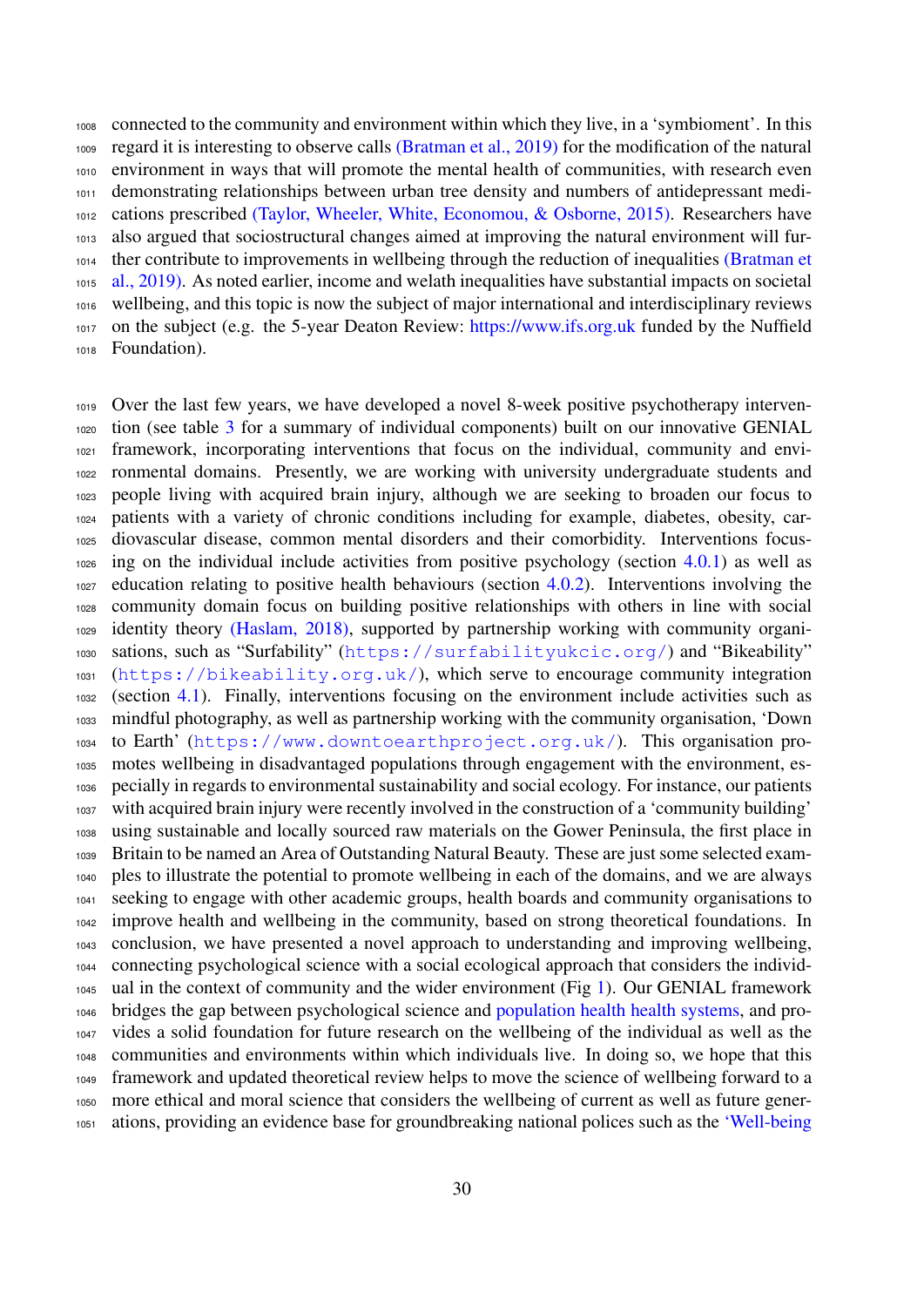[of Future Generations \(Wales\) Act' \(2015\),](https://futuregenerations.wales/about-us/future-generations-act/) and alerting researchers to consider the implications and context of human wellbeing in relation to major societal challenges such as the climate cri- sis. Wellbeing researchers ignore this context at their peril, and it is time that funding bodies take a more supportive stance of the transdisciplinary science that is urgently needed to achieve this goal, let alone, better understand relationships and inter-dependencies between individual, community and environmental wellbeing. We look forward to a future - well-funded - scientific effort that embraces the science of behavioural change to improve the wellbeing of not just the individual, but also of communities,and the wider environment, bearing in mind the potential positive impacts that improved community and environmental wellbeing will also have at the individual level.

### <span id="page-30-0"></span>1062 8 Acknowledgements

 We would like to acknowledge the support of Swansea University and the National Health Service in recognising and promoting our work through various awards including the University Research and Innovation Award for Outstanding Impact on Health and wellbeing (2018) and the Swansea Bay University Health Board Chairman's VIP Award for Commitment to Research and Learning (2018). We also acknowledge the partial funding that we have received from our partner, Fieldbay, which has been used to co-fund a PhD studentship that was awarded to the first author of this manuscript (JM). Finally, we would like to express our heartfelt thanks for the support of our service users, with whom we have built and implemented our novel and innovative positive psychotherapy intervention that is based on the GENIAL theoretical framework. This intervention is now being supported by grant funding from Health and Care Research Wales through the Research for Public Patient Benefit Scheme.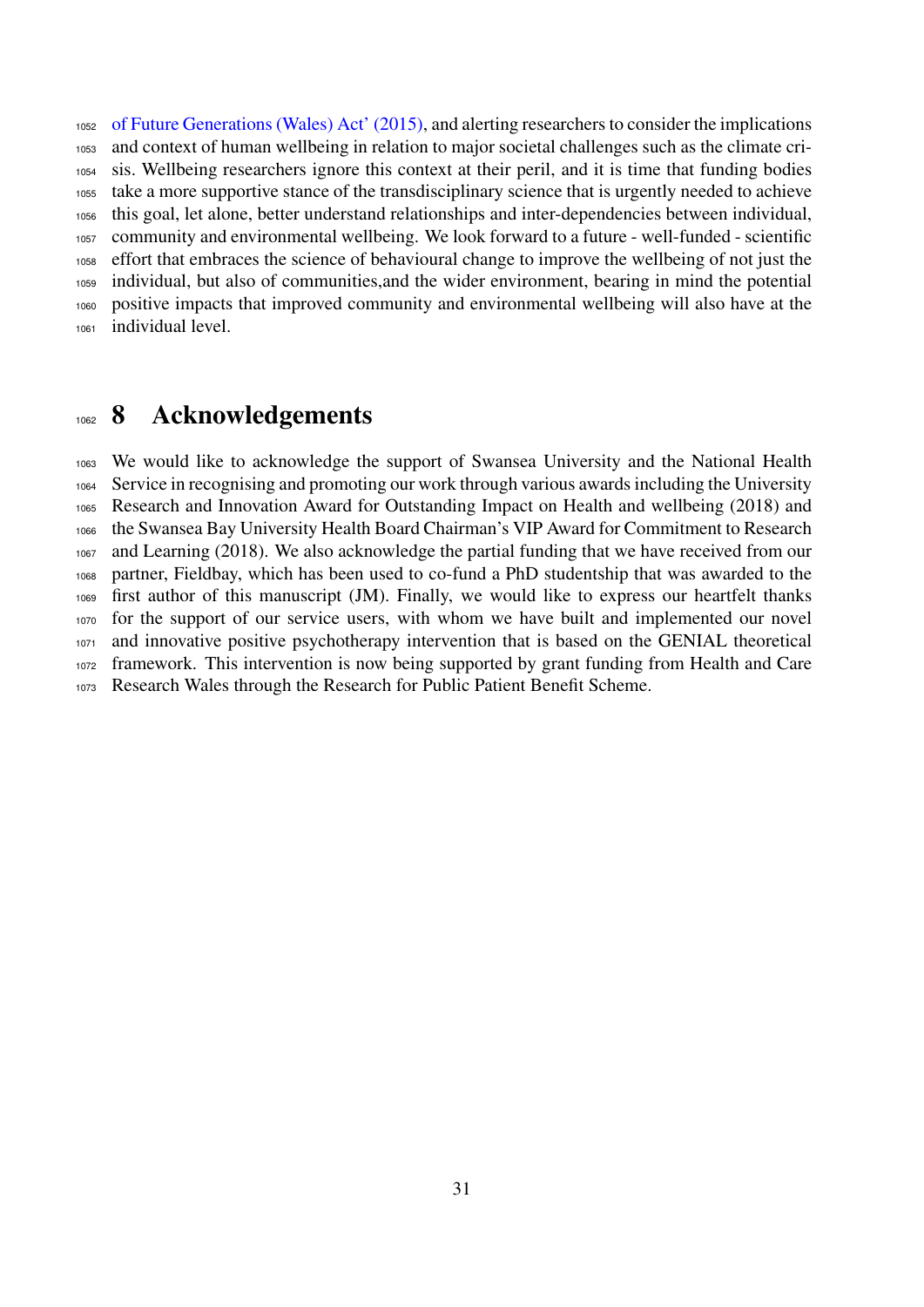<span id="page-31-0"></span>

| Do-                                               | Theory                                                                                                                               | Description                                                                                                                                                                                                                                                                               |
|---------------------------------------------------|--------------------------------------------------------------------------------------------------------------------------------------|-------------------------------------------------------------------------------------------------------------------------------------------------------------------------------------------------------------------------------------------------------------------------------------------|
| main<br>$In-$<br>di-<br>vid-<br>ual               | Tripartite model of subjective<br>wellbeing (Diener)                                                                                 | Life satisfaction, positive and negative affect.<br>Typically characterised as tapping into hedonic<br>wellbeing. Diener has argued that subjective                                                                                                                                       |
|                                                   |                                                                                                                                      | wellbeing does not involve making value<br>judgments by 'experts' on what a good life entails<br>(Kesebir & Diener, 2008), such as proponents of<br>'eudaimonic wellbeing'.                                                                                                               |
|                                                   | Six-factor model of<br>psychological wellbeing (Ryff)                                                                                | Argues that wellbeing cannot be reduced to<br>hedonic wellbeing. Spans positive relationships<br>with others, personal mastery, autonomy, a feeling<br>of purpose and meaning in life, and personal<br>growth and development. This model is<br>characterised as tapping into 'eudaimonic |
|                                                   | PERMA model (Seligman)                                                                                                               | wellbeing'.<br>Positive emotion, engagement, social relationships,<br>meaning and achievement all contribute to<br>wellbeing. Spans both hedonic (affect) and<br>eudaimonic (psychological wellbeing) aspects of<br>wellbeing.                                                            |
|                                                   | Salutogenesis theory<br>(Antonovsky)                                                                                                 | 'Salutogenesis' is based on the Latin term 'salus'<br>(health, well-being) and the Greek word 'genesis'<br>meaning emergence or creation. The salutogenic<br>concept emphasises a role for a 'sense of<br>coherence' in managing and overcoming stress.                                   |
|                                                   | Neurovisceral Integration<br>Across the Continuum of Time<br>(NIACT) model (Kemp)                                                    | A life-course theoretical framework for wellbeing,<br>characterising pathways to ill-being versus<br>wellbeing, highlighting a key role for the vagus<br>nerve. NIACT is complimentary to the GENIAL<br>model of wellbeing (see below).                                                   |
| mu-<br>nity                                       | Com-Social identity theory (Haslam)                                                                                                  | Groups provide individuals with a sense of<br>meaning, purpose and meaning with positive<br>psychological consequences. This theory has led to<br>the publication of a book titled 'The New<br>Psychology of Health', which emphasises the<br>importance of positive social ties.         |
|                                                   | Conceptual models on the<br>social determinants of health<br>(SDOH)                                                                  | Multiple models have been proposed, however a<br>recent review by Lucyk and McLaren (2017)<br>emphasised the role of health equity and social<br>gradients as major concepts.                                                                                                             |
|                                                   | <b>GENIAL 1.0</b><br>[genomics-environment-vagus]<br>nerve-social<br>interaction-allostatic<br>regulation-longevity] model<br>(Kemp) | Builds on the NIACT model, again emphasising a<br>role for the vagus nerve in a host of psychological<br>and physiological processes. Novel aspects include<br>the role of social ties and sociostructural factors.                                                                       |
| $En-$<br>$\overline{vi}$ -<br>ron-<br>men-<br>tal | Biophilia hypothesis (Wilson)                                                                                                        | Core assumption is that human beings have a<br>strong, innate affiliation with the biological world.                                                                                                                                                                                      |
|                                                   | Psycho-evolutionary theory                                                                                                           | Restorative influences of nature involve a shift                                                                                                                                                                                                                                          |
|                                                   |                                                                                                                                      |                                                                                                                                                                                                                                                                                           |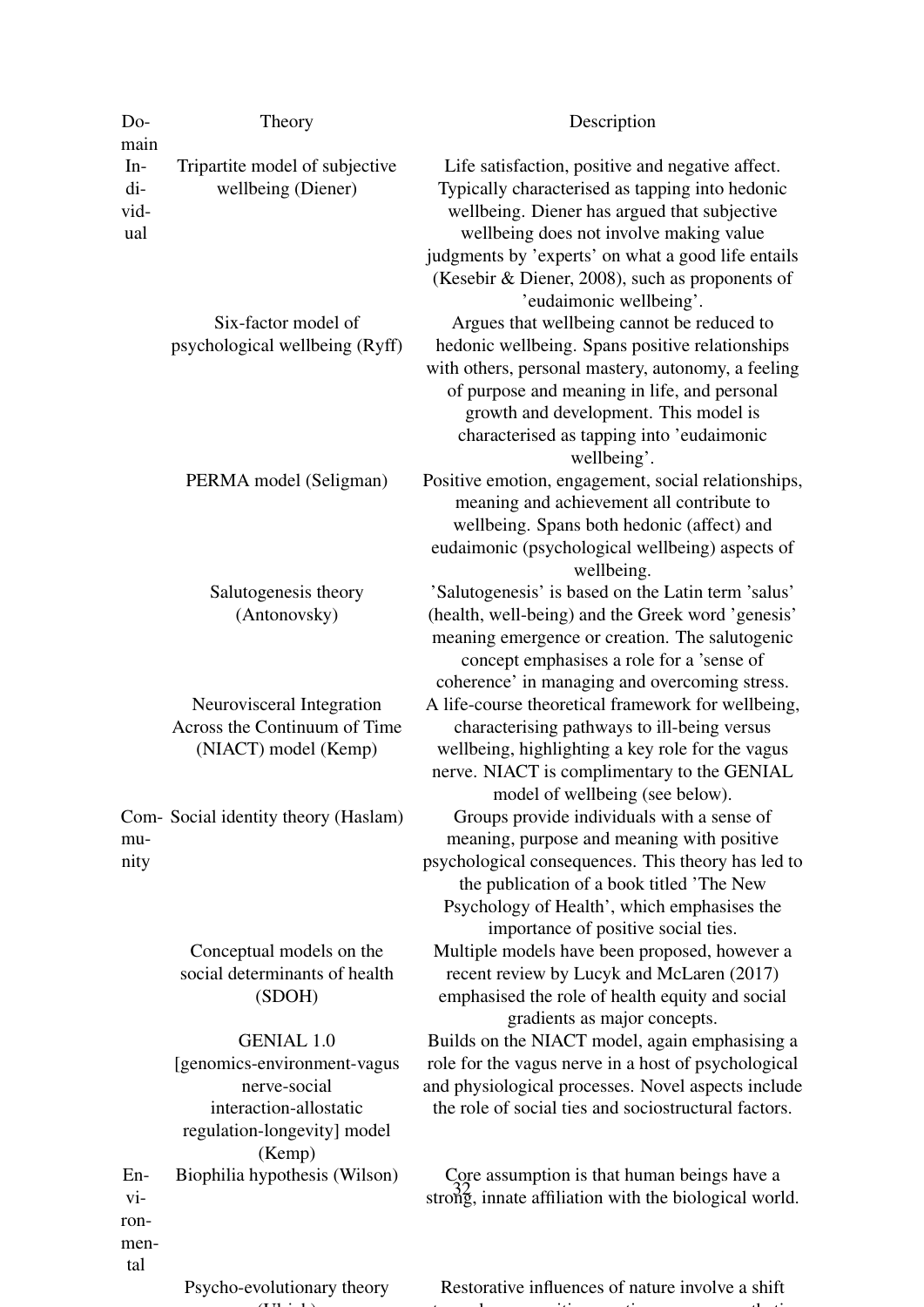Health Behaviours UK Government Guidelines (Adults 18+) Diet: Fruit and Vegetable In-Consume at least five portions a day (or 400g) (Public Health England, 2016)

take

Diet:

food

**Other** items Consume at least two portions of fish (2x 140g) weekly (one of which is oily fish), consume some beans, pulses, eggs, meat and other proteins, and limit unsaturated oils and spreads (Public Health England, 2016)

Dutch guidelines based on 29 systematic reviews of meta-analyses comprising RCTs and the risk of chronic disease based on diet choices - 200g of fruit and 200g of vegetables daily (Kromhout et al., 2016). Although research highlights benefits in increasing fruit and vegetable intake up to 800g per day in regards to reducing risk for heart disease, cardiovascular disease and all-cause mortality (Aune et al., 2017). In addition to these physical health benefits, increasing fruit and vegetable portions has been shown to be beneficial in improving wellbeing (Mujcic & Oswald, 2016): 8 portions a day increases life satisfaction by 0.24 points, equivalent to the psychological gain of moving from unemployed to employed. Dutch guidelines - Limit consumption of red meat, a few dairy portions daily, eat legumes weekly, consume at least 15g of unsalted nuts daily, consume oily fish weekly, zero alcohol (or less than one glass daily), less than 6g salt daily (Kromhout et al., 2016). Dietary interventions have also been shown to improve mental health (symptoms of depression and anxiety) (Firth et al., 2019) examples include adherence to a

> <span id="page-32-0"></span>Mediterranean diet, coaching in the first state of the state of the state of the state of the state of the state of the state of the state of the state of the state of the state of the state of the state of the state of the state of the state

Peer-reviewed literature Comparison: Guidelines vs Research

> UK guidelines may be an underestimate of the ideal amount of fruit and vegetable consumption given the health benefits of eating more than 5 a day for both physical and mental health.

> Guidelines do not specify recommended amounts of more general food items, such as legumes and red meat. It would be beneficial to provide evidence-based recommendations on these foods.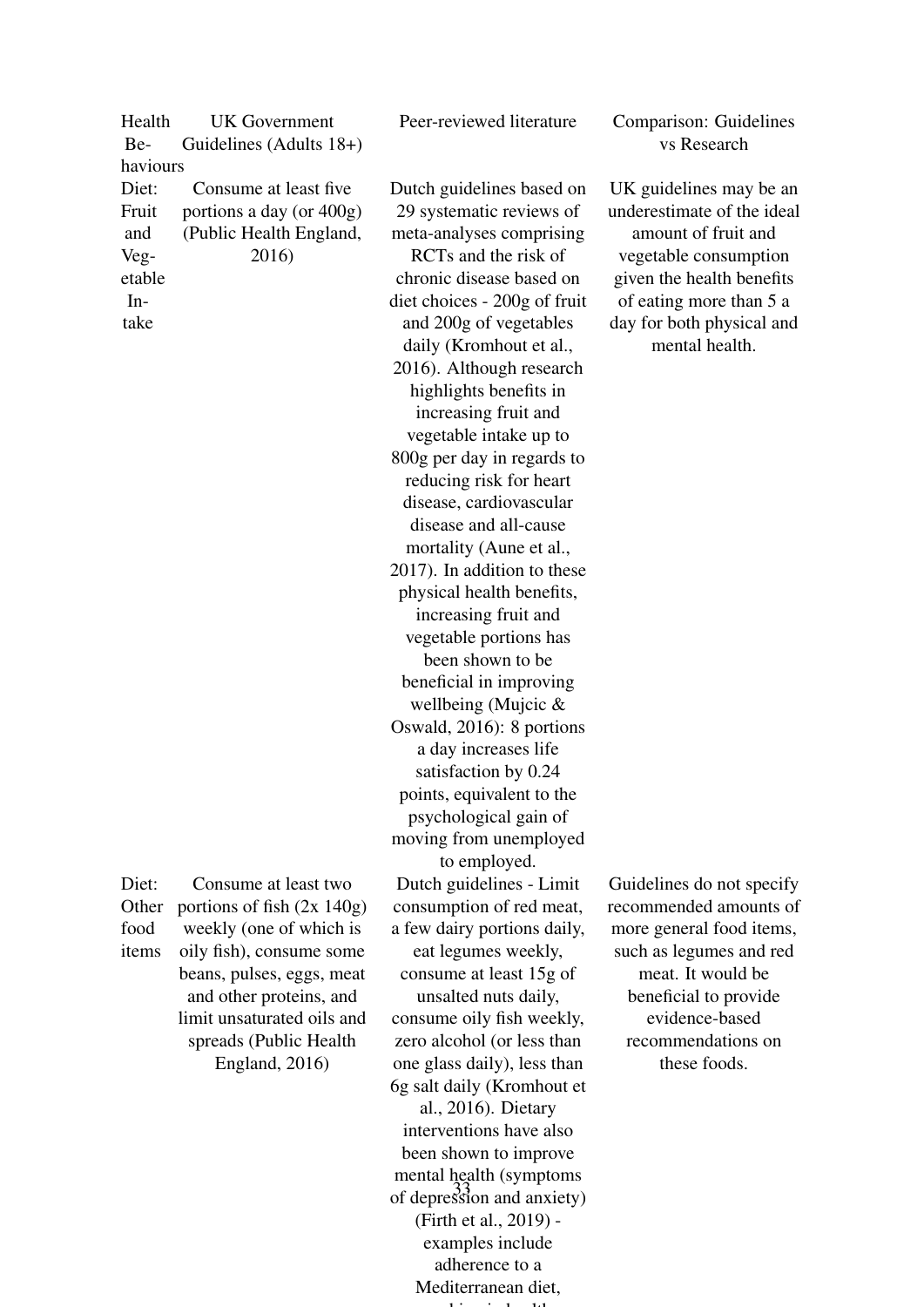| Week Focus     |             | Comment                                                                                                                                      |
|----------------|-------------|----------------------------------------------------------------------------------------------------------------------------------------------|
| 1              | Character   | Identifying one's character strengths is the foundation to 'building on                                                                      |
|                | strengths   | what is strong, rather than fixing what is wrong'. Ryan Niemiec's work in                                                                    |
|                |             | this regard provides a solid foundation in this regard.                                                                                      |
| $\overline{2}$ | Emotions    | Positive emotions are fundamental to theories of hedonic wellbeing.                                                                          |
|                |             | While Barbara Fredrickson's 'Broaden and Build Model' is the major                                                                           |
|                |             | focus of this section - as is Martin Seligman's 'learned optimism' and Ed                                                                    |
|                |             | Diener's tripartite model - we also emphasise the utility negative                                                                           |
|                |             | emotions, as described by Todd Kashdan & Robert Biswas-Diener in                                                                             |
|                |             | their 'Upside of Your Darkside'.                                                                                                             |
| 3              | Engage-     | A core feature of positive psychology is to promote task engagement by                                                                       |
|                | ment and    | facilitating 'psychological flow' as coined by Mihály Csíkszentmihályi.                                                                      |
|                | 'Flow'      | Flow is facilitated through activities that involve both a high level of skill                                                               |
|                |             | and challenge.                                                                                                                               |
| $\overline{4}$ | Positive    | Recent research highlights that positive psychological interventions may                                                                     |
|                | health      | be associated with smaller effect sizes than prior studies suggested. We                                                                     |
|                | behaviours  | emphasise here the importance of building positive health behaviours to                                                                      |
|                |             | facilitate vagal function that will have positive impacts on psychological                                                                   |
|                |             | experience. We further draw upon behaviour change theory to reinforce                                                                        |
|                |             | sustain positive change.                                                                                                                     |
| 5              | Positive    | Our original GENIAL model emphasised the need to move beyond a                                                                               |
|                | social re-  | focus on the individual given recent findings highlighting the impacts of                                                                    |
|                | lationships | social ties on health and wellbeing. We emphasise here the need to focus                                                                     |
|                |             | on positive social relationships to facilitate individual wellbeing in line                                                                  |
|                |             | with Alex Haslam's 'social identity theory'.                                                                                                 |
| 6              | Recon-      | A more moral and ethical science of wellbeing is needed that tackles                                                                         |
|                | necting     | criticisms of positive psychology relating to western neoliberalism and                                                                      |
|                | with        | rampant individualism. We emphasise a need for reconnecting with                                                                             |
|                | nature      | nature and in doing so, suggest that a modern science of wellbeing could                                                                     |
| 7              |             | be applied to tackle major societal challenges including the climate crisis.                                                                 |
|                | Meaning     | Meaning and purpose in life are major component to eudaimonic                                                                                |
|                | and         | wellbeing. The work by Viktor Frankl and Paul Wong are particularly<br>influential in this regard. We argue that meaning and purpose in life |
|                | purpose     | might be enhanced and facilitated through a combination of interventions                                                                     |
|                |             | that focus on the individual, community and environment.                                                                                     |
| 8              | Achieve-    | Achievement orientation is also considered to be a fundamental                                                                               |
|                | ment        | component to the promotion of wellbeing. Influencers include Angela                                                                          |
|                |             | Duckworth and Carol Dweck.                                                                                                                   |
|                |             |                                                                                                                                              |

<span id="page-33-0"></span>Table 3: Overview of our 8-week positive psychotherapy intervention. Astute readers will note that our intervention has been built around Martin Seligman's PERMA model [\(Seligman,](#page-48-0) [2011;](#page-48-0) [Seligman, 2018\)](#page-49-0) and positive psychotherapy [\(Rashid & Seligman, 2018\),](#page-47-1) which combines models of 'hedonic' and 'eudaimonic' wellbeing, supplemented by a focus on positive health behaviours, behavior change and connections to the natural environment.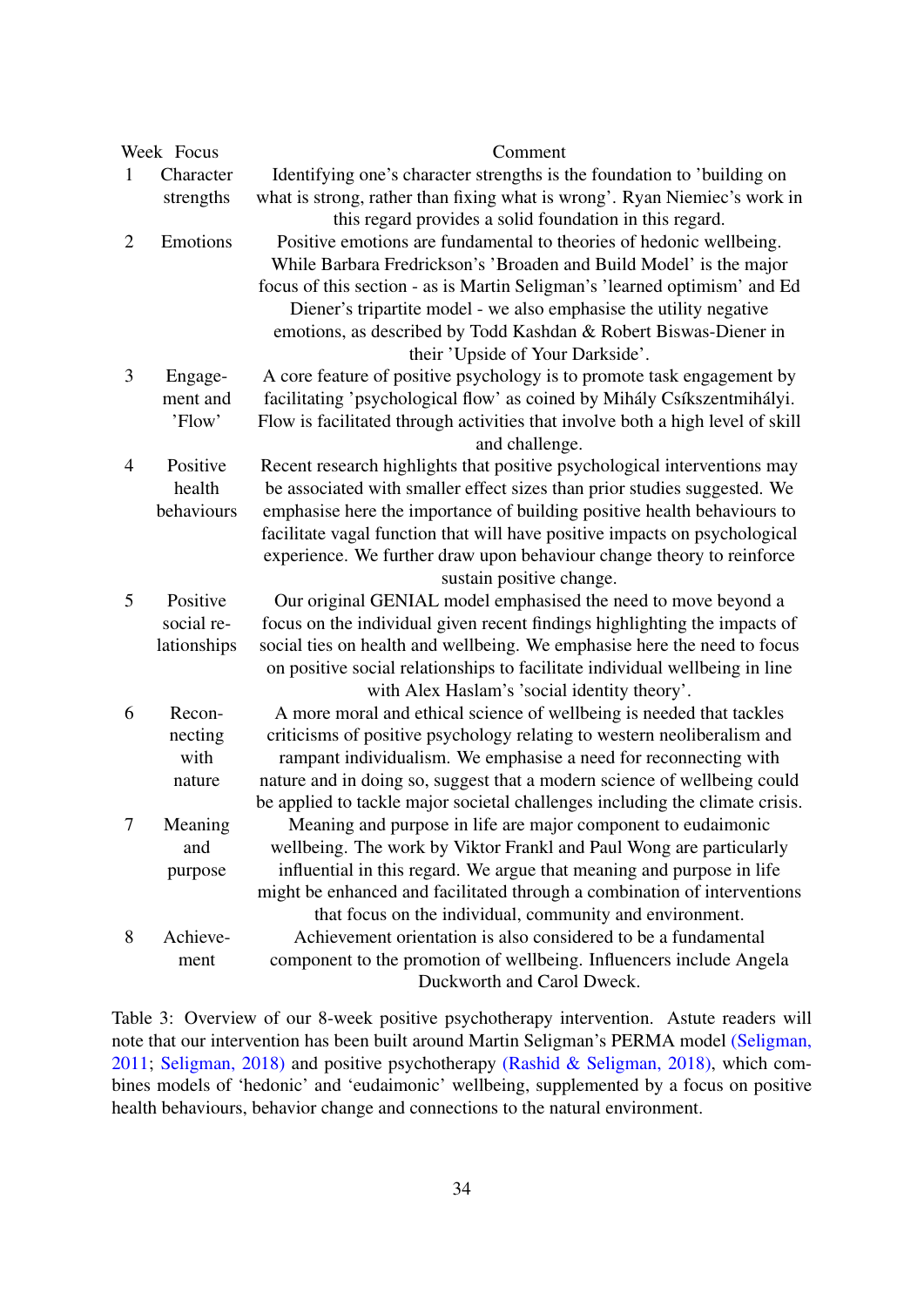## 1074 References

- <span id="page-34-5"></span><span id="page-34-0"></span>. <http://ihmeuw.org/4tuh.> Retrieved from <http://ihmeuw.org/4tuh>
- (2010). Penguin.
- <span id="page-34-7"></span><span id="page-34-6"></span>(2019). *Journal of Emerging Trends in Marketing and Management*.

```
1078 . https://www.theguardian.com/environment/2018/may/31/avoiding-
1079 meat-and-dairy-is-single-biggest-way-to-reduce-your-impact-
1080 on-earth. Retrieved from http://www.theguardian.com/environment/
1081 2018/may/31/avoiding-meat-and-dairy-is-single-biggest-way-to-
1082 reduce-your-impact-on-earth
```
- <span id="page-34-11"></span><span id="page-34-10"></span>(2011). *Human Ecology Review*, *18*.
- <span id="page-34-12"></span>(1995). McGraw-Hill.
- <span id="page-34-13"></span>(2004). American Psychological Association.

 (2017). In *Resilience, Community Action And Societal Transformation People, Place, Practice, Power, Politics And Possibility In Transition 2015*. Permanent Publications.

- <span id="page-34-15"></span> Agostoni, E., Chinnock, J. E., Daly, M. D. B., & Murray, J. G. (1957). Functional and his- tological studies of the vagus nerve and its branches to the heart lungs and abdominal viscera [i](https://doi.org/10.1113/jphysiol.1957.sp005703)n the cat. *The Journal of Physiology*, *135*(1), 182–205. [https://doi.org/10.1113/](https://doi.org/10.1113/jphysiol.1957.sp005703)
- <span id="page-34-8"></span>[jphysiol.1957.sp005703](https://doi.org/10.1113/jphysiol.1957.sp005703)

 Albrecht, G. (2005). 'Solastalgia': a new concept in health and identity. *PAN - Phi- [l](https://figshare.com/articles/_Solastalgia_a_new_concept_in_health_and_identity/4311905)osophy Activism Nature*, *3 available at: =* [https://figshare.com/articles/](https://figshare.com/articles/_Solastalgia_a_new_concept_in_health_and_identity/4311905) [\\_Solastalgia\\_a\\_new\\_concept\\_in\\_health\\_and\\_identity/4311905](https://figshare.com/articles/_Solastalgia_a_new_concept_in_health_and_identity/4311905)*.*

- <span id="page-34-9"></span>1095 Albrecht, G., Sartore, G.-M., Connor, L., Higginbotham, N., Freeman, S., Kelly, B., ... Pol-
- lard, G. (2007). Solastalgia: The Distress Caused by Environmental Change. *Australasian Psy-*
- <span id="page-34-1"></span>*chiatry*, *15*(1 suppl), S95–S98. <https://doi.org/10.1080/10398560701701288>
- Albrecht, G. A. (2019). *Earth Emotions: New Words for a New World*. Cornell University Press.
- <span id="page-34-4"></span>Alimujiang, A., Wiensch, A., Boss, J., Fleischer, N. L., Mondul, A. M., McLean, K., . . .
- Pearce, C. L. (2019). Association Between Life Purpose and Mortality Among US Adults
- [O](https://doi.org/10.1001/jamanetworkopen.2019.4270)lder Than 50 Years. *JAMA Network Open*, *2*(5), e194270. [https://doi.org/10.](https://doi.org/10.1001/jamanetworkopen.2019.4270)
- [1001/jamanetworkopen.2019.4270](https://doi.org/10.1001/jamanetworkopen.2019.4270)
- <span id="page-34-14"></span>Angermayr, L., Melchart, D., & Linde, K. (2010). Multifactorial lifestyle interventions in the
- primary and secondary prevention of cardiovascular disease and type 2 diabetes mellitus–a systematic review of randomized controlled trials.. *Ann Behav Med*, *40*, 49–64.
- <span id="page-34-3"></span>Antonovsky, A. (1996). The salutogenic model as a theory to guide health promotion. *Health*
- *[P](https://doi.org/10.1093/heapro/11.1.11)romotion International*, *11*(1), 11–18. [https://doi.org/10.1093/heapro/11.1.](https://doi.org/10.1093/heapro/11.1.11)
- <span id="page-34-2"></span>[11](https://doi.org/10.1093/heapro/11.1.11)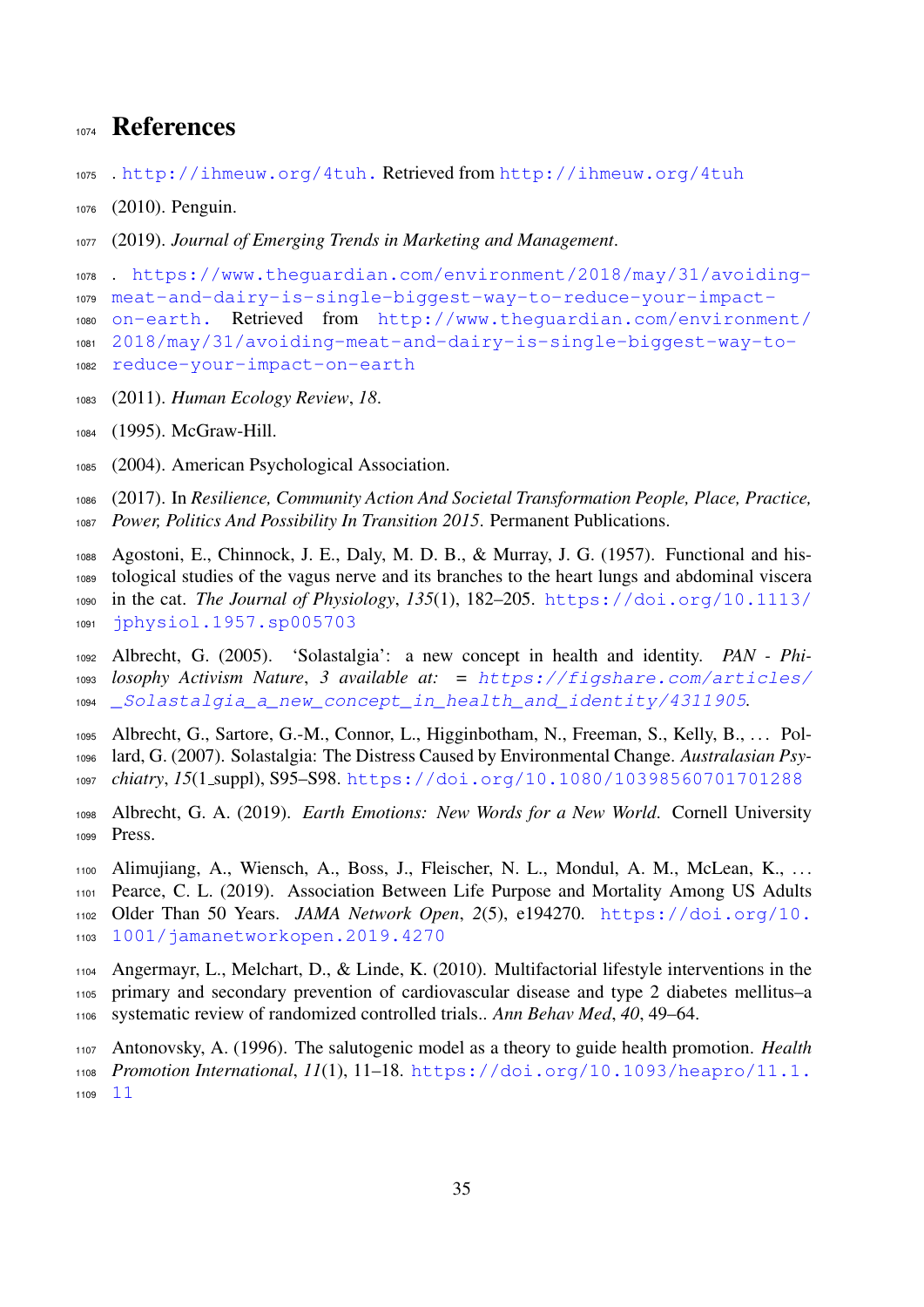- Aune, D., Giovannucci, E., Boffetta, P., Fadnes, L. T., Keum, N. N., Norat, T., . . . Tonstad, S. (2017). Fruit and vegetable intake and the risk of cardiovascular disease total cancer and all-cause mortality—a systematic review and dose-response meta-analysis of prospective stud-[i](https://doi.org/10.1093/ije/dyw319)es. *International Journal of Epidemiology*, *46*(3), 1029–1056. [https://doi.org/10.](https://doi.org/10.1093/ije/dyw319)
- <span id="page-35-11"></span>[1093/ije/dyw319](https://doi.org/10.1093/ije/dyw319)
- Baglioni, C., Nanovska, S., Regen, W., Spiegelhalder, K., Feige, B., Nissen, C., . . . Riemann,
- D. (2016). Sleep and mental disorders: A meta-analysis of polysomnographic research.. *Psy-*
- *chological Bulletin*, *142*(9), 969–990. <https://doi.org/10.1037/bul0000053>
- <span id="page-35-0"></span>Bandura, A. (2004). Health Promotion by Social Cognitive Means. *Health Education & Be-*
- <span id="page-35-4"></span>*havior*, *31*(2), 143–164. <https://doi.org/10.1177/1090198104263660>
- 1120 Beery, T., Jönsson, K., & Elmberg, J. (2015). From Environmental Connectedness to Sustain- able Futures: Topophilia and Human Affiliation with Nature. *Sustainability*, *7*(7), 8837–8854. <https://doi.org/10.3390/su7078837>
- <span id="page-35-3"></span>Berkes, F., & Ross, H. (2013). Community Resilience: Toward an Integrated Approach. *Society*
- *[&](https://doi.org/10.1080/08941920.2012.736605) Natural Resources*, *26*(1), 5–20. [https://doi.org/10.1080/08941920.2012.](https://doi.org/10.1080/08941920.2012.736605) [736605](https://doi.org/10.1080/08941920.2012.736605)
- <span id="page-35-8"></span>Berman, M. G., Jonides, J., & Kaplan, S. (2008). The Cognitive Benefits of Interacting With
- [N](https://doi.org/10.1111/j.1467-9280.2008.02225.x)ature. *Psychological Science*, *19*(12), 1207–1212. [https://doi.org/10.1111/j.](https://doi.org/10.1111/j.1467-9280.2008.02225.x)
- <span id="page-35-5"></span>[1467-9280.2008.02225.x](https://doi.org/10.1111/j.1467-9280.2008.02225.x)
- Berry, H. L., Bowen, K., & Kjellstrom, T. (2009). Climate change and mental health: a causal [p](https://doi.org/10.1007/s00038-009-0112-0)athways framework. *International Journal of Public Health*, *55*(2), 123–132. [https://](https://doi.org/10.1007/s00038-009-0112-0) [doi.org/10.1007/s00038-009-0112-0](https://doi.org/10.1007/s00038-009-0112-0)
- <span id="page-35-9"></span> Berto, R. (2005). Exposure to restorative environments helps restore attentional capacity. *[J](https://doi.org/10.1016/j.jenvp.2005.07.001)ournal of Environmental Psychology*, *25*(3), 249–259. [https://doi.org/10.1016/](https://doi.org/10.1016/j.jenvp.2005.07.001) [j.jenvp.2005.07.001](https://doi.org/10.1016/j.jenvp.2005.07.001)
- <span id="page-35-7"></span> Bethelmy, L. C., & Corraliza, J. A. (2019). Transcendence and Sublime Experience in Nature: [A](https://doi.org/10.3389/fpsyg.2019.00509)we and Inspiring Energy. *Frontiers in Psychology*, *10*. [https://doi.org/10.3389/](https://doi.org/10.3389/fpsyg.2019.00509)
- <span id="page-35-1"></span>[fpsyg.2019.00509](https://doi.org/10.3389/fpsyg.2019.00509)
- Boehm, J. K., & Kubzansky, L. D. (2012). The heart's content: The association between positive psychological well-being and cardiovascular health.. *Psychological Bulletin*, *138*(4),
- <span id="page-35-12"></span>655–691. <https://doi.org/10.1037/a0027448>
- Boehm, J. K., & Kubzansky, L. D. (2012). The heart's content: the association between positive psychological well-being and cardiovascular health.. *Psychol Bull*, *138*, 655–691.
- <span id="page-35-6"></span>Bolier, L., Haverman, M., Westerhof, G. J., Riper, H., Smit, F., & Bohlmeijer, E. (2013).
- Positive psychology interventions: a meta-analysis of randomized controlled studies. *BMC*
- <span id="page-35-10"></span>*Public Health*, *13*(1). <https://doi.org/10.1186/1471-2458-13-119>
- Bowler, D. E., Buyung-Ali, L. M., Knight, T. M., & Pullin, A. S. (2010). A systematic review
- of evidence for the added benefits to health of exposure to natural environments. *BMC Public*
- <span id="page-35-2"></span>*Health*, *10*(1). <https://doi.org/10.1186/1471-2458-10-456>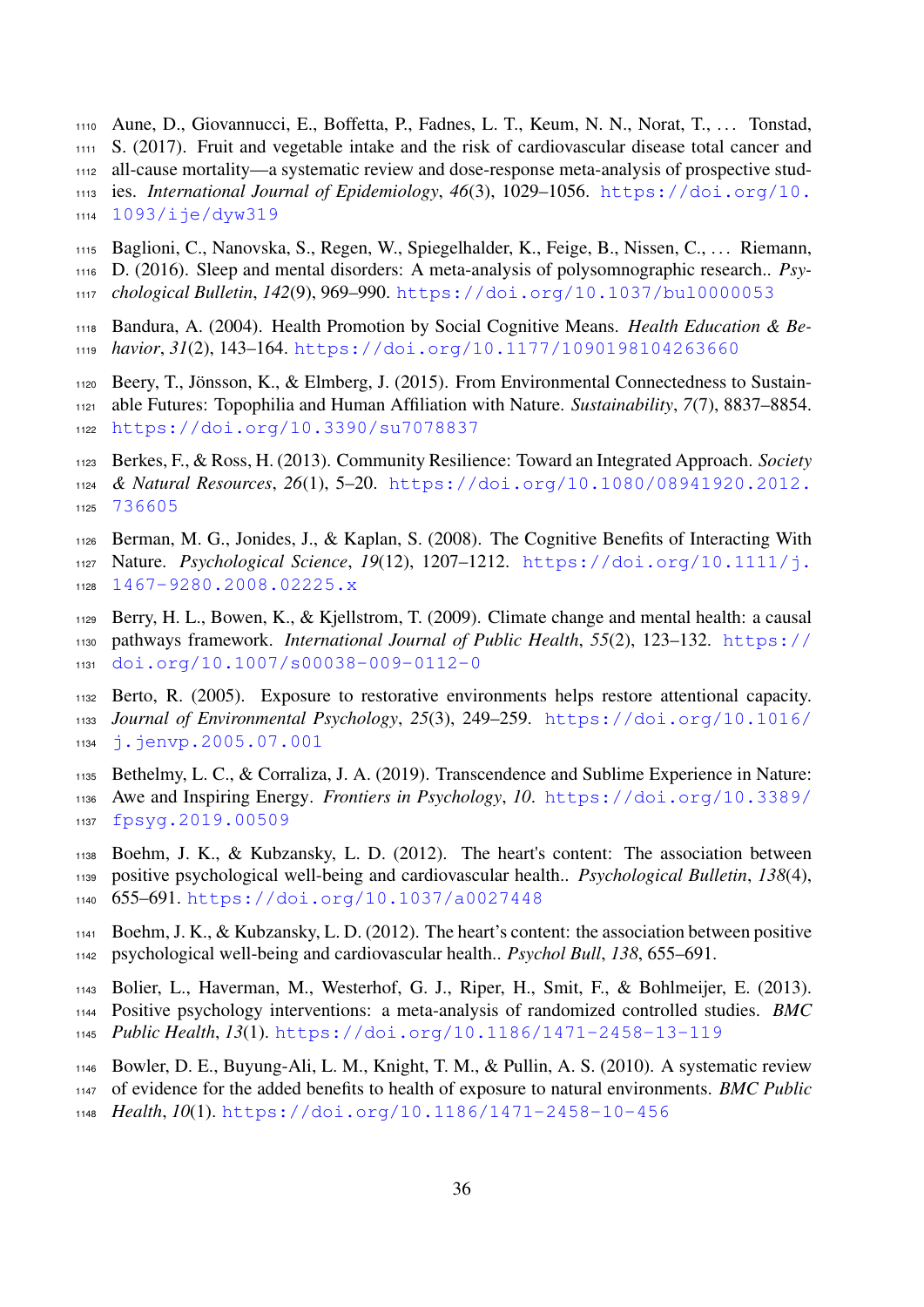Boyle, P. A., Barnes, L. L., Buchman, A. S., & Bennett, D. A. (2009). Purpose in life is associated with mortality among community-dwelling older persons.. *Psychosom Med*, *71*, 574–579.

<span id="page-36-3"></span> Boyle, P. A., Buchman, A. S., Barnes, L. L., & Bennett, D. A. (2010). Effect of a purpose in life on risk of incident Alzheimer disease and mild cognitive impairment in community-dwelling older persons.. *Arch Gen Psychiatry*, *67*, 304–310.

<span id="page-36-4"></span> Boyle, P. A., Buchman, A. S., Wilson, R. S., Yu, L., Schneider, J. A., & Bennett, D. A. (2012). Effect of purpose in life on the relation between Alzheimer disease pathologic changes on cognitive function in advanced age.. *Arch Gen Psychiatry*, *69*, 499–505.

<span id="page-36-11"></span> Bratman, G. N., Anderson, C. B., Berman, M. G., Cochran, B., de Vries, S., Flanders, J., . . . Daily, G. C. (2019). Nature and mental health: An ecosystem service perspective. *Science Advances*, *5*(7), eaax0903. <https://doi.org/10.1126/sciadv.aax0903>

<span id="page-36-6"></span>Brewer, M. B., & Chen, Y.-R. (2007). Where (Who) Are Collectives in Collectivism? Toward

- Conceptual Clarification of Individualism and Collectivism.. *Psychological Review*, *114*(1), 133–151. <https://doi.org/10.1037/0033-295x.114.1.133>
- <span id="page-36-8"></span>Brown, K. W., & Kasser, T. (2005). Are Psychological and Ecological Well-being Compatible?

 The Role of Values Mindfulness, and Lifestyle. *Social Indicators Research*, *74*(2), 349–368. <https://doi.org/10.1007/s11205-004-8207-8>

- <span id="page-36-7"></span> Cacioppo, J. T., Fowler, J. H., & Christakis, N. A. (2008). Alone in the Crowd: The Structure [a](https://doi.org/10.2139/ssrn.1319108)nd Spread of Loneliness in a Large Social Network. *SSRN Electronic Journal*. [https:](https://doi.org/10.2139/ssrn.1319108) [//doi.org/10.2139/ssrn.1319108](https://doi.org/10.2139/ssrn.1319108)
- <span id="page-36-0"></span> Cao, Y., Willett, W. C., Rimm, E. B., Stampfer, M. J., & Giovannucci, E. L. (2015). Light to moderate intake of alcohol drinking patterns, and risk of cancer: results from two prospective US cohort studies. *BMJ*, h4238. <https://doi.org/10.1136/bmj.h4238>
- <span id="page-36-9"></span>Capaldi, C., Passmore, H.-A., Nisbet, E., Zelenski, J., & Dopko, R. (2015). Flourishing in
- nature: A review of the benefits of connecting with nature and its application as a wellbe-
- [i](https://doi.org/10.5502/ijw.v5i4.449)ng intervention. *International Journal of Wellbeing*, *5*(4), 1–16. [https://doi.org/10.](https://doi.org/10.5502/ijw.v5i4.449)
- <span id="page-36-2"></span>[5502/ijw.v5i4.449](https://doi.org/10.5502/ijw.v5i4.449)
- Carlisle, S., Henderson, G., & Hanlon, P. W. (2009). 'Wellbeing': A collateral casualty of [m](https://doi.org/10.1016/j.socscimed.2009.08.029)odernity?. *Social Science & Medicine*, *69*(10), 1556–1560. [https://doi.org/10.](https://doi.org/10.1016/j.socscimed.2009.08.029) [1016/j.socscimed.2009.08.029](https://doi.org/10.1016/j.socscimed.2009.08.029)
- <span id="page-36-10"></span> Chakhssi, F., Kraiss, J. T., Sommers-Spijkerman, M., & Bohlmeijer, E. T. (2018). The effect of positive psychology interventions on well-being and distress in clinical samples with psy- chiatric or somatic disorders: a systematic review and meta-analysis. *BMC Psychiatry*, *18*(1). <https://doi.org/10.1186/s12888-018-1739-2>
- <span id="page-36-5"></span> Chawla, N., & Ostafin, B. (2007). Experiential avoidance as a functional dimensional approach to psychopathology: an empirical review.. *J Clin Psychol*, *63*, 871–890.
- <span id="page-36-1"></span>Chekroud, S. R., Gueorguieva, R., Zheutlin, A. B., Paulus, M., Krumholz, H. M., Krystal, J.
- H., & Chekroud, A. M. (2018). Association between physical exercise and mental health in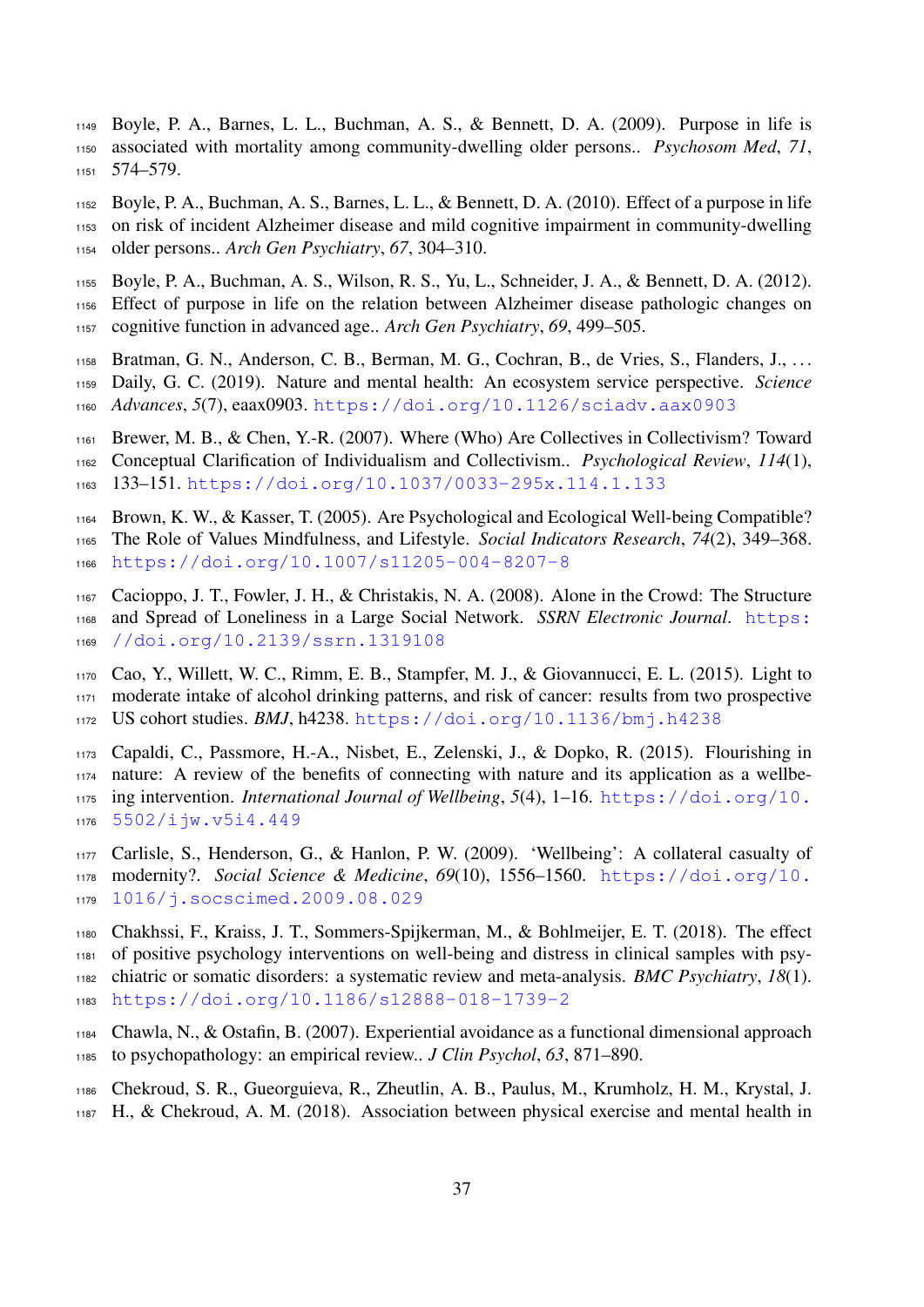- 1·2 million individuals in the USA between 2011 and 2015: a cross-sectional study.. *Lancet Psychiatry*, *5*, 739–746.
- <span id="page-37-1"></span> Chida, Y., & Steptoe, A. (2008). Positive Psychological Well-Being and Mortality: A Quanti-tative Review of Prospective Observational Studies. *Psychosomatic Medicine*, *70*(7), 741–756.
- <span id="page-37-2"></span><https://doi.org/10.1097/psy.0b013e31818105ba>
- Christakis, N. A., & Fowler, J. H. (2012). Social contagion theory: examining dynamic social [n](https://doi.org/10.1002/sim.5408)etworks and human behavior. *Statistics in Medicine*, *32*(4), 556–577. [https://doi.org/](https://doi.org/10.1002/sim.5408) [10.1002/sim.5408](https://doi.org/10.1002/sim.5408)
- <span id="page-37-10"></span>Clayton, S., Devine-Wright, P., Swim, J., Bonnes, M., Steg, L., Whitmarsh, L., & Carrico, A.
- (2016). Expanding the role for psychology in addressing environmental challenges.. *American Psychologist*, *71*(3), 199–215. <https://doi.org/10.1037/a0039482>
- <span id="page-37-4"></span> Cohen, S. (2004). Social Relationships and Health.. *American Psychologist*, *59*(8), 676–684. <https://doi.org/10.1037/0003-066x.59.8.676>
- <span id="page-37-6"></span>Cook, J., Nuccitelli, D., Green, S. A., Richardson, M., Winkler, B., Painting, R., . . . Skuce, A.
- (2013). Quantifying the consensus on anthropogenic global warming in the scientific literature.
- *[E](https://doi.org/10.1088/1748-9326/8/2/024024)nvironmental Research Letters*, *8*(2), 024024. [https://doi.org/10.1088/1748-](https://doi.org/10.1088/1748-9326/8/2/024024)
- <span id="page-37-7"></span>[9326/8/2/024024](https://doi.org/10.1088/1748-9326/8/2/024024)
- Cook, J., Oreskes, N., Doran, P. T., Anderegg, W. R. L., Verheggen, B., Maibach, E. W., . . .
- Rice, K. (2016). Consensus on consensus: a synthesis of consensus estimates on human-caused
- [g](https://doi.org/10.1088/1748-9326/11/4/048002)lobal warming. *Environmental Research Letters*, *11*(4), 048002. [https://doi.org/10.](https://doi.org/10.1088/1748-9326/11/4/048002) [1088/1748-9326/11/4/048002](https://doi.org/10.1088/1748-9326/11/4/048002)
- <span id="page-37-0"></span>1209 Corral-Verdugo, V., & Frías-Armenta, M. (2015). The sustainability of positive environments. *[E](https://doi.org/10.1007/s10668-015-9701-7)nvironment Development and Sustainability*, *18*(4), 965–984. [https://doi.org/10.](https://doi.org/10.1007/s10668-015-9701-7) [1007/s10668-015-9701-7](https://doi.org/10.1007/s10668-015-9701-7)
- <span id="page-37-9"></span>Corral-Verdugo, V., Tapia-Fonllem, C., & Ortiz-Valdez, A. (2014). On the Relationship
- Between Character Strengths and Sustainable Behavior. *Environment and Behavior*, *47*(8),
- <span id="page-37-3"></span>877–901. <https://doi.org/10.1177/0013916514530718>
- Cruwys, T., Platow, M. J., Angullia, S. A., Chang, J. M., Diler, S. E., Kirchner, J. L., . . . Wadley, A. L. (2012). Modeling of food intake is moderated by salient psychological [g](https://doi.org/10.1016/j.appet.2011.12.002)roup membership. *Appetite*, *58*(2), 754–757. [https://doi.org/10.1016/j.appet.](https://doi.org/10.1016/j.appet.2011.12.002)
- <span id="page-37-8"></span>[2011.12.002](https://doi.org/10.1016/j.appet.2011.12.002)
- Csikszentmihalyi, M. (2014). *Flow and the Foundations of Positive Psychology*. Springer Netherlands. <https://doi.org/10.1007/978-94-017-9088-8>
- <span id="page-37-11"></span> Curry, O. S., Rowland, L. A., Lissa, C. J. V., Zlotowitz, S., McAlaney, J., & Whitehouse, H. (2018). Happy to help? A systematic review and meta-analysis of the effects of performing
- acts of kindness on the well-being of the actor. *Journal of Experimental Social Psychology*, *76*, 320–329. <https://doi.org/10.1016/j.jesp.2018.02.014>
- <span id="page-37-5"></span> Dancause, K. N., Laplante, D. P., Hart, K. J., O'Hara, M. W., Elgbeili, G., Brunet, A., & King, S. (2015). Prenatal Stress due to a Natural Disaster Predicts Adiposity in Childhood: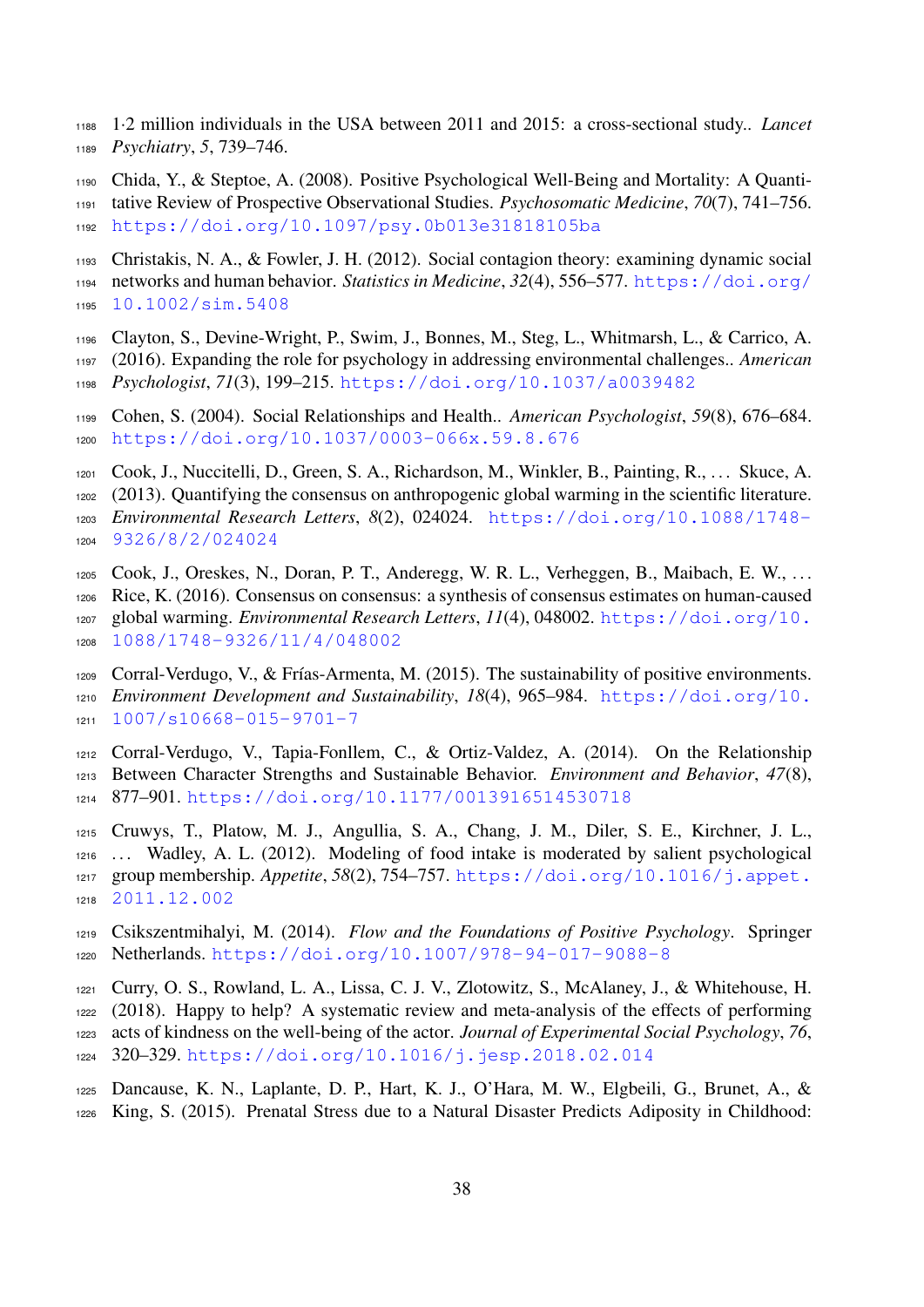[T](https://doi.org/10.1155/2015/570541)he Iowa Flood Study. *Journal of Obesity*, *2015*, 1–10. [https://doi.org/10.1155/](https://doi.org/10.1155/2015/570541) [2015/570541](https://doi.org/10.1155/2015/570541)

<span id="page-38-10"></span> Dantas, E. M., Kemp, A. H., Andreao, R. V., da Silva, V. J. D., Brunoni, A. R., Hoshi, R. A., ˜ . . . Mill, J. G. (2018). Reference values for short-term resting-state heart rate variability in healthy adults: Results from the Brazilian Longitudinal Study of Adult Health-ELSA-Brasil study. *Psychophysiology*, *55*(6), e13052. <https://doi.org/10.1111/psyp.13052>

<span id="page-38-5"></span> Darnton-Hill, I., Nishida, C., & James, W. P. T. (2004). A life course approach to diet nutrition [a](https://doi.org/10.1079/phn2003584)nd the prevention of chronic diseases. *Public Health Nutrition*, *7*(1a), 101–121. [https:](https://doi.org/10.1079/phn2003584) [//doi.org/10.1079/phn2003584](https://doi.org/10.1079/phn2003584)

- <span id="page-38-3"></span> Davies, W. (2015). *The Happiness Industry: How the Government and Big Business Sold us Well-Being*. Verso Books.
- <span id="page-38-9"></span> Davis, D. E., Choe, E., Meyers, J., Wade, N., Varjas, K., Gifford, A., . . . Worthington, E. L. (2016). Thankful for the little things: A meta-analysis of gratitude interventions.. *Journal of Counseling Psychology*, *63*(1), 20–31. <https://doi.org/10.1037/cou0000107>
- <span id="page-38-6"></span> Demeyer, D., Mertens, B., De, S. S., & Ulens, M. (2016). Mechanisms Linking Colorectal Cancer to the Consumption of (Processed) Red Meat: A Review.. *Crit Rev Food Sci Nutr*, *56*, 2747–2766.
- <span id="page-38-11"></span>DiMatteo, M. R., Giordani, P. J., Lepper, H. S., & Croghan, T. W. (2002). Patient Adherence
- [a](https://doi.org/10.1097/00005650-200209000-00009)nd Medical Treatment Outcomes. *Medical Care*, *40*(9), 794–811. [https://doi.org/](https://doi.org/10.1097/00005650-200209000-00009) [10.1097/00005650-200209000-00009](https://doi.org/10.1097/00005650-200209000-00009)
- <span id="page-38-8"></span> Dickerson, C. A., Thibodeau, R., Aronson, E., & Miller, D. (1992). Using Cognitive Dis- sonance to Encourage Water Conservation1. *Journal of Applied Social Psychology*, *22*(11), 841–854. <https://doi.org/10.1111/j.1559-1816.1992.tb00928.x>
- <span id="page-38-0"></span> [D](https://doi.org/10.1037/0033-2909.95.3.542)iener, E. (1984). Subjective well-being.. *Psychological Bulletin*, *95*(3), 542–575. [https:](https://doi.org/10.1037/0033-2909.95.3.542) [//doi.org/10.1037/0033-2909.95.3.542](https://doi.org/10.1037/0033-2909.95.3.542)
- <span id="page-38-1"></span>Diener, E., Wirtz, D., Tov, W., Kim-Prieto, C., Choi, D.-won, Oishi, S., & Biswas-Diener,
- R. (2009). New Well-being Measures: Short Scales to Assess Flourishing and Positive and
- [N](https://doi.org/10.1007/s11205-009-9493-y)egative Feelings. *Social Indicators Research*, *97*(2), 143–156. [https://doi.org/10.](https://doi.org/10.1007/s11205-009-9493-y) [1007/s11205-009-9493-y](https://doi.org/10.1007/s11205-009-9493-y)
- <span id="page-38-7"></span> Diffenbaugh, N. S., & Burke, M. (2019). Global warming has increased global economic [i](https://doi.org/10.1073/pnas.1816020116)nequality. *Proceedings of the National Academy of Sciences*, 201816020. [https://doi.](https://doi.org/10.1073/pnas.1816020116) [org/10.1073/pnas.1816020116](https://doi.org/10.1073/pnas.1816020116)
- <span id="page-38-4"></span> Disabato, D. J., Goodman, F. R., Kashdan, T. B., Short, J. L., & Jarden, A. (2016). Different types of well-being? A cross-cultural examination of hedonic and eudaimonic well-being.. *Psy-chological Assessment*, *28*(5), 471–482. <https://doi.org/10.1037/pas0000209>
- <span id="page-38-12"></span>1262 Domènech-Abella, J., Mundó, J., Haro, J. M., & Rubio-Valera, M. (2019). Anxiety de-
- <span id="page-38-2"></span> pression, loneliness and social network in the elderly: Longitudinal associations from The Irish Longitudinal Study on Ageing (TILDA). *Journal of Affective Disorders*, *246*, 82–88. <https://doi.org/10.1016/j.jad.2018.12.043>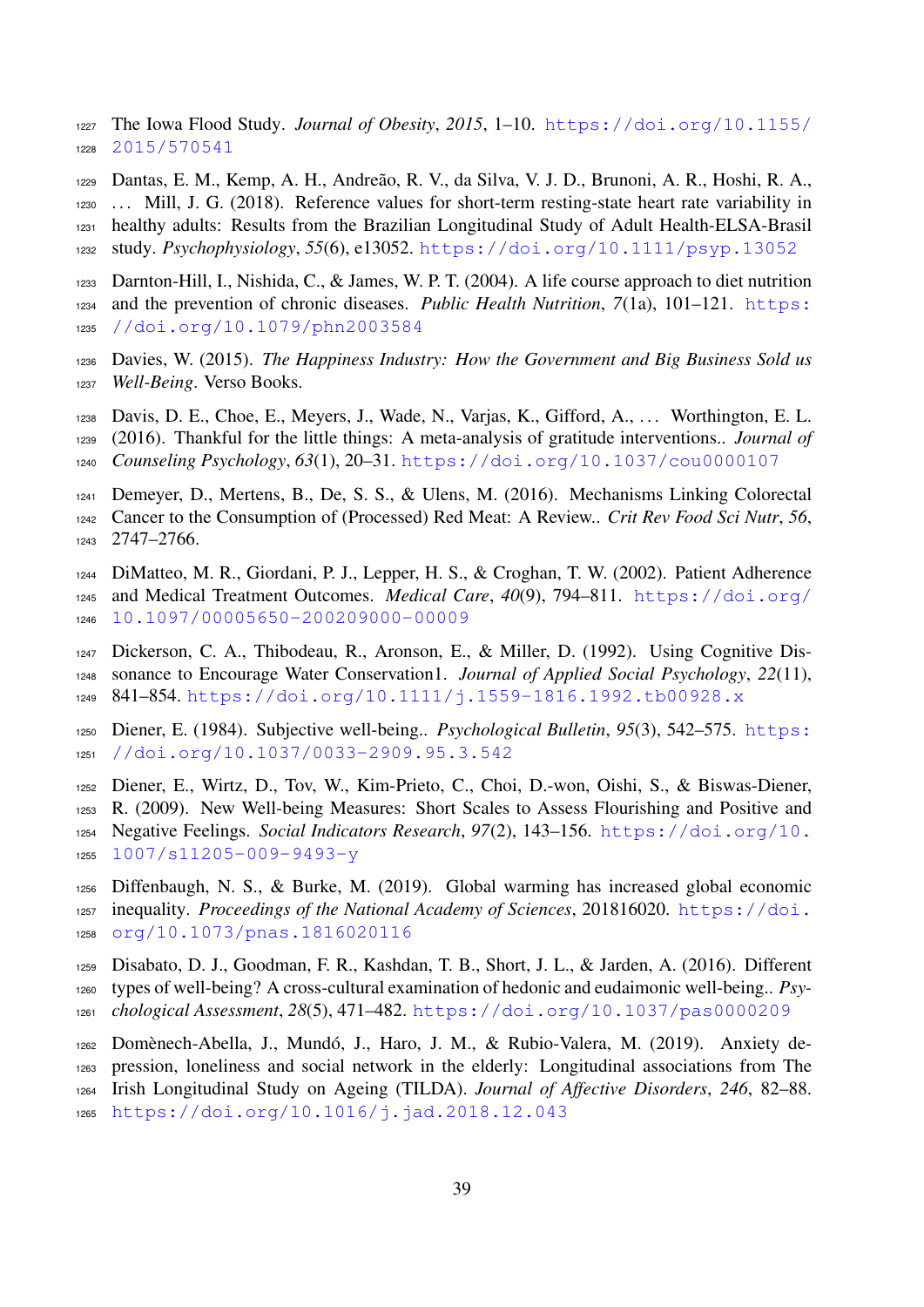- DuBois, C. M., Beach, S. R., Kashdan, T. B., Nyer, M. B., Park, E. R., Celano, C. M., &
- Huffman, J. C. (2012). Positive Psychological Attributes and Cardiac Outcomes: Associations [M](https://doi.org/10.1016/j.psym.2012.04.004)echanisms, and Interventions. *Psychosomatics*, *53*(4), 303–318. [https://doi.org/](https://doi.org/10.1016/j.psym.2012.04.004) [10.1016/j.psym.2012.04.004](https://doi.org/10.1016/j.psym.2012.04.004)
- <span id="page-39-9"></span> DuBois, C. M., Lopez, O. V., Beale, E. E., Healy, B. C., Boehm, J. K., & Huffman, J. C. (2015). Relationships between positive psychological constructs and health outcomes in pa- tients with cardiovascular disease: A systematic review. *International Journal of Cardiology*, *195*, 265–280. <https://doi.org/10.1016/j.ijcard.2015.05.121>
- <span id="page-39-7"></span>Dufoix, R., Charil, A., Laplante, D. P., Paus, T., Pruessner, J., & King, S. (2015). Prena-
- tal maternal stress from a natural disaster predicts hippocampus volumes in males at age 11:
- [P](https://doi.org/10.1016/j.ijdevneu.2015.04.042)roject Ice Storm. *International Journal of Developmental Neuroscience*, *47*, 12. [https:](https://doi.org/10.1016/j.ijdevneu.2015.04.042)
- [//doi.org/10.1016/j.ijdevneu.2015.04.042](https://doi.org/10.1016/j.ijdevneu.2015.04.042)
- <span id="page-39-1"></span>Duggan, K. A., McDevitt, E. A., Whitehurst, L. N., & Mednick, S. C. (2016). To Nap
- Perchance to DREAM: A Factor Analysis of College Students' Self-Reported Reasons for [N](https://doi.org/10.1080/15402002.2016.1178115)apping. *Behavioral Sleep Medicine*, *16*(2), 135–153. [https://doi.org/10.1080/](https://doi.org/10.1080/15402002.2016.1178115)
- <span id="page-39-2"></span>[15402002.2016.1178115](https://doi.org/10.1080/15402002.2016.1178115)
- Ehrenreich, B. (2010). *Smile or Die: How Positive Thinking Fooled America and the World*. Granta.
- <span id="page-39-0"></span>Firth, J., Marx, W., Dash, S., Carney, R., Teasdale, S. B., Solmi, M., . . . Sarris, J. (2019).
- The Effects of Dietary Improvement on Symptoms of Depression and Anxiety. *Psychosomatic*
- <span id="page-39-6"></span>*Medicine*, *81*(3), 265–280. <https://doi.org/10.1097/psy.0000000000000673>
- Ford, B. Q., Mauss, I. B., & Gruber, J. (2015). Valuing happiness is associated with bipolar disorder.. *Emotion*, *15*(2), 211–222. <https://doi.org/10.1037/emo0000048>
- <span id="page-39-5"></span> Ford, B. Q., Shallcross, A. J., Mauss, I. B., Floerke, V. A., & Gruber, J. (2014). Des- perately Seeking Happiness: Valuing Happiness is Associated With Symptoms and Diagno- [s](https://doi.org/10.1521/jscp.2014.33.10.890)is of Depression. *Journal of Social and Clinical Psychology*, *33*(10), 890–905. [https:](https://doi.org/10.1521/jscp.2014.33.10.890) [//doi.org/10.1521/jscp.2014.33.10.890](https://doi.org/10.1521/jscp.2014.33.10.890)
- <span id="page-39-10"></span> Francis, J. J., O'Connor, D., & Curran, J. (2012). Theories of behaviour change synthesised into a set of theoretical groupings: introducing a thematic series on the theoretical domains framework.. *Implement Sci*, *7*, 35.
- <span id="page-39-8"></span> Franco, L. S., Shanahan, D. F., & Fuller, R. A. (2017). A Review of the Benefits of Nature Experiences: More Than Meets the Eye. *International Journal of Environmental Research and Public Health*, *14*(8), 864. <https://doi.org/10.3390/ijerph14080864>
- <span id="page-39-3"></span> Frawley, A. (2015). Happiness Research: A Review of Critiques. *Sociology Compass*, *9*(1), 62–77. <https://doi.org/10.1111/soc4.12236>
- <span id="page-39-4"></span>Fredrickson, B. L. (2001). The role of positive emotions in positive psychology: The broaden-
- [a](https://doi.org/10.1037/0003-066x.56.3.218)nd-build theory of positive emotions.. American Psychologist, 56(3), 218–226. [https:](https://doi.org/10.1037/0003-066x.56.3.218)
- [//doi.org/10.1037/0003-066x.56.3.218](https://doi.org/10.1037/0003-066x.56.3.218)
- <span id="page-39-11"></span>French, D. P., Cameron, E., Benton, J. S., Deaton, C., & Harvie, M. (2017). Can Communicat-
- ing Personalised Disease Risk Promote Healthy Behaviour Change? A Systematic Review of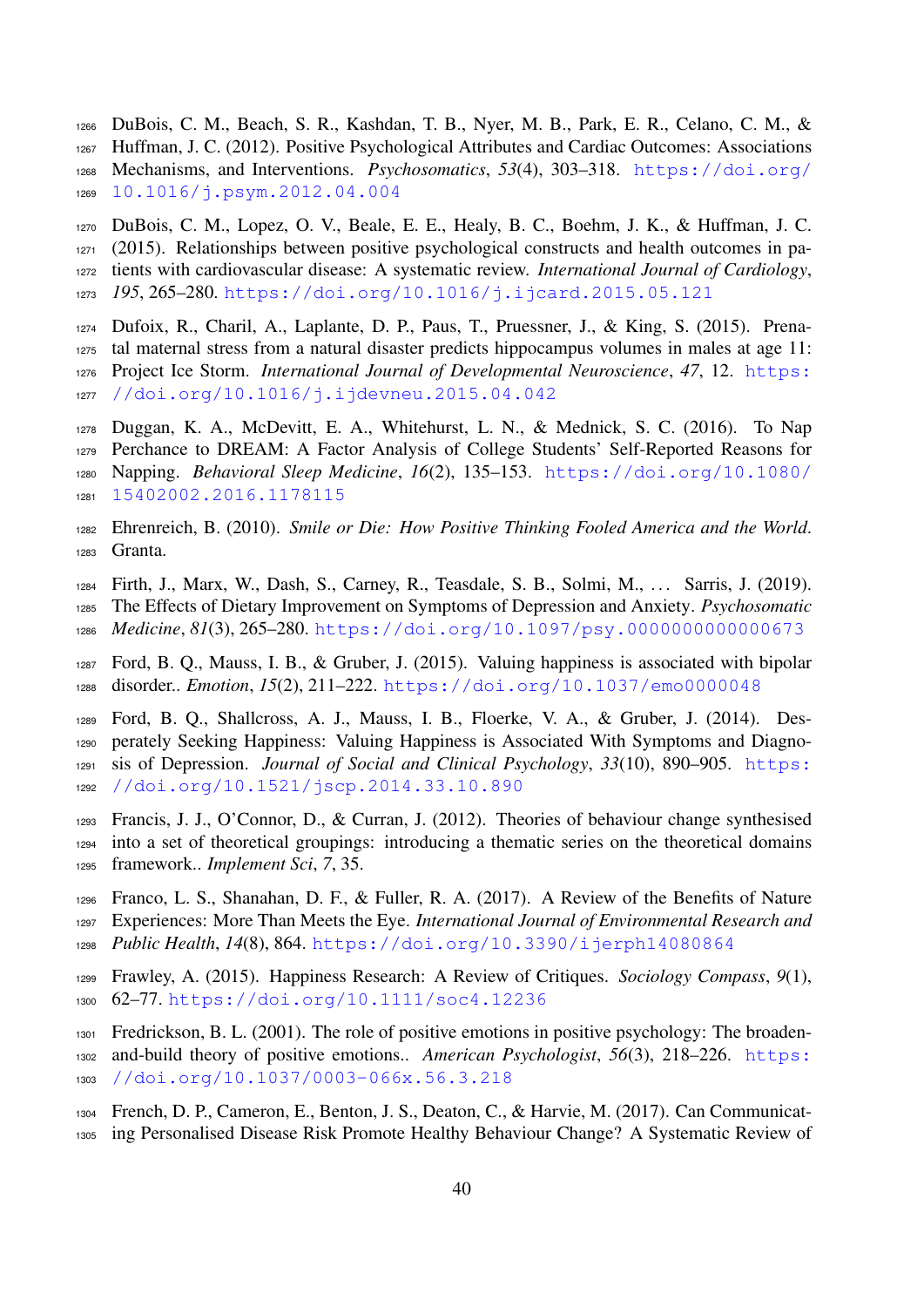- Systematic Reviews.. *Ann Behav Med*, *51*, 718–729.
- <span id="page-40-2"></span>Fresco, D. M., Williams, N. L., & Nugent, N. R. (2006). Flexibility and Negative Affect:

Examining the Associations of Explanatory Flexibility and Coping Flexibility to Each Other

 [a](https://doi.org/10.1007/s10608-006-9019-8)nd to Depression and Anxiety. *Cognitive Therapy and Research*, *30*(2), 201–210. [https:](https://doi.org/10.1007/s10608-006-9019-8) [//doi.org/10.1007/s10608-006-9019-8](https://doi.org/10.1007/s10608-006-9019-8)

<span id="page-40-9"></span> Gable, S. L., & Haidt, J. (2005). What (and Why) is Positive Psychology?. *Review of General Psychology*, *9*(2), 103–110. <https://doi.org/10.1037/1089-2680.9.2.103>

- <span id="page-40-12"></span>Gasse, C., Laursen, T. M., & Baune, B. T. (2012). Major depression and first-time hospitaliza-
- tion with ischemic heart disease cardiac procedures and mortality in the general population: A
- retrospective Danish population-based cohort study. *European Journal of Preventive Cardiol-*
- *ogy*, *21*(5), 532–540. <https://doi.org/10.1177/2047487312467874>
- <span id="page-40-10"></span>Giddens, A. (2009). *The politics of climate change*. Cambridge.

<span id="page-40-1"></span> Goodman, F. R., Disabato, D. J., Kashdan, T. B., & Kauffman, S. B. (2017). Measuring well- being: A comparison of subjective well-being and PERMA. *The Journal of Positive Psychol-ogy*, *13*(4), 321–332. <https://doi.org/10.1080/17439760.2017.1388434>

<span id="page-40-13"></span> Goodwin, R. D. (2003). Association between physical activity and mental disorders among [a](https://doi.org/10.1016/s0091-7435(03)00042-2)dults in the United States. *Preventive Medicine*, *36*(6), 698–703. [https://doi.org/10.](https://doi.org/10.1016/s0091-7435(03)00042-2) [1016/s0091-7435\(03\)00042-2](https://doi.org/10.1016/s0091-7435(03)00042-2)

- <span id="page-40-3"></span> Grant, N., Hamer, M., & Steptoe, A. (2009). Social isolation and stress-related cardiovascular, lipid, and cortisol responses.. *Ann Behav Med*, *37*, 29–37.
- <span id="page-40-8"></span> Hansmann, R., Hug, S.-M., & Seeland, K. (2007). Restoration and stress relief through physical [a](https://doi.org/10.1016/j.ufug.2007.08.004)ctivities in forests and parks. *Urban Forestry & Urban Greening*, 6(4), 213–225. [https:](https://doi.org/10.1016/j.ufug.2007.08.004) [//doi.org/10.1016/j.ufug.2007.08.004](https://doi.org/10.1016/j.ufug.2007.08.004)
- <span id="page-40-11"></span>Haslam, C., Cruwys, T., Haslam, S. A., Dingle, G., & Chang, M. X.-L. (2016). Groups 4
- Health: Evidence that a social-identity intervention that builds and strengthens social group [m](https://doi.org/10.1016/j.jad.2016.01.010)embership improves mental health. *Journal of Affective Disorders*, *194*, 188–195. [https:](https://doi.org/10.1016/j.jad.2016.01.010)
- [//doi.org/10.1016/j.jad.2016.01.010](https://doi.org/10.1016/j.jad.2016.01.010)
- <span id="page-40-6"></span> Haslam, C., Jetten, J., Cruwys, T., Dingle, G. A., & Haslam, S. A. (2018). *The New Psychology of Health*. Routledge. <https://doi.org/10.4324/9781315648569>
- <span id="page-40-5"></span> Haslam, C. H. J. J. T. C. G. D. A. (2018). *The New Psychology of Health: Unlocking the Social Cure*. Routledge.
- <span id="page-40-0"></span>Haslam, S. A., Jetten, J., Postmes, T., & Haslam, C. (2008). Social Identity Health and
- Well-Being: An Emerging Agenda for Applied Psychology. *Applied Psychology*, *58*(1), 1–23. <https://doi.org/10.1111/j.1464-0597.2008.00379.x>
- <span id="page-40-4"></span>Hawkley, L. C., Thisted, R. A., Masi, C. M., & Cacioppo, J. T. (2010). Loneliness predicts
- increased blood pressure: 5-year cross-lagged analyses in middle-aged and older adults.. *Psy-*
- *chology and Aging*, *25*(1), 132–141. <https://doi.org/10.1037/a0017805>
- <span id="page-40-7"></span> Hayes, K., Blashki, G., Wiseman, J., Burke, S., & Reifels, L. (2018). Climate change and men-tal health: risks impacts and priority actions. *International Journal of Mental Health Systems*,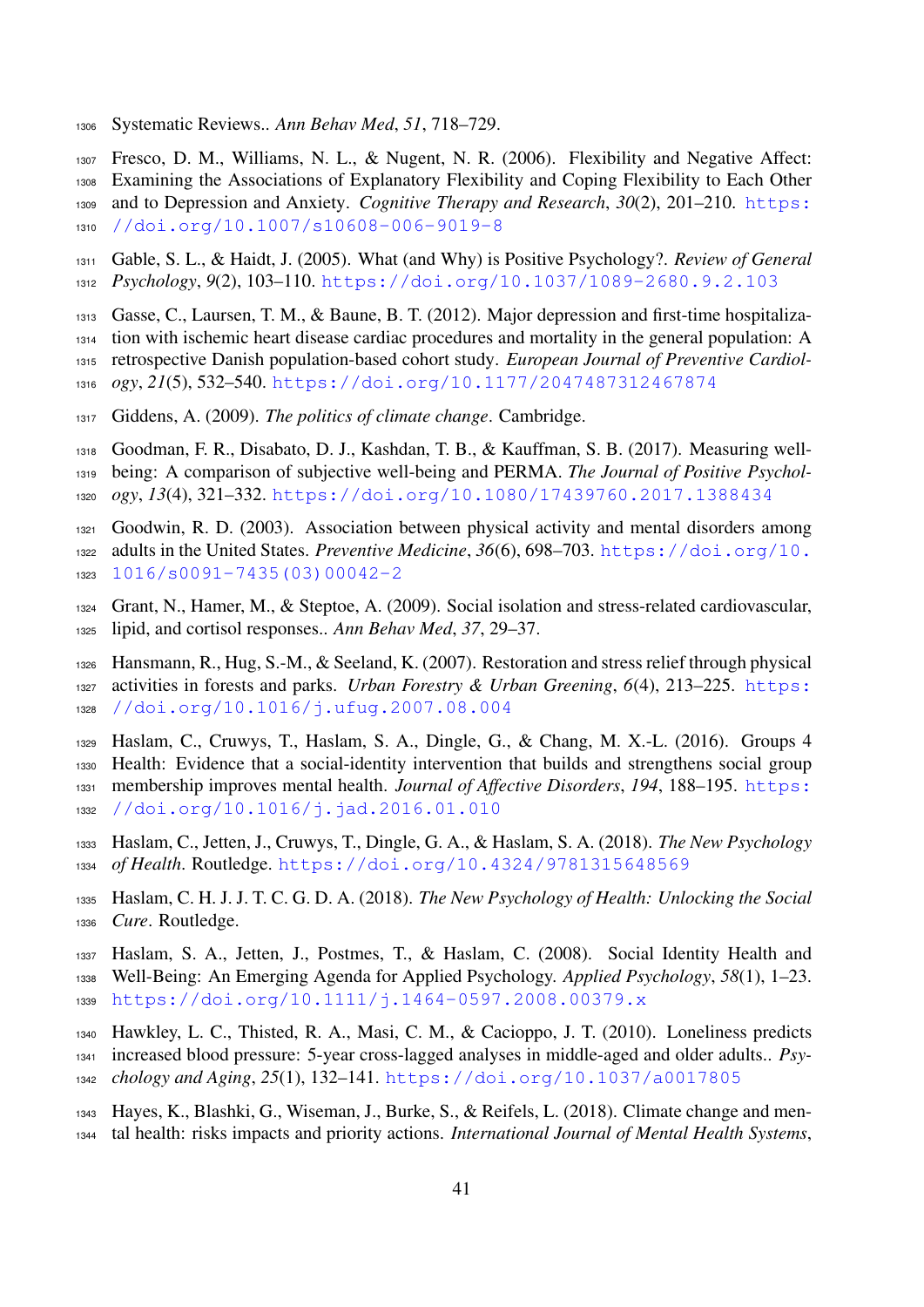- *12*(1). <https://doi.org/10.1186/s13033-018-0210-6>
- <span id="page-41-7"></span>Heine, S. J., Lehman, D. R., Markus, H. R., & Kitayama, S. (1999). Is there a universal need
- [f](https://doi.org/10.1037/0033-295x.106.4.766)or positive self-regard?. *Psychological Review*, *106*(4), 766–794. [https://doi.org/10.](https://doi.org/10.1037/0033-295x.106.4.766) [1037/0033-295x.106.4.766](https://doi.org/10.1037/0033-295x.106.4.766)
- <span id="page-41-11"></span>Hendriks, T., Schotanus-Dijkstra, M., Hassankhan, A., de Jong, J., & Bohlmeijer, E. (2019).
- The Efficacy of Multi-component Positive Psychology Interventions: A Systematic Review [a](https://doi.org/10.1007/s10902-019-00082-1)nd Meta-analysis of Randomized Controlled Trials. *Journal of Happiness Studies*. [https:](https://doi.org/10.1007/s10902-019-00082-1)
- [//doi.org/10.1007/s10902-019-00082-1](https://doi.org/10.1007/s10902-019-00082-1)
- <span id="page-41-4"></span>Heu, L. C., van Zomeren, M., & Hansen, N. (2018). Lonely Alone or Lonely Together?
- A Cultural-Psychological Examination of Individualism–Collectivism and Loneliness in Five [E](https://doi.org/10.1177/0146167218796793)uropean Countries. *Personality and Social Psychology Bulletin*, *45*(5), 780–793. [https:](https://doi.org/10.1177/0146167218796793) [//doi.org/10.1177/0146167218796793](https://doi.org/10.1177/0146167218796793)
- <span id="page-41-2"></span>Hillebrand, S., Gast, K. B., de Mutsert, R., Swenne, C. A., Jukema, J. W., Middeldorp, S.,
- . . . Dekkers, O. M. (2013). Heart rate variability and first cardiovascular event in populations
- without known cardiovascular disease: meta-analysis and dose–response meta-regression. *EP*
- *Europace*, *15*(5), 742–749. <https://doi.org/10.1093/europace/eus341>
- <span id="page-41-5"></span> Holt-Lunstad, J., Smith, T. B., Baker, M., Harris, T., & Stephenson, D. (2015). Loneliness and social isolation as risk factors for mortality: a meta-analytic review.. *Perspect Psychol Sci*, *10*, 227–237.
- <span id="page-41-3"></span> Holt-Lunstad, J., Smith, T. B., & Layton, J. B. (2010). Social Relationships and Mortality [R](https://doi.org/10.1371/journal.pmed.1000316)isk: A Meta-analytic Review. *PLoS Medicine*, *7*(7), e1000316. [https://doi.org/10.](https://doi.org/10.1371/journal.pmed.1000316) [1371/journal.pmed.1000316](https://doi.org/10.1371/journal.pmed.1000316)
- <span id="page-41-6"></span> Horne, P. J., Hardman, C. A., Lowe, C. F., Tapper, K., Noury, J. L., Madden, P., . . . Doody, M. (2008). Increasing parental provision and children's consumption of lunchbox fruit and vegetables in Ireland: the Food Dudes intervention. *European Journal of Clinical Nutrition*, *63*(5), 613–618. <https://doi.org/10.1038/ejcn.2008.34>
- <span id="page-41-8"></span> Howell, H.-A. P. A. J. (2014). Nature involvement increases hedonic and eudaimonic well-being: A two-week experimental study. *Ecopsychology*, *6*, 148–154.
- <span id="page-41-1"></span> Jandackova, V. K., Britton, A., Malik, M., & Steptoe, A. (2016). Heart rate variability and depressive symptoms: a cross-lagged analysis over a 10-year period in the Whitehall [I](https://doi.org/10.1017/s003329171600060x)I study. *Psychological Medicine*, *46*(10), 2121–2131. [https://doi.org/10.1017/](https://doi.org/10.1017/s003329171600060x) [s003329171600060x](https://doi.org/10.1017/s003329171600060x)
- <span id="page-41-0"></span>Jarczok, M. N., Koenig, J., Mauss, D., Fischer, J. E., & Thayer, J. F. (2014). Lower heart rate
- variability predicts increased level of C-reactive protein 4 years later in healthy nonsmoking
- [a](https://doi.org/10.1111/joim.12295)dults. *Journal of Internal Medicine*, *276*(6), 667–671. [https://doi.org/10.1111/](https://doi.org/10.1111/joim.12295) [joim.12295](https://doi.org/10.1111/joim.12295)
- <span id="page-41-9"></span>Johansson, M., Hartig, T., & Staats, H. (2011). Psychological Benefits of Walking: Moderation
- by Company and Outdoor Environment. *Applied Psychology: Health and Well-Being*, *3*(3),
- 261–280. <https://doi.org/10.1111/j.1758-0854.2011.01051.x>
- <span id="page-41-10"></span>Kaiser, F. G., Schultz, P. W., Berenguer, J., Corral-Verdugo, V., & Tankha, G. (2008).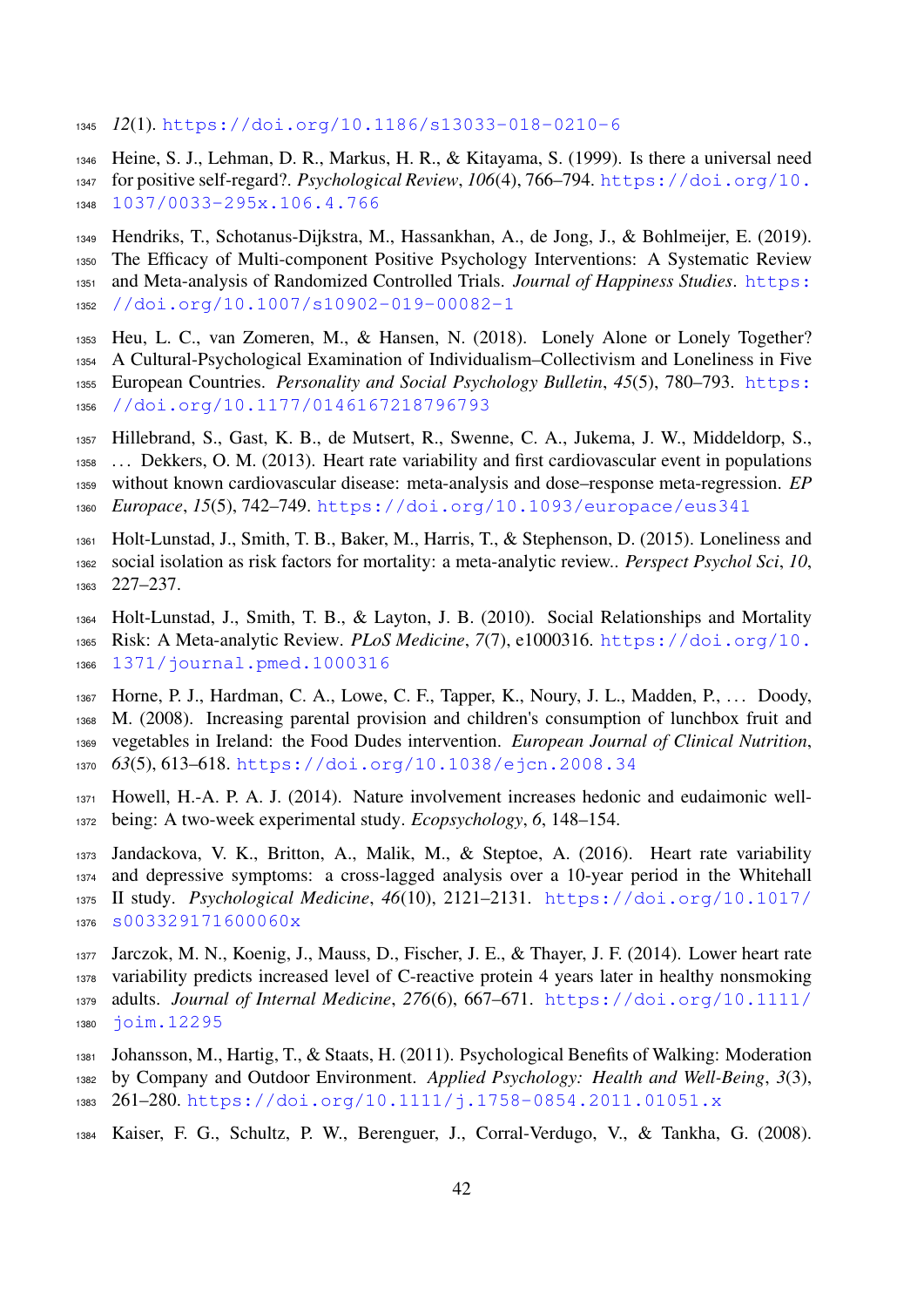- [E](https://doi.org/10.1027/1016-9040.13.4.288)xtending Planned Environmentalism. *European Psychologist*, *13*(4), 288–297. [https:](https://doi.org/10.1027/1016-9040.13.4.288) [//doi.org/10.1027/1016-9040.13.4.288](https://doi.org/10.1027/1016-9040.13.4.288)
- <span id="page-42-7"></span> Kashdan, T. B., & Rottenberg, J. (2010). Psychological flexibility as a fundamental aspect of [h](https://doi.org/10.1016/j.cpr.2010.03.001)ealth. *Clinical Psychology Review*, *30*(7), 865–878. [https://doi.org/10.1016/j.](https://doi.org/10.1016/j.cpr.2010.03.001) [cpr.2010.03.001](https://doi.org/10.1016/j.cpr.2010.03.001)
- <span id="page-42-8"></span> Kashdan, T. B., & Rottenberg, J. (2010). Psychological flexibility as a fundamental aspect of health.. *Clin Psychol Rev*, *30*, 865–878.
- <span id="page-42-9"></span> Kato, T. (2016). Impact of psychological inflexibility on depressive symptoms and sleep diffi-culty in a Japanese sample.. *Springerplus*, *5*, 712.
- <span id="page-42-3"></span> Kemp, A. H. (2018). Toward a transdisciplinary science of health and wellbeing spanning psy- [c](http://hdl.handle.net/11343/222444.)hological science and epidemiology: a focus on vagal function. [http://hdl.handle.](http://hdl.handle.net/11343/222444.) [net/11343/222444.](http://hdl.handle.net/11343/222444.) Retrieved from <http://hdl.handle.net/11343/222444>
- <span id="page-42-6"></span> Kemp, A. H. (2016). Heart Rate Variability Affective Disorders and Health. In *Cardiovascular [D](https://doi.org/10.1007/978-3-319-32480-7_11)iseases and Depression* (pp. 167–185). Springer International Publishing. [https://doi.](https://doi.org/10.1007/978-3-319-32480-7_11) [org/10.1007/978-3-319-32480-7\\_11](https://doi.org/10.1007/978-3-319-32480-7_11)
- <span id="page-42-0"></span>Kemp, A. H., Arias, J. A., & Fisher, Z. (2017). Social Ties Health and Wellbeing: A Literature
- Review and Model. In *Neuroscience and Social Science* (pp. 397–427). Springer International
- <span id="page-42-11"></span>Publishing. [https://doi.org/10.1007/978-3-319-68421-5\\_17](https://doi.org/10.1007/978-3-319-68421-5_17)
- Kemp, A. H., Brunoni, A. R., Nunes, M. A., Santos, I. S., Goulart, A. C., Ribeiro, A. L., . . . Lotufo, P. A. (2015). The association between mood and anxiety disorders and coro- nary heart disease in Brazil: a cross-sectional analysis on the Brazilian longitudinal study of [a](https://doi.org/10.3389/fpsyg.2015.00187)dult health (ELSA-Brasil). *Frontiers in Psychology*, *6*. [https://doi.org/10.3389/](https://doi.org/10.3389/fpsyg.2015.00187) [fpsyg.2015.00187](https://doi.org/10.3389/fpsyg.2015.00187)
- <span id="page-42-1"></span>Kemp, A. H., Koenig, J., & Thayer, J. F. (2017). From psychological moments to mortal-
- ity: A multidisciplinary synthesis on heart rate variability spanning the continuum of time. *[N](https://doi.org/10.1016/j.neubiorev.2017.09.006)euroscience & Biobehavioral Reviews*, *83*, 547–567. [https://doi.org/10.1016/j.](https://doi.org/10.1016/j.neubiorev.2017.09.006) [neubiorev.2017.09.006](https://doi.org/10.1016/j.neubiorev.2017.09.006)
- <span id="page-42-4"></span> Kemp, A. H., Koenig, J., & Thayer, J. F. (2017). From psychological moments to mortality: A multidisciplinary synthesis on heart rate variability spanning the continuum of time.. *Neurosci Biobehav Rev*, *83*, 547–567.
- <span id="page-42-2"></span>1415 Kemp, A. H., López, S. R., Passos, V. M. A., Bittencourt, M. S., Dantas, E. M., Mill, J. G., . . . Lotufo, P. A. (2016). Insulin resistance and carotid intima-media thickness mediate the association between resting-state heart rate variability and executive function: A path mod- [e](https://doi.org/10.1016/j.biopsycho.2016.04.006)lling study. *Biological Psychology*, *117*, 216–224. [https://doi.org/10.1016/j.](https://doi.org/10.1016/j.biopsycho.2016.04.006) [biopsycho.2016.04.006](https://doi.org/10.1016/j.biopsycho.2016.04.006)
- <span id="page-42-5"></span>Kemp, A. H., & Quintana, D. S. (2013). The relationship between mental and physical health:
- Insights from the study of heart rate variability. *International Journal of Psychophysiology*,
- *89*(3), 288–296. <https://doi.org/10.1016/j.ijpsycho.2013.06.018>
- <span id="page-42-10"></span> Kitayama, S., Markus, H. R., & Kurokawa, M. (2000). Culture Emotion, and Well-being: [G](https://doi.org/10.1080/026999300379003)ood Feelings in Japan and the United States. *Cognition & Emotion*, *14*(1), 93–124. [https:](https://doi.org/10.1080/026999300379003)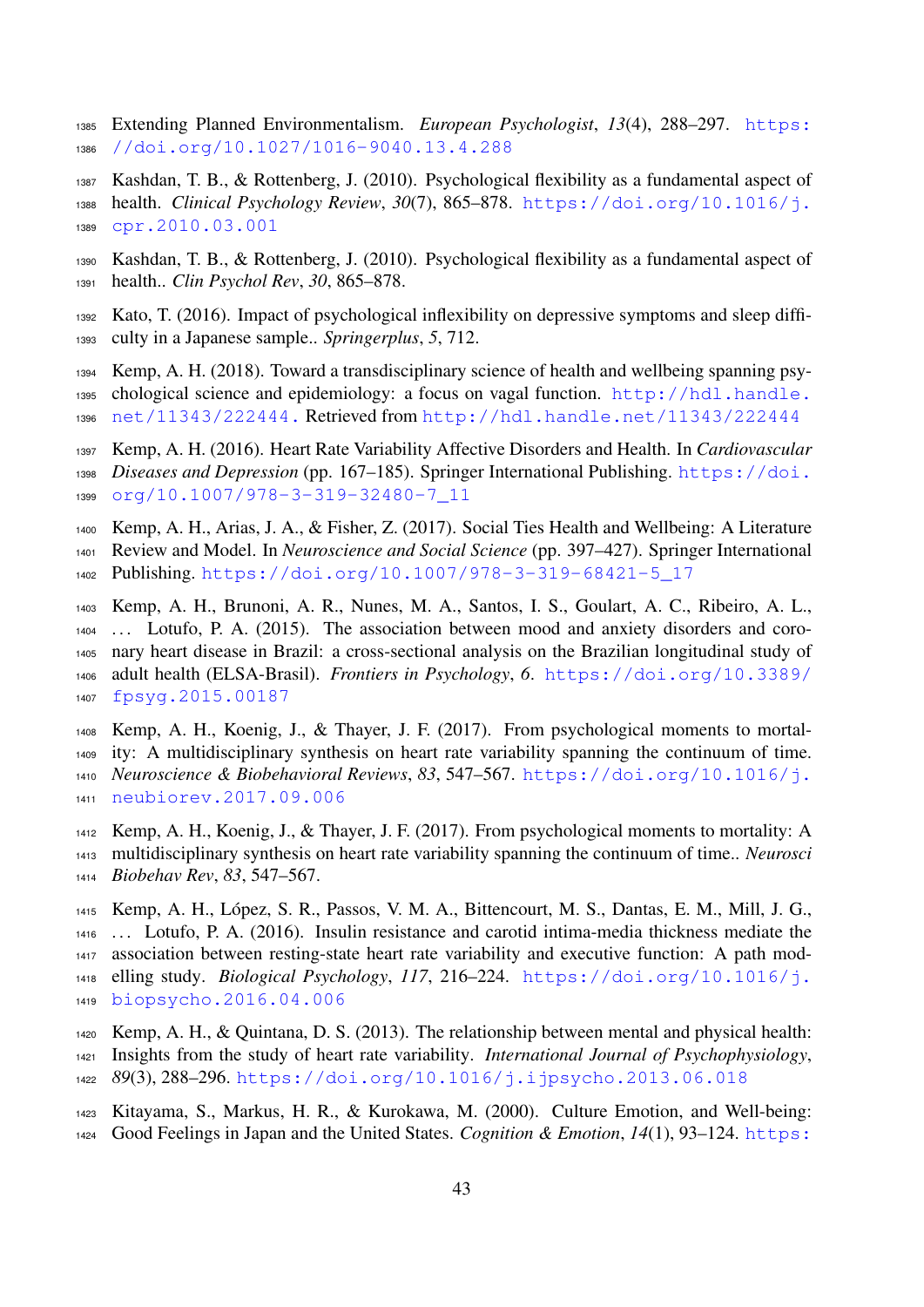- <span id="page-43-1"></span>[//doi.org/10.1080/026999300379003](https://doi.org/10.1080/026999300379003)
- Kjell, O. N. E. (2011). Sustainable Well-Being: A Potential Synergy between Sustainability [a](https://doi.org/10.1037/a0024603)nd Well-Being Research. *Review of General Psychology*, *15*(3), 255–266. [https://doi.](https://doi.org/10.1037/a0024603) [org/10.1037/a0024603](https://doi.org/10.1037/a0024603)
- <span id="page-43-4"></span>Kok, B. E., Coffey, K. A., Cohn, M. A., Catalino, L. I., Vacharkulksemsuk, T., Algoe, S. B.,
- . . . Fredrickson, B. L. (2013). How positive emotions build physical health: perceived positive social connections account for the upward spiral between positive emotions and vagal tone..
- <span id="page-43-6"></span><span id="page-43-3"></span> *Psychol Sci*, *24*, 1123–1132.
	- Kok, B. E., Coffey, K. A., Cohn, M. A., Catalino, L. I., Vacharkulksemsuk, T., Algoe, S. B., . . . Fredrickson, B. L. (2013). How Positive Emotions Build Physical Health. *Psychological Science*, *24*(7), 1123–1132. <https://doi.org/10.1177/0956797612470827>
	- Kok, B. E., & Fredrickson, B. L. (2010). Upward spirals of the heart: autonomic flexibility, as indexed by vagal tone, reciprocally and prospectively predicts positive emotions and social connectedness.. *Biol Psychol*, *85*, 432–436.
	- Kok, B. E., & Fredrickson, B. L. (2010). Upward spirals of the heart: Autonomic flexibility as indexed by vagal tone, reciprocally and prospectively predicts positive emotions and social [c](https://doi.org/10.1016/j.biopsycho.2010.09.005)onnectedness. *Biological Psychology*, *85*(3), 432–436. [https://doi.org/10.1016/](https://doi.org/10.1016/j.biopsycho.2010.09.005) [j.biopsycho.2010.09.005](https://doi.org/10.1016/j.biopsycho.2010.09.005)
	- Kondo, M. C., Jacoby, S. F., & South, E. C. (2018). Does spending time outdoors reduce stress?
- <span id="page-43-12"></span><span id="page-43-5"></span> A review of real-time stress response to outdoor environments. *Health & Place*, *51*, 136–150. <https://doi.org/10.1016/j.healthplace.2018.03.001>
- <span id="page-43-2"></span> Kondo, N., Sembajwe, G., Kawachi, I., van Dam, R. M., Subramanian, S. V., & Yamagata, Z. (2009). Income inequality mortality, and self rated health: meta-analysis of multilevel studies. *BMJ*, *339*(nov10 2), b4471–b4471. <https://doi.org/10.1136/bmj.b4471>
- <span id="page-43-9"></span>Konrath, S. H., O'Brien, E. H., & Hsing, C. (2010). Changes in Dispositional Empathy in
- American College Students Over Time: A Meta-Analysis. *Personality and Social Psychology*
- <span id="page-43-0"></span>*Review*, *15*(2), 180–198. <https://doi.org/10.1177/1088868310377395>
- Kromhout, D., and C J K Spaaij, de Goede, J., & Weggemans, R. M. (2016). The 2015 Dutch food-based dietary guidelines. *European Journal of Clinical Nutrition*, *70*(8), 869–878. <https://doi.org/10.1038/ejcn.2016.52>
- <span id="page-43-11"></span> Kuo, M. (2015). How might contact with nature promote human health? Promising mecha- [n](https://doi.org/10.3389/fpsyg.2015.01093)isms and a possible central pathway. *Frontiers in Psychology*, *6*. [https://doi.org/10.](https://doi.org/10.3389/fpsyg.2015.01093) [3389/fpsyg.2015.01093](https://doi.org/10.3389/fpsyg.2015.01093)
- <span id="page-43-8"></span>Kushlev, K., Proulx, J. D. E., & Dunn, E. W. (2017). Digitally connected socially disconnected:
- The effects of relying on technology rather than other people. *Computers in Human Behavior*,
- <span id="page-43-10"></span>*76*, 68–74. <https://doi.org/10.1016/j.chb.2017.07.001>
- LUCK, G. A. R. Y. W., DAVIDSON, P. E. N. N. Y., BOXALL, D. I. A. N. N. E., &
- SMALLBONE, L. I. S. A. (2011). Relations between Urban Bird and Plant Communities
- and Human Well-Being and Connection to Nature. *Conservation Biology*, *25*(4), 816–826.
- <span id="page-43-7"></span><https://doi.org/10.1111/j.1523-1739.2011.01685.x>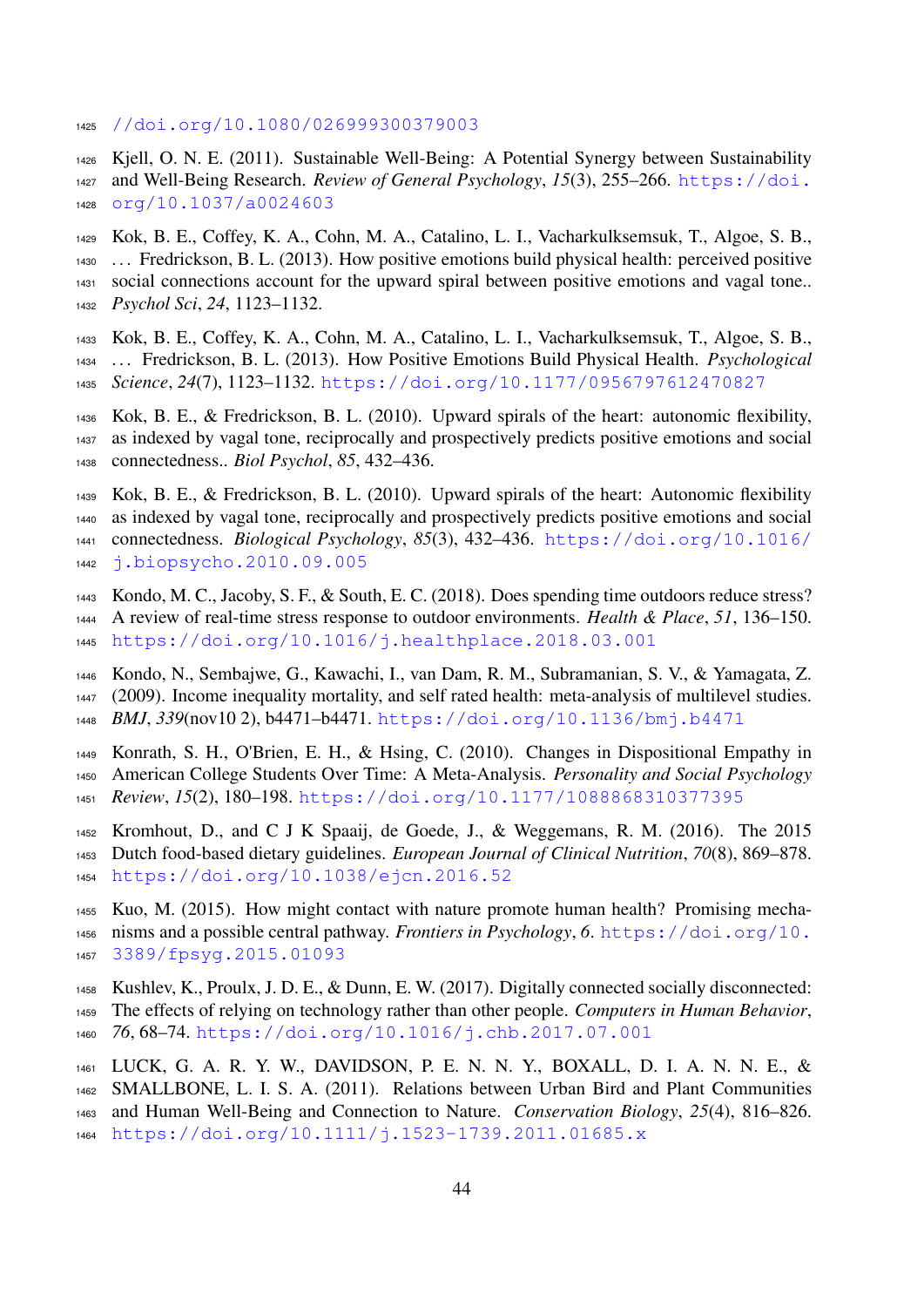- 1465 Lassale, C., Batty, G. D., Baghdadli, A., Jacka, F., Sánchez-Villegas, A., Kivimäki, M., &
- Akbaraly, T. (2018). Healthy dietary indices and risk of depressive outcomes: a systematic review and meta-analysis of observational studies. *Molecular Psychiatry*, *24*(7), 965–986.
- <span id="page-44-4"></span><https://doi.org/10.1038/s41380-018-0237-8>
- Levine, M., Cassidy, C., Brazier, G., & Reicher, S. (2002). Self-Categorization and Bystander Non-intervention: Two Experimental Studies1. *Journal of Applied Social Psychology*, *32*(7), 1452–1463. <https://doi.org/10.1111/j.1559-1816.2002.tb01446.x>
- <span id="page-44-5"></span>Levine, M., Prosser, A., Evans, D., & Reicher, S. (2005). Identity and Emergency In-
- tervention: How Social Group Membership and Inclusiveness of Group Boundaries Shape
- [H](https://doi.org/10.1177/0146167204271651)elping Behavior. *Personality and Social Psychology Bulletin*, *31*(4), 443–453. [https:](https://doi.org/10.1177/0146167204271651)
- [//doi.org/10.1177/0146167204271651](https://doi.org/10.1177/0146167204271651)
- <span id="page-44-7"></span>Lewandowsky, S., Ecker, U. K. H., & Cook, J. (2017). Beyond Misinformation: Understanding
- and Coping with the "Post-Truth" Era. *Journal of Applied Research in Memory and Cognition*,
- *6*(4), 353–369. <https://doi.org/10.1016/j.jarmac.2017.07.008>
- <span id="page-44-6"></span> Lewandowsky, S., Oberauer, K., & Gignac, G. E. (2013). NASA Faked the Moon Land[i](https://doi.org/10.1177/0956797612457686)ng—Therefore (Climate) Science Is a Hoax. *Psychological Science*, 24(5), 622–633. [https:](https://doi.org/10.1177/0956797612457686)
- [//doi.org/10.1177/0956797612457686](https://doi.org/10.1177/0956797612457686)
- <span id="page-44-3"></span>Liu, J.-W., Tu, Y.-K., Lai, Y.-F., Lee, H.-C., Tsai, P.-S., Chen, T.-J., . . . Chiu, H.-Y. (2019).
- Associations between sleep disturbances and suicidal ideation plans, and attempts in ado- [l](https://doi.org/10.1093/sleep/zsz054)escents: a systematic review and meta-analysis. *Sleep*, *42*(6). [https://doi.org/10.](https://doi.org/10.1093/sleep/zsz054) [1093/sleep/zsz054](https://doi.org/10.1093/sleep/zsz054)
- <span id="page-44-0"></span> MILNER, C. A. T. H. E. R. I. N. E. E., & COTE, K. I. M. B. E. R. L. Y. A. (2009). Benefits of napping in healthy adults: impact of nap length time of day, age, and experience with napping. *[J](https://doi.org/10.1111/j.1365-2869.2008.00718.x)ournal of Sleep Research*, *18*(2), 272–281. [https://doi.org/10.1111/j.1365-](https://doi.org/10.1111/j.1365-2869.2008.00718.x) [2869.2008.00718.x](https://doi.org/10.1111/j.1365-2869.2008.00718.x)
- <span id="page-44-11"></span> Macy J, J. C. (2012). *Active hope: how to face the mess we're in with-out going crazy*. New World Library.
- <span id="page-44-9"></span> Malott, R. W. (2010). I'll save the world from global warming—Tomorrow: Using pro- crastination management to combat global warming. *The Behavior Analyst*, *33*(2), 179–180. <https://doi.org/10.1007/bf03392214>
- <span id="page-44-12"></span> Malouff, J. M., & Schutte, N. S. (2016). Can psychological interventions increase optimism? [A](https://doi.org/10.1080/17439760.2016.1221122) meta-analysis. *The Journal of Positive Psychology*, *12*(6), 594–604. [https://doi.org/](https://doi.org/10.1080/17439760.2016.1221122) [10.1080/17439760.2016.1221122](https://doi.org/10.1080/17439760.2016.1221122)
- <span id="page-44-10"></span> Maskit, J. (2011). The Aesthetics of Elsewhere: An Environmentalist Everyday Aesthetics. *Aesthetic Pathways*, *1*, 92–107.
- <span id="page-44-8"></span>Maslow, A. (1964). *Religions, Values, and Peak Experiences.*. Ohio State Unversity Press.
- <span id="page-44-2"></span>Masuda, A., & Tully, E. C. (2011). The Role of Mindfulness and Psychological Flexibil-
- ity in Somatization Depression, Anxiety, and General Psychological Distress in a Nonclinical
- College Sample. *Journal of Evidence-Based Complementary & Alternative Medicine*, *17*(1),
- <span id="page-44-1"></span>66–71. <https://doi.org/10.1177/2156587211423400>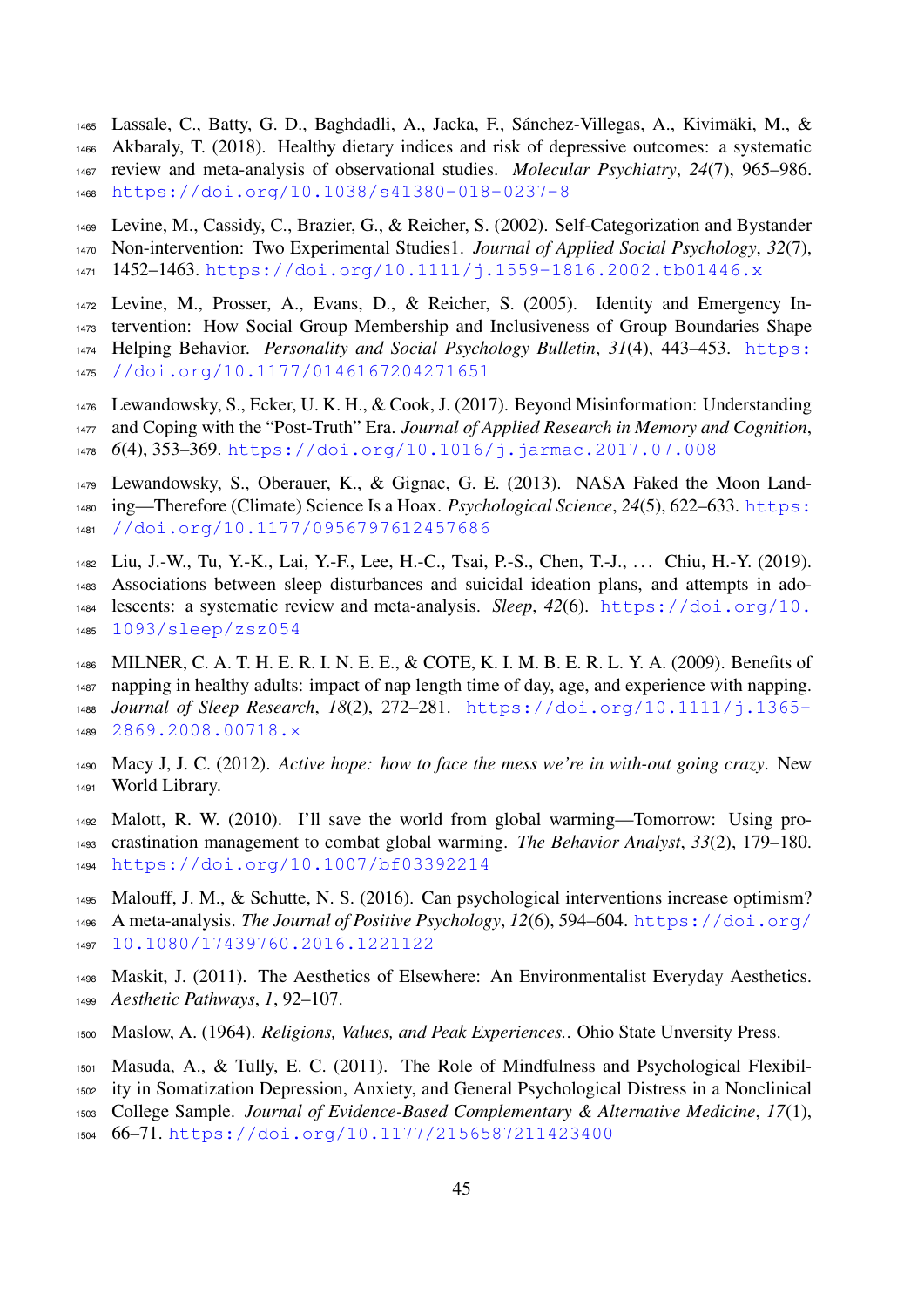- Mauss, I. B., Tamir, M., Anderson, C. L., & Savino, N. S. (2011). Can seeking happiness make people unhappy? Paradoxical effects of valuing happiness.. *Emotion*, *11*(4), 807–815. <https://doi.org/10.1037/a0022010>
- <span id="page-45-11"></span> Mayer, F. S., Frantz, C. M. P., Bruehlman-Senecal, E., & Dolliver, K. (2008). Why Is Nature [B](https://doi.org/10.1177/0013916508319745)eneficial?. *Environment and Behavior*, *41*(5), 607–643. [https://doi.org/10.1177/](https://doi.org/10.1177/0013916508319745) [0013916508319745](https://doi.org/10.1177/0013916508319745)
- <span id="page-45-10"></span> Micha, R., Wallace, S. K., & Mozaffarian, D. (2010). Red and processed meat consumption and risk of incident coronary heart disease, stroke, and diabetes mellitus: a systematic review and meta-analysis.. *Circulation*, *121*, 2271–2283.
- <span id="page-45-8"></span> Miller, K., Wakefield, J. R. H., & Sani, F. (2016). Greater number of group identifications is as- sociated with healthier behaviour in adolescents. *British Journal of Developmental Psychology*, *34*(2), 291–305. <https://doi.org/10.1111/bjdp.12141>
- <span id="page-45-5"></span> Moore, M. T., & Fresco, D. M. (2007). The relationship of explanatory flexibility to explana-tory style.. *Behav Ther*, *38*, 325–332.
- <span id="page-45-0"></span>Mujcic, R., & J.Oswald, A. (2016). Evolution of Well-Being and Happiness After Increases in
- Consumption of Fruit and Vegetables. *American Journal of Public Health*, *106*(8), 1504–1510. <https://doi.org/10.2105/ajph.2016.303260>
- <span id="page-45-9"></span> Nakamura, J. (2013). Pride and the experience of meaning in daily life. *The Journal of Positive Psychology*, *8*(6), 555–567. <https://doi.org/10.1080/17439760.2013.830765>
- <span id="page-45-14"></span>Newsom, J. T., Huguet, N., McCarthy, M. J., Ramage-Morin, P., Kaplan, M. S., Bernier, J., . . .
- Oderkirk, J. (2011). Health Behavior Change Following Chronic Illness in Middle and Later
- [L](https://doi.org/10.1093/geronb/gbr103)ife. *The Journals of Gerontology: Series B*, *67B*(3), 279–288. [https://doi.org/10.](https://doi.org/10.1093/geronb/gbr103) [1093/geronb/gbr103](https://doi.org/10.1093/geronb/gbr103)
- <span id="page-45-6"></span> Nolan, B., & Valenzuela, L. (2019). Inequality and its discontents. *Oxford Review of Economic Policy*, *35*(3), 396–430. <https://doi.org/10.1093/oxrep/grz016>
- <span id="page-45-4"></span> Nolen-Hoeksema, S., Wisco, B. E., & Lyubomirsky, S. (2008). Rethinking Rumination. *Per- [s](https://doi.org/10.1111/j.1745-6924.2008.00088.x)pectives on Psychological Science*, *3*(5), 400–424. [https://doi.org/10.1111/j.](https://doi.org/10.1111/j.1745-6924.2008.00088.x) [1745-6924.2008.00088.x](https://doi.org/10.1111/j.1745-6924.2008.00088.x)
- <span id="page-45-7"></span> Nurse, J., Basher, D., Bone, A., & Bird, W. (2010). An ecological approach to promot- ing population mental health and well-being — A response to the challenge of climate [c](https://doi.org/10.1177/1757913909355221)hange. *Perspectives in Public Health*, *130*(1), 27–33. [https://doi.org/10.1177/](https://doi.org/10.1177/1757913909355221) [1757913909355221](https://doi.org/10.1177/1757913909355221)
- <span id="page-45-13"></span> O'Brien. (2010). Sustainability, Happiness and Education. *Journal of Sustainability Educa-tion*, *1*.
- <span id="page-45-2"></span> O'Brien, C. (2012). Sustainable Happiness and Well-Being: Future Directions for Positive [P](https://doi.org/10.4236/psych.2012.312a177)sychology. *Psychology*, *03*(12), 1196–1201. [https://doi.org/10.4236/psych.](https://doi.org/10.4236/psych.2012.312a177) [2012.312a177](https://doi.org/10.4236/psych.2012.312a177)
- <span id="page-45-3"></span>O'Brien, C. (2016). *Education for Sustainable Happiness and Well-Being*. Routledge.
- <span id="page-45-12"></span><span id="page-45-1"></span>O'Brien, C. (2016). *Education for Sustainable Happiness and Well-Being*. Routledge.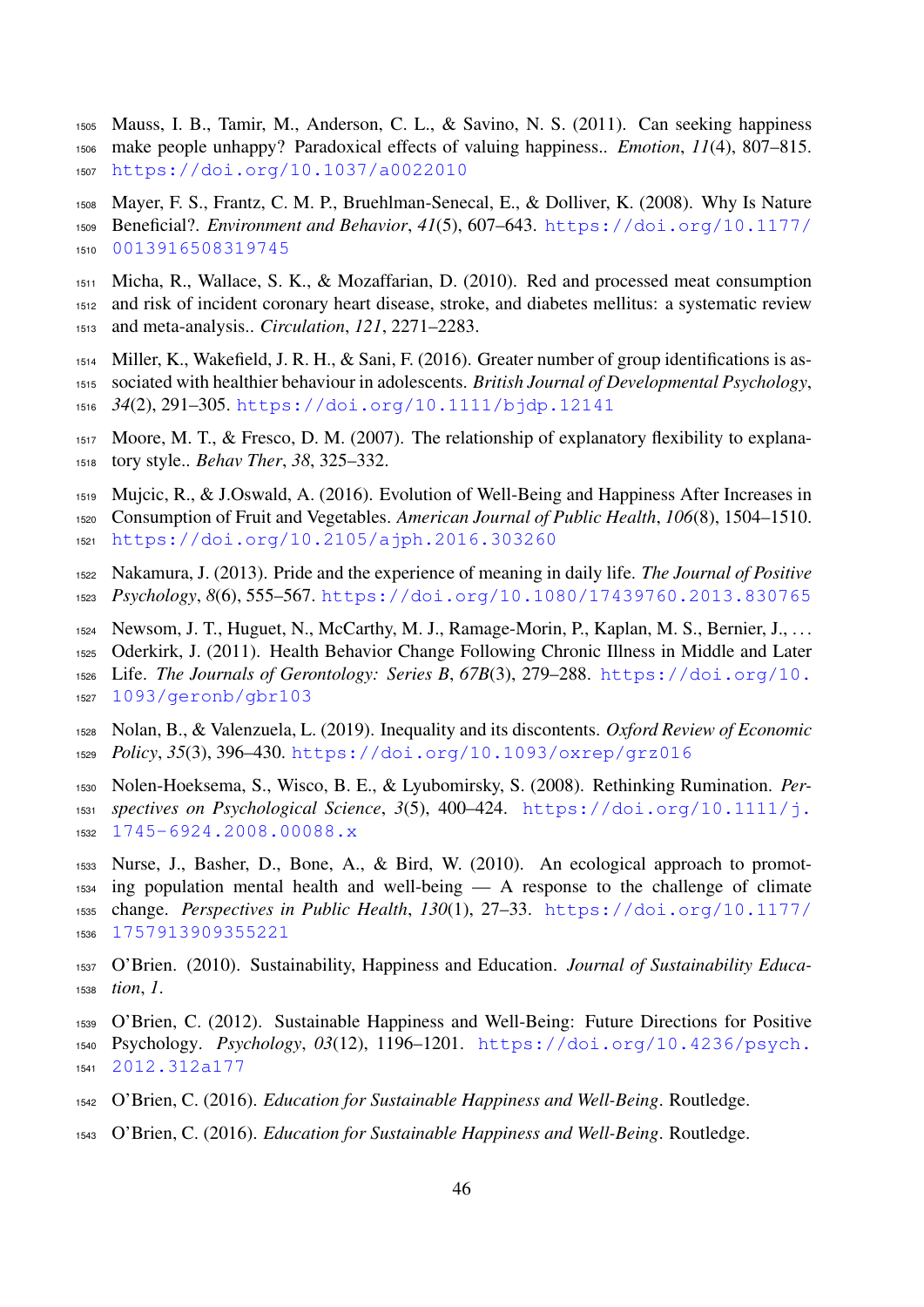O'Keefe, J. H., Bhatti, S. K., Bajwa, A., DiNicolantonio, J. J., & Lavie, C. J. (2014). Alcohol and Cardiovascular Health: The Dose Makes the Poison. . . or the Remedy. *Mayo Clinic Pro-ceedings*, *89*(3), 382–393. <https://doi.org/10.1016/j.mayocp.2013.11.005>

<span id="page-46-10"></span> O'Neil, A., Jacka, F. N., Quirk, S. E., Cocker, F., Taylor, C. B., Oldenburg, B., & Berk, M. (2015). A shared framework for the common mental disorders and Non-Communicable Disease: key considerations for disease prevention and control. *BMC Psychiatry*, *15*(1). <https://doi.org/10.1186/s12888-015-0394-0>

- <span id="page-46-5"></span> Opie, R. S., O'Neil, A., Jacka, F. N., Pizzinga, J., & Itsiopoulos, C. (2017). A mod- ified Mediterranean dietary intervention for adults with major depression: Dietary proto- col and feasibility data from the SMILES trial. *Nutritional Neuroscience*, *21*(7), 487–501. <https://doi.org/10.1080/1028415x.2017.1312841>
- <span id="page-46-1"></span> O'Brien, C. (2010). Sustainability, Happiness and Education. *Journal of Sustainabil- [i](http://www.susted.com/wordpress/content/sustainability-happiness-and-education_2010_04/)ty Education*, *1*. Retrieved from [http://www.susted.com/wordpress/content/](http://www.susted.com/wordpress/content/sustainability-happiness-and-education_2010_04/) [sustainability-happiness-and-education\\_2010\\_04/](http://www.susted.com/wordpress/content/sustainability-happiness-and-education_2010_04/)
- <span id="page-46-9"></span>PATEL, V. I. K. R. A. M., MAJ, M. A. R. I. O., FLISHER, A. L. A. N. J., SILVA, M. A.
- 1559 R. Y. J. D. E., KOSCHORKE, M. I. R. J. A., PRINCE, M. A. R. T. I. N., ... and, G. R.
- (2010). Reducing the treatment gap for mental disorders: a WPA survey. *World Psychiatry*,
- <span id="page-46-7"></span>*9*(3), 169–176. <https://doi.org/10.1002/j.2051-5545.2010.tb00305.x>
- Pan, A., Sun, Q., Bernstein, A. M., Schulze, M. B., Manson, J. E., Willett, W. C., & Hu, F. B. (2011). Red meat consumption and risk of type 2 diabetes: 3 cohorts of US adults and an updated meta-analysis.. *Am J Clin Nutr*, *94*, 1088–1096.
- <span id="page-46-4"></span> Parletta, N., Zarnowiecki, D., Cho, J., Wilson, A., Bogomolova, S., Villani, A., . . . O'Dea, K. (2017). Effects of a Mediterranean-style diet on mental health and quality of life in people with [d](https://doi.org/10.1016/j.jnim.2017.04.119)epression. *Journal of Nutrition & Intermediary Metabolism*, *8*, 92. [https://doi.org/](https://doi.org/10.1016/j.jnim.2017.04.119) [10.1016/j.jnim.2017.04.119](https://doi.org/10.1016/j.jnim.2017.04.119)
- <span id="page-46-2"></span> Pavlov, V. A., Wang, H., Czura, C. J., Friedman, S. G., & Tracey, K. J. (2003). The Cholin- ergic Anti-inflammatory Pathway: A Missing Link in Neuroimmunomodulation. *Molecular Medicine*, *9*(5-8), 125–134. <https://doi.org/10.1007/bf03402177>
- <span id="page-46-0"></span> Pavot, W., & Diener, E. (2008). The Satisfaction With Life Scale and the emerging construct of [l](https://doi.org/10.1080/17439760701756946)ife satisfaction. *The Journal of Positive Psychology*, *3*(2), 137–152. [https://doi.org/](https://doi.org/10.1080/17439760701756946) [10.1080/17439760701756946](https://doi.org/10.1080/17439760701756946)
- <span id="page-46-8"></span> Peters, C. J., Picardy, J., Darrouzet-Nardi, A. F., Wilkins, J. L., Griffin, T. S., & Fick, G. W. (2016). Carrying capacity of U.S. agricultural land: Ten diet scenarios. *Elementa: Science of [t](https://doi.org/10.12952/journal.elementa.000116)he Anthropocene*, *4*, 000116. [https://doi.org/10.12952/journal.elementa.](https://doi.org/10.12952/journal.elementa.000116)
- <span id="page-46-6"></span>[000116](https://doi.org/10.12952/journal.elementa.000116)
- Peterson, C., Park, N., & Seligman, M. E. P. (2005). Orientations to happiness and life sat- isfaction: the full life versus the empty life. *Journal of Happiness Studies*, *6*(1), 25–41. <https://doi.org/10.1007/s10902-004-1278-z>
- <span id="page-46-3"></span> Petrie, K. J., Pressman, S. D., Pennebaker, J. W., Øverland, S., Tell, G. S., & Sivertsen, B. (2018). Which Aspects of Positive Affect Are Related to Mortality? Results From a General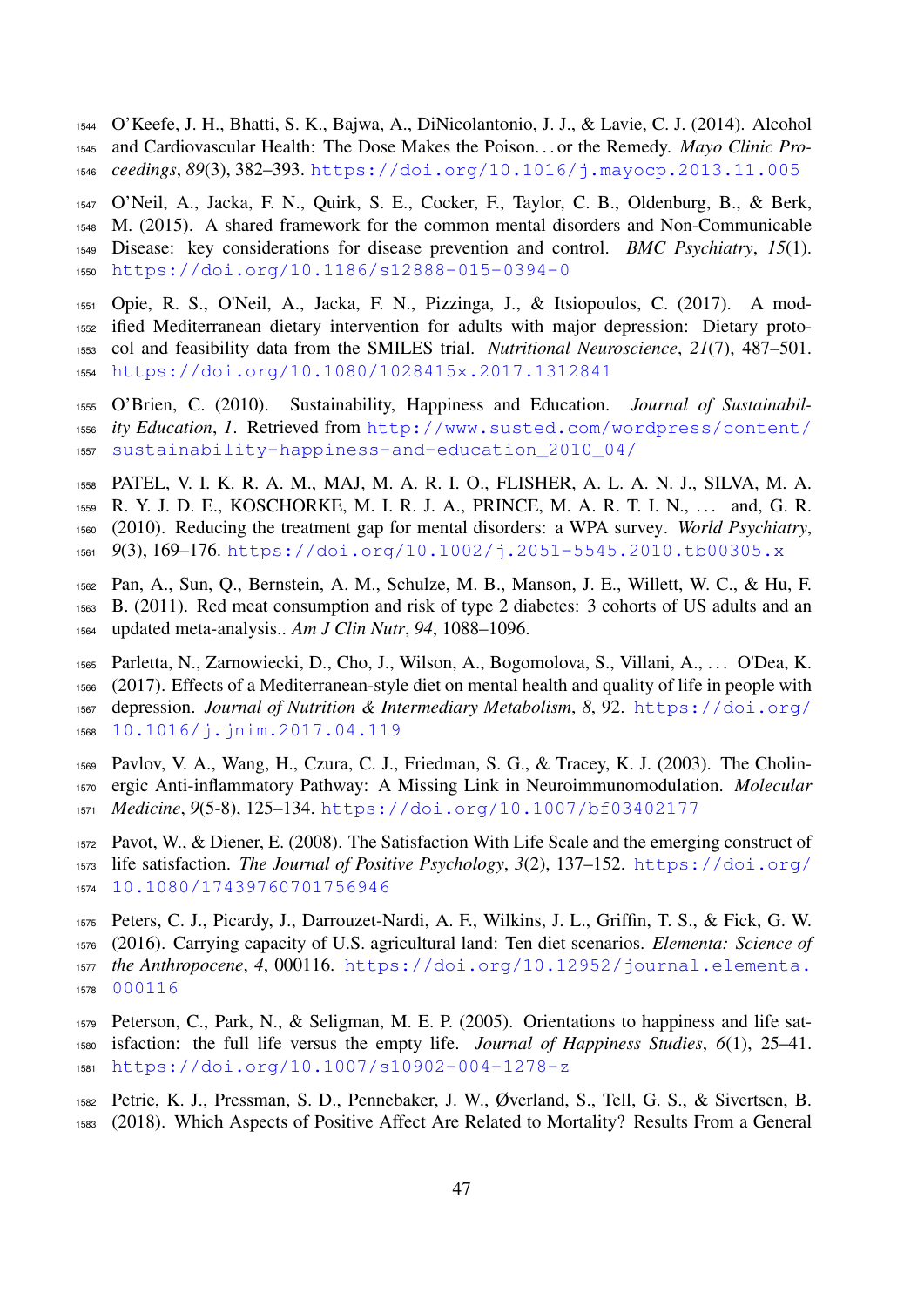[P](https://doi.org/10.1093/abm/kax018)opulation Longitudinal Study. *Annals of Behavioral Medicine*, *52*(7), 571–581. [https:](https://doi.org/10.1093/abm/kax018) [//doi.org/10.1093/abm/kax018](https://doi.org/10.1093/abm/kax018)

<span id="page-47-11"></span> Platow, M. J., Voudouris, N. J., Coulson, M., Gilford, N., Jamieson, R., Najdovski, L., . . . Terry, L. (2006). In-group reassurance in a pain setting produces lower levels of physiological arousal: direct support for a self-categorization analysis of social influence. *European Journal of Social Psychology*, *37*(4), 649–660. <https://doi.org/10.1002/ejsp.381>

- <span id="page-47-0"></span> Plunk, A. D., Syed-Mohammed, H., Cavazos-Rehg, P., Bierut, L. J., & Grucza, R. A. (2013). Alcohol Consumption Heavy Drinking, and Mortality: Rethinking the J-Shaped Curve. *Al-[c](https://doi.org/10.1111/acer.12250)oholism: Clinical and Experimental Research*, *38*(2), 471–478. [https://doi.org/10.](https://doi.org/10.1111/acer.12250)
- <span id="page-47-12"></span>[1111/acer.12250](https://doi.org/10.1111/acer.12250)
- Poore, J., & Nemecek, T. (2018). Reducing food's environmental impacts through pro- [d](https://doi.org/10.1126/science.aaq0216)ucers and consumers. *Science*, *360*(6392), 987–992. [https://doi.org/10.1126/](https://doi.org/10.1126/science.aaq0216) [science.aaq0216](https://doi.org/10.1126/science.aaq0216)
- <span id="page-47-4"></span> Porges, S. W. (2011). The polyvagal theory: Neurophysiological foundations of emotions, attachment, communication, and self-regulation.. W. W. Norton & Company.
- <span id="page-47-5"></span> Porges, S. W. (1995). Orienting in a defensive world: Mammalian modifications of our [e](https://doi.org/10.1111/j.1469-8986.1995.tb01213.x)volutionary heritage. A Polyvagal Theory. *Psychophysiology*, *32*(4), 301–318. [https:](https://doi.org/10.1111/j.1469-8986.1995.tb01213.x) [//doi.org/10.1111/j.1469-8986.1995.tb01213.x](https://doi.org/10.1111/j.1469-8986.1995.tb01213.x)
- <span id="page-47-6"></span> Porges, S. W. (2001). The polyvagal theory: phylogenetic substrates of a social nervous sys- [t](https://doi.org/10.1016/s0167-8760(01)00162-3)em. *International Journal of Psychophysiology*, *42*(2), 123–146. [https://doi.org/10.](https://doi.org/10.1016/s0167-8760(01)00162-3) [1016/s0167-8760\(01\)00162-3](https://doi.org/10.1016/s0167-8760(01)00162-3)
- <span id="page-47-7"></span> Porges, S. W. (2003). The Polyvagal Theory: phylogenetic contributions to social behav- [i](https://doi.org/10.1016/s0031-9384(03)00156-2)or. *Physiology & Behavior*, *79*(3), 503–513. [https://doi.org/10.1016/s0031-](https://doi.org/10.1016/s0031-9384(03)00156-2) [9384\(03\)00156-2](https://doi.org/10.1016/s0031-9384(03)00156-2)
- <span id="page-47-8"></span> Porges, S. W. (2007). The polyvagal perspective. *Biological Psychology*, *74*(2), 116–143. <https://doi.org/10.1016/j.biopsycho.2006.06.009>
- <span id="page-47-2"></span> Prince, M., Patel, V., Saxena, S., Maj, M., Maselko, J., Phillips, M. R., & Rahman, A. (2007). [N](https://doi.org/10.1016/s0140-6736(07)61238-0)o health without mental health. *The Lancet*, *370*(9590), 859–877. [https://doi.org/](https://doi.org/10.1016/s0140-6736(07)61238-0) [10.1016/s0140-6736\(07\)61238-0](https://doi.org/10.1016/s0140-6736(07)61238-0)
- <span id="page-47-10"></span> Putnam, R. (2001). *Bowling Alone: The Collapse and Revival of American Community*. Simon & Schuster Ltd.
- <span id="page-47-3"></span>1615 Quinlan, A. E., Berbés-Blázquez, M., Haider, L. J., & Peterson, G. D. (2015). Measuring and assessing resilience: broadening understanding through multiple disciplinary perspectives. *[J](https://doi.org/10.1111/1365-2664.12550)ournal of Applied Ecology*, *53*(3), 677–687. [https://doi.org/10.1111/1365-](https://doi.org/10.1111/1365-2664.12550) [2664.12550](https://doi.org/10.1111/1365-2664.12550)
- <span id="page-47-9"></span>1619 Raffin, J., Barthélémy, J.-C., Dupré, C., Pichot, V., Berger, M., Féasson, L., ... Hupin, D.
- (2019). Exercise Frequency Determines Heart Rate Variability Gains in Older People: A Meta-
- [A](https://doi.org/10.1007/s40279-019-01097-7)nalysis and Meta-Regression. *Sports Medicine*, *49*(5), 719–729. [https://doi.org/10.](https://doi.org/10.1007/s40279-019-01097-7)
- <span id="page-47-1"></span>[1007/s40279-019-01097-7](https://doi.org/10.1007/s40279-019-01097-7)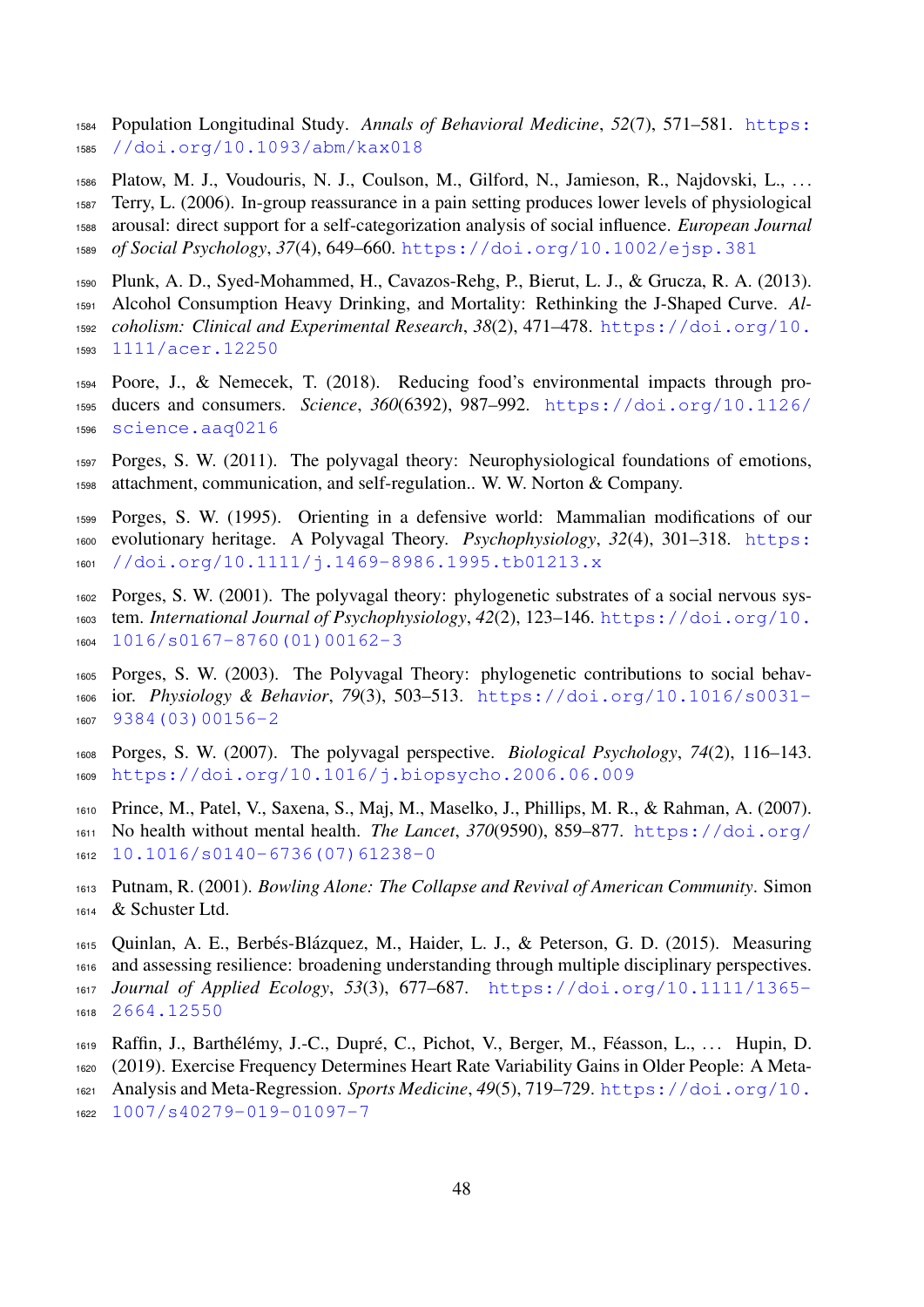- Rashid, T., & Seligman, M. P. (2018). *Positive Psychotherapy*. Oxford University Press. <https://doi.org/10.1093/med-psych/9780195325386.001.0001>
- <span id="page-48-9"></span> Richardson, M., Cormack, A., McRobert, L., & Underhill, R. (2016). 30 Days Wild: De- velopment and Evaluation of a Large-Scale Nature Engagement Campaign to Improve Well- [B](https://doi.org/10.1371/journal.pone.0149777)eing. *PLOS ONE*, *11*(2), e0149777. [https://doi.org/10.1371/journal.pone.](https://doi.org/10.1371/journal.pone.0149777) [0149777](https://doi.org/10.1371/journal.pone.0149777)
- <span id="page-48-2"></span> Ryff, C. D. (2014). Psychological Well-Being Revisited: Advances in the Science and Practice [o](https://doi.org/10.1159/000353263)f Eudaimonia. *Psychotherapy and Psychosomatics*, *83*(1), 10–28. [https://doi.org/](https://doi.org/10.1159/000353263) [10.1159/000353263](https://doi.org/10.1159/000353263)
- <span id="page-48-3"></span> Ryff, C. D. (1989). Happiness is everything or is it? Explorations on the meaning of psy- chological well-being.. *Journal of Personality and Social Psychology*, *57*(6), 1069–1081. <https://doi.org/10.1037/0022-3514.57.6.1069>
- <span id="page-48-1"></span> Ryff, C. D., & Keyes, C. L. M. (1995). The structure of psychological well-being revisited.. *[J](https://doi.org/10.1037/0022-3514.69.4.719)ournal of Personality and Social Psychology*, *69*(4), 719–727. [https://doi.org/10.](https://doi.org/10.1037/0022-3514.69.4.719) [1037/0022-3514.69.4.719](https://doi.org/10.1037/0022-3514.69.4.719)
- <span id="page-48-12"></span> Ryff, C. D., & Singer, B. (1996). Psychological Weil-Being: Meaning Measurement, and Implications for Psychotherapy Research. *Psychotherapy and Psychosomatics*, *65*(1), 14–23. <https://doi.org/10.1159/000289026>
- <span id="page-48-11"></span>Salomon, E., Preston, J. L., & Tannenbaum, M. B. (2017). Climate change helplessness and the
- (de)moralization of individual energy behavior.. *Journal of Experimental Psychology: Applied*,
- *23*(1), 15–28. <https://doi.org/10.1037/xap0000105>
- <span id="page-48-10"></span>1644 Sampson, S. (2012). The topophilia hypothesis: Ecopsychology meets evolutionary psychol-ogy. In *Ecopsychology: Science, Totems, and the Technological Species*. MIT Press.
- <span id="page-48-5"></span>Sandercock, G. A. V. I. N. R. H., Bromley, P. A. U. L. D., & Brodie, D. A. V. I. D. A. (2005).
- Effects of Exercise on Heart Rate Variability: Inferences from Meta-Analysis. *Medicine & [S](https://doi.org/10.1249/01.mss.0000155388.39002.9d)cience in Sports & Exercise*, *37*(3), 433–439. [https://doi.org/10.1249/01.mss.](https://doi.org/10.1249/01.mss.0000155388.39002.9d) [0000155388.39002.9d](https://doi.org/10.1249/01.mss.0000155388.39002.9d)
- <span id="page-48-6"></span> Scheffer, M., van Bavel, B., van de Leemput, I. A., & van Nes, E. H. (2017). Inequality in nature and society. *Proceedings of the National Academy of Sciences*, *114*(50), 13154–13157.
- <span id="page-48-7"></span><https://doi.org/10.1073/pnas.1706412114>
- Scheidel, W. (2017). *The Great Leveler: Violence and the History of Inequality from the Stone Age to the Twenty-First Century*. Princeton University Press.
- <span id="page-48-8"></span> Schofffild, P. E., Pattison, P. E., Hill, D. J., & Borland, R. (2001). The influence of group identification on the adoption of peer group smoking norms. *Psychology & Health*, *16*(1), 1–16. <https://doi.org/10.1080/08870440108405486>
- <span id="page-48-4"></span>Schuch, F. B., Vancampfort, D., Firth, J., Rosenbaum, S., Ward, P. B., Silva, E. S., . . . Stubbs,
- B. (2018). Physical Activity and Incident Depression: A Meta-Analysis of Prospective Cohort
- Studies.. *Am J Psychiatry*, *175*, 631–648.
- <span id="page-48-0"></span>Seligman, M. (2011). *Flourish: A New Understanding of Happiness and Wellbeing:*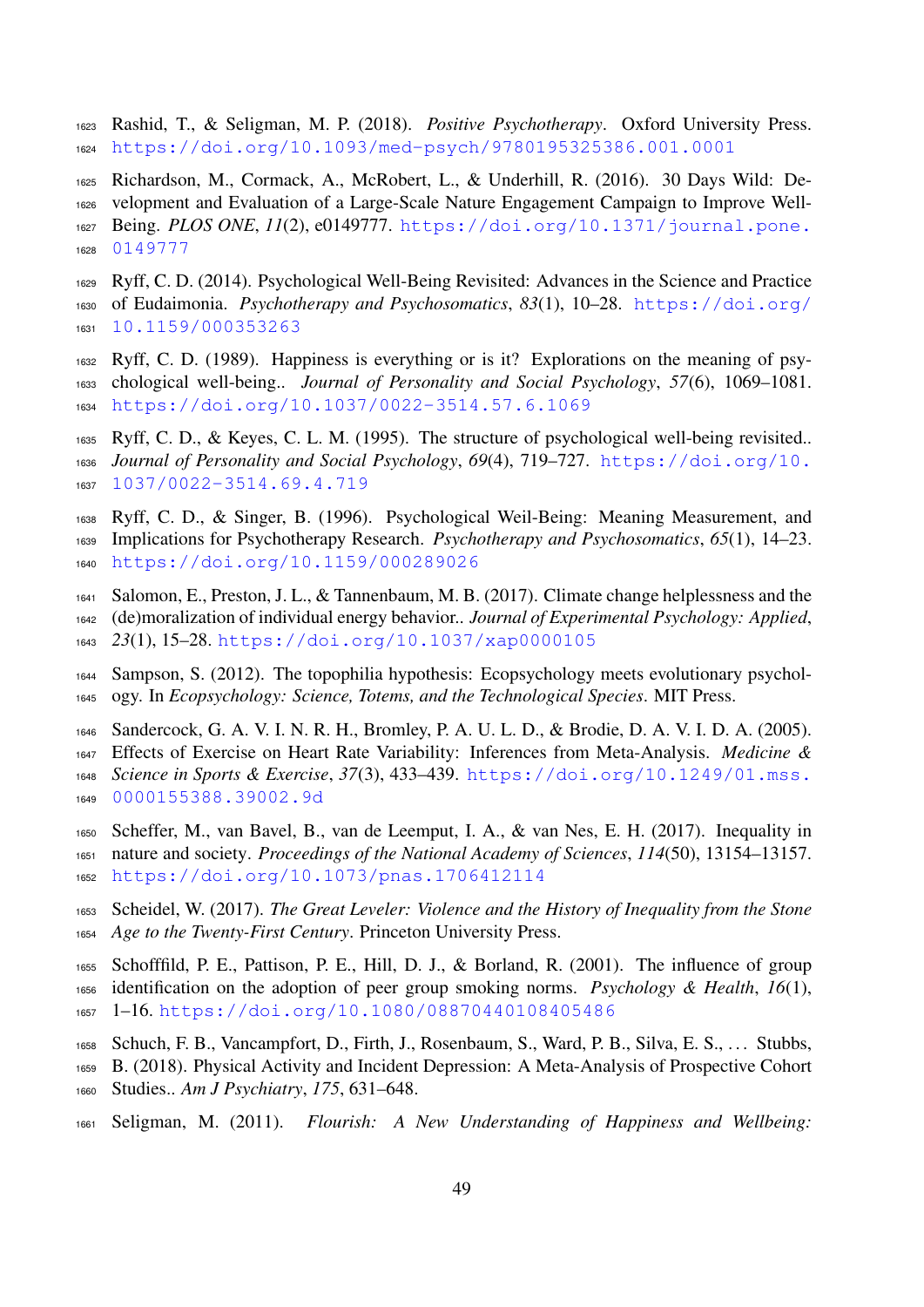- *The practical guide to using positive psychology to make you happier and healthier: Amazon.co.uk: Martin Seligman: 9781857885699: Books*. Nicholas Brealey Publish- [i](https://www.amazon.co.uk/Flourish-Understanding-Happiness-Wellbeing-psychology/dp/1857885694)ng. Retrieved from [https://www.amazon.co.uk/Flourish-Understanding-](https://www.amazon.co.uk/Flourish-Understanding-Happiness-Wellbeing-psychology/dp/1857885694)[Happiness-Wellbeing-psychology/dp/1857885694](https://www.amazon.co.uk/Flourish-Understanding-Happiness-Wellbeing-psychology/dp/1857885694)
- <span id="page-49-0"></span> Seligman, M. (2018). PERMA and the building blocks of well-being. *The Journal of Pos- [i](https://doi.org/10.1080/17439760.2018.1437466)tive Psychology*, *13*(4), 333–335. [https://doi.org/10.1080/17439760.2018.](https://doi.org/10.1080/17439760.2018.1437466) [1437466](https://doi.org/10.1080/17439760.2018.1437466)
- <span id="page-49-4"></span> Seligman, M. (2011). *Flourish: a visionary new understanding of happiness and well-being*. Simon and Schuster.
- <span id="page-49-5"></span> Shakya, H. B., & Christakis, N. A. (2017). Association of Facebook Use With Compromised [W](https://doi.org/10.1093/aje/kww189)ell-Being: A Longitudinal Study. *American Journal of Epidemiology*. [https://doi.](https://doi.org/10.1093/aje/kww189) [org/10.1093/aje/kww189](https://doi.org/10.1093/aje/kww189)
- <span id="page-49-6"></span> Shankar, A., McMunn, A., Banks, J., & Steptoe, A. (2011). Loneliness social isolation, and behavioral and biological health indicators in older adults.. *Health Psychology*, *30*(4), 377–385. <https://doi.org/10.1037/a0022826>
- <span id="page-49-7"></span> Sheldon, K. M., & King, L. (2001). Why positive psychology is necessary.. *American Psy-chologist*, *56*(3), 216–217. <https://doi.org/10.1037/0003-066x.56.3.216>
- <span id="page-49-10"></span> Simpson, R., Simpson, S., Ramparsad, N., Lawrence, M., Booth, J., & Mercer, S. W. (2019). Mindfulness-based interventions for mental well-being among people with multiple sclerosis: a systematic review and meta-analysis of randomised controlled trials. *Journal of Neurology [N](https://doi.org/10.1136/jnnp-2018-320165)eurosurgery & Psychiatry*, jnnp–2018–320165. [https://doi.org/10.1136/jnnp-](https://doi.org/10.1136/jnnp-2018-320165)[2018-320165](https://doi.org/10.1136/jnnp-2018-320165)
- <span id="page-49-8"></span> Sin, N. L., & Lyubomirsky, S. (2009). Enhancing well-being and alleviating depressive symp- toms with positive psychology interventions: a practice-friendly meta-analysis. *Journal of Clinical Psychology*, *65*(5), 467–487. <https://doi.org/10.1002/jclp.20593>
- <span id="page-49-2"></span> Sin, N. L., Moskowitz, J. T., & Whooley, M. A. (2015). Positive Affect and Health Behaviors Across 5 Years in Patients With Coronary Heart Disease: The Heart and Soul Study.. *Psycho-som Med*, *77*, 1058–1066.
- <span id="page-49-11"></span> Sin, N. L., Moskowitz, J. T., & Whooley, M. A. (2015). Positive Affect and Health Behaviors Across 5 Years in Patients With Coronary Heart Disease. *Psychosomatic Medicine*, *77*(9), 1058–1066. <https://doi.org/10.1097/psy.0000000000000238>
- <span id="page-49-3"></span> Smeekens, S., Marianne, R.-W. J., & van, B. H. J. (2007). Cortisol reactions in five-year-olds to parent-child interaction: the moderating role of ego-resiliency.. *J Child Psychol Psychiatry*, *48*, 649–656.
- <span id="page-49-9"></span> Smith, J. L., Harrison, P. R., Kurtz, J. L., & Bryant, F. B. (2014). Nurturing the Capacity to Savor:Interventions to Enhance the Enjoyment of Positive Experiences. In *The Wiley Black- well Handbook of Positive Psychological Interventions* (pp. 42–65). John Wiley & Sons Ltd. <https://doi.org/10.1002/9781118315927.ch3>
- <span id="page-49-1"></span> Smith, R. (2008). The end of disease and the beginning of health - The BMJ. Retrieved [f](https://blogs.bmj.com/bmj/2008/07/08/richard-smith-the-end-of-disease-and-the-beginning-of-health/)rom [https://blogs.bmj.com/bmj/2008/07/08/richard-smith-the-end-](https://blogs.bmj.com/bmj/2008/07/08/richard-smith-the-end-of-disease-and-the-beginning-of-health/)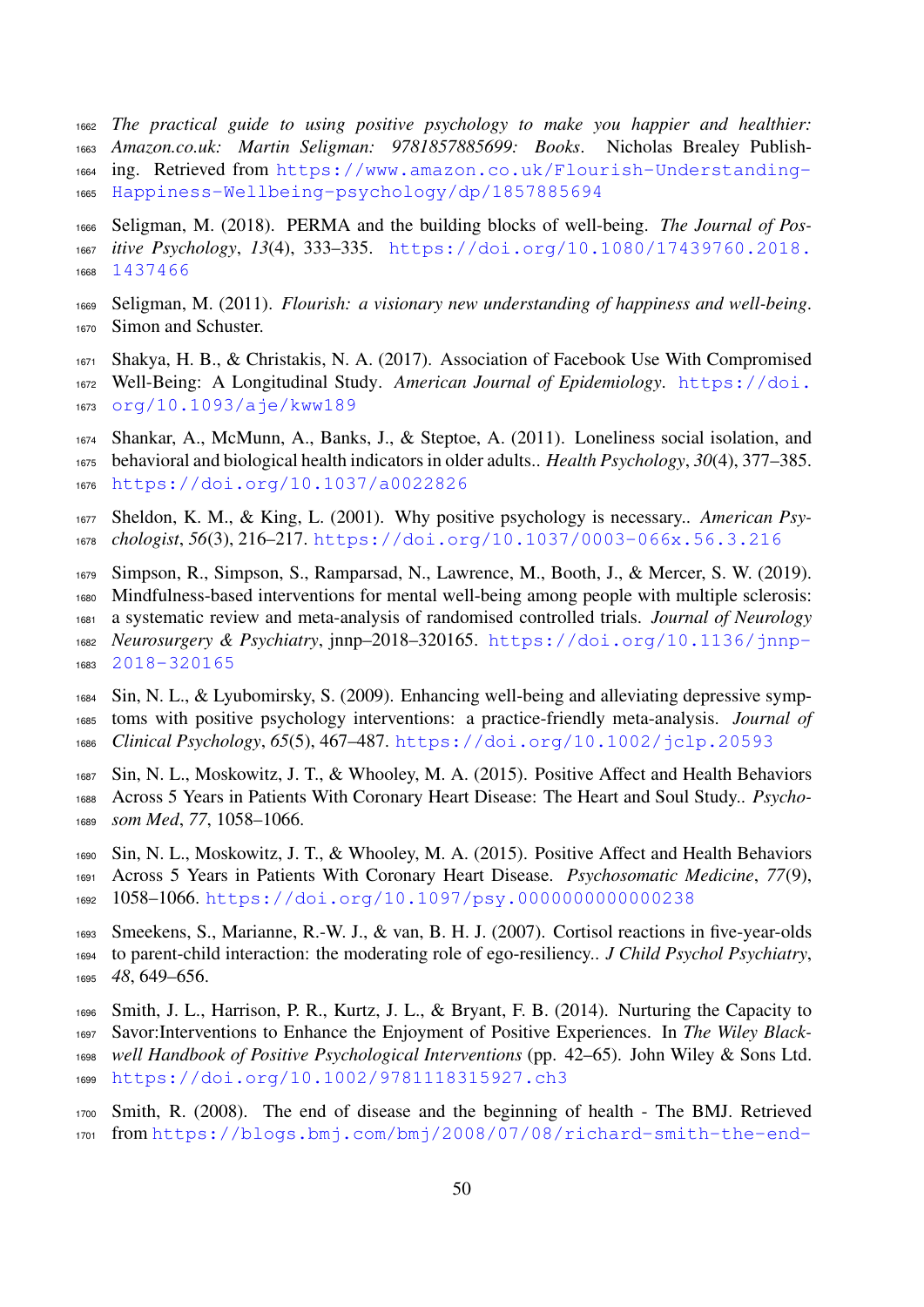- <span id="page-50-10"></span>[of-disease-and-the-beginning-of-health/](https://blogs.bmj.com/bmj/2008/07/08/richard-smith-the-end-of-disease-and-the-beginning-of-health/)
- Stathopoulou, G., Powers, M. B., Berry, A. C., Smits, J. A. J., & Otto, M. W. (2006). Exercise Interventions for Mental Health: A Quantitative and Qualitative Review. *Clinical Psychology: [S](https://doi.org/10.1111/j.1468-2850.2006.00021.x)cience and Practice*, *13*(2), 179–193. [https://doi.org/10.1111/j.1468-2850.](https://doi.org/10.1111/j.1468-2850.2006.00021.x)
- [2006.00021.x](https://doi.org/10.1111/j.1468-2850.2006.00021.x)
- <span id="page-50-8"></span> Stellar, J. E., Gordon, A. M., Piff, P. K., Cordaro, D., Anderson, C. L., Bai, Y., . . . Keltner, D. (2017). Self-Transcendent Emotions and Their Social Functions: Compassion Gratitude, [a](https://doi.org/10.1177/1754073916684557)nd Awe Bind Us to Others Through Prosociality. *Emotion Review*, *9*(3), 200–207. [https:](https://doi.org/10.1177/1754073916684557) [//doi.org/10.1177/1754073916684557](https://doi.org/10.1177/1754073916684557)
- <span id="page-50-3"></span> Stellar, J. E., John-Henderson, N., Anderson, C. L., Gordon, A. M., McNeil, G. D., & Keltner, D. (2015). Positive affect and markers of inflammation: discrete positive emotions predict lower levels of inflammatory cytokines.. *Emotion*, *15*, 129–133.
- <span id="page-50-5"></span>Steptoe, A., Owen, N., Kunz-Ebrecht, S. R., & Brydon, L. (2004). Loneliness and neuroen-
- docrine cardiovascular, and inflammatory stress responses in middle-aged men and women. *[P](https://doi.org/10.1016/s0306-4530(03)00086-6)sychoneuroendocrinology*, *29*(5), 593–611. [https://doi.org/10.1016/s0306-](https://doi.org/10.1016/s0306-4530(03)00086-6)
- <span id="page-50-4"></span>[4530\(03\)00086-6](https://doi.org/10.1016/s0306-4530(03)00086-6)
- Stickley, A., Koyanagi, A., Koposov, R., Schwab-Stone, M., & Ruchkin, V. (2014). Loneliness
- and health risk behaviours among Russian and U.S. adolescents: a cross-sectional study.. *BMC*
- <span id="page-50-9"></span>*Public Health*, *14*, 366.
- Storlien, L. H., Pan, D. A., Kriketos, A. D., O'Connor, J., Caterson, I. D., Cooney, G. J., . . .
- Baur, L. A. (1996). Skeletal muscle membrane lipids and insulin resistance. *Lipids*, *31*(1), S261–S265. <https://doi.org/10.1007/bf02637087>
- <span id="page-50-11"></span> Taylor, M. S., Wheeler, B. W., White, M. P., Economou, T., & Osborne, N. J. (2015). Research note: Urban street tree density and antidepressant prescription rates—A cross-sectional study [i](https://doi.org/10.1016/j.landurbplan.2014.12.005)n London UK. *Landscape and Urban Planning*, *136*, 174–179. [https://doi.org/10.](https://doi.org/10.1016/j.landurbplan.2014.12.005) [1016/j.landurbplan.2014.12.005](https://doi.org/10.1016/j.landurbplan.2014.12.005)
- <span id="page-50-7"></span> Taylor, S. E., & Brown, J. D. (1988). Illusion and well-being: A social psychological perspec- [t](https://doi.org/10.1037/0033-2909.103.2.193)ive on mental health.. *Psychological Bulletin*, *103*(2), 193–210. [https://doi.org/10.](https://doi.org/10.1037/0033-2909.103.2.193) [1037/0033-2909.103.2.193](https://doi.org/10.1037/0033-2909.103.2.193)
- <span id="page-50-1"></span> Thayer, J. F., & Fischer, J. E. (2009). Heart rate variability overnight urinary norepinephrine and C-reactive protein: evidence for the cholinergic anti-inflammatory pathway in healthy [h](https://doi.org/10.1111/j.1365-2796.2008.02023.x)uman adults. *Journal of Internal Medicine*, *265*(4), 439–447. [https://doi.org/10.](https://doi.org/10.1111/j.1365-2796.2008.02023.x) [1111/j.1365-2796.2008.02023.x](https://doi.org/10.1111/j.1365-2796.2008.02023.x)
- <span id="page-50-0"></span> Thayer, J. F., & Lane, R. D. (2000). A model of neurovisceral integration in emotion regulation [a](https://doi.org/10.1016/s0165-0327(00)00338-4)nd dysregulation. *Journal of Affective Disorders*, *61*(3), 201–216. [https://doi.org/](https://doi.org/10.1016/s0165-0327(00)00338-4) [10.1016/s0165-0327\(00\)00338-4](https://doi.org/10.1016/s0165-0327(00)00338-4)
- <span id="page-50-2"></span>Thayer, J. F., & Lane, R. D. (2009). Claude Bernard and the heart–brain connection: Further
- elaboration of a model of neurovisceral integration. *Neuroscience & Biobehavioral Reviews*, *33*(2), 81–88. <https://doi.org/10.1016/j.neubiorev.2008.08.004>
- <span id="page-50-6"></span>Timmons, A. C., Margolin, G., & Saxbe, D. E. (2015). Physiological linkage in couples and its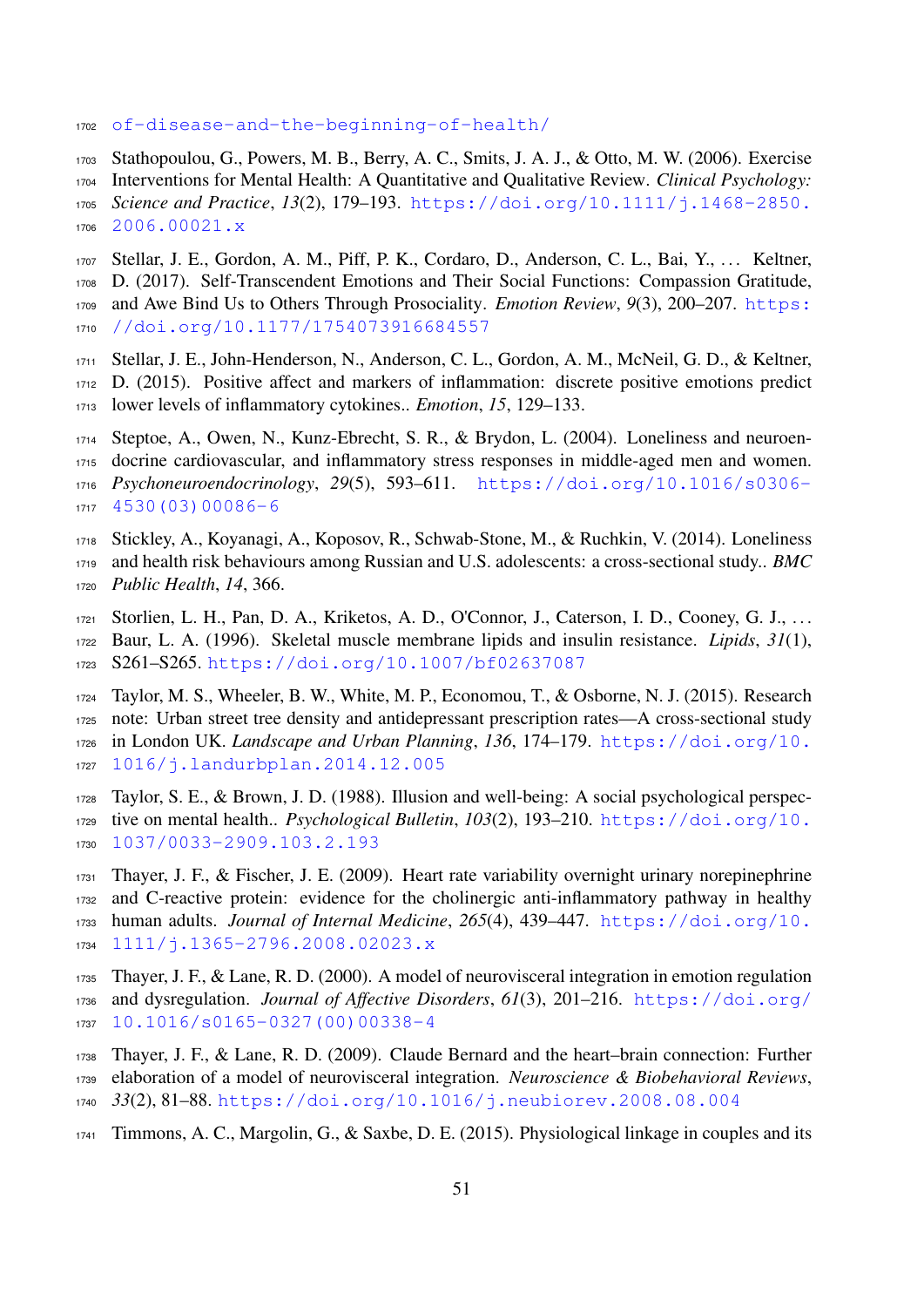- implications for individual and interpersonal functioning: A literature review.. *J Fam Psychol*, *29*, 720–731.
- <span id="page-51-3"></span> [T](https://doi.org/10.1038/nature01321)racey, K. J. (2002). The inflammatory reflex. *Nature*, *420*(6917), 853–859. [https://doi.](https://doi.org/10.1038/nature01321) [org/10.1038/nature01321](https://doi.org/10.1038/nature01321)
- <span id="page-51-6"></span> Twenge, J. (2014). *Generation Me: Why Today's Young Americans Are More Confident, As-sertive, Entitled–And More Miserable Than Ever Before*. Atria Books.
- <span id="page-51-5"></span> Twenge, J. M. (2013). Overwhelming Evidence for Generation Me. *Emerging Adulthood*, *1*(1), 21–26. <https://doi.org/10.1177/2167696812468112>
- <span id="page-51-7"></span> Uchida, Y., Norasakkunkit, V., & Kitayama, S. (2004). Cultural constructions of happiness: [t](https://doi.org/10.1007/s10902-004-8785-9)heory and emprical evidence. *Journal of Happiness Studies*, *5*(3), 223–239. [https://doi.](https://doi.org/10.1007/s10902-004-8785-9) [org/10.1007/s10902-004-8785-9](https://doi.org/10.1007/s10902-004-8785-9)
- <span id="page-51-9"></span> Ulrich, R. S., Simons, R. F., Losito, B. D., Fiorito, E., Miles, M. A., & Zelson, M. (1991). Stress recovery during exposure to natural and urban environments. *Journal of Environmental Psy-chology*, *11*(3), 201–230. [https://doi.org/10.1016/s0272-4944\(05\)80184-7](https://doi.org/10.1016/s0272-4944(05)80184-7)
- <span id="page-51-2"></span> Verdugo, V. C. (2012). The positive psychology of sustainability. *Environment Develop- [m](https://doi.org/10.1007/s10668-012-9346-8)ent and Sustainability*, *14*(5), 651–666. [https://doi.org/10.1007/s10668-012-](https://doi.org/10.1007/s10668-012-9346-8) [9346-8](https://doi.org/10.1007/s10668-012-9346-8)
- <span id="page-51-12"></span> Wang, P. S., Berglund, P. A., Olfson, M., & Kessler, R. C. (2004). Delays in initial treatment contact after first onset of a mental disorder.. *Health Serv Res*, *39*, 393–415.
- <span id="page-51-1"></span>Watson, N. F., Badr, M. S., Belenky, G., Bliwise, D. L., Buxton, O. M., Buysse, D., . . . Tasali,
- E. (2015). Recommended Amount of Sleep for a Healthy Adult: A Joint Consensus Statement [o](https://doi.org/10.5665/sleep.4716)f the American Academy of Sleep Medicine and Sleep Research Society. *SLEEP*. [https:](https://doi.org/10.5665/sleep.4716) [//doi.org/10.5665/sleep.4716](https://doi.org/10.5665/sleep.4716)
- <span id="page-51-4"></span>Watson, N. F., Badr, M. S., Belenky, G., Bliwise, D. L., Buxton, O. M., Buysse, D., . . . Tasali,
- E. (2015). Joint Consensus Statement of the American Academy of Sleep Medicine and Sleep
- Research Society on the Recommended Amount of Sleep for a Healthy Adult: Methodology
- and Discussion.. *J Clin Sleep Med*, *11*, 931–952.
- <span id="page-51-0"></span>Wen, C. P., Wai, J. P. M., Tsai, M. K., Yang, Y. C., Cheng, T. Y. D., Lee, M.-C., . . .
- Wu, X. (2011). Minimum amount of physical activity for reduced mortality and extended [l](https://doi.org/10.1016/s0140-6736(11)60749-6)ife expectancy: a prospective cohort study. *The Lancet*, *378*(9798), 1244–1253. [https:](https://doi.org/10.1016/s0140-6736(11)60749-6)
- [//doi.org/10.1016/s0140-6736\(11\)60749-6](https://doi.org/10.1016/s0140-6736(11)60749-6)
- <span id="page-51-11"></span> White, C. A., Uttl, B., & Holder, M. D. (2019). Meta-analyses of positive psychology interven- tions: The effects are much smaller than previously reported. *PLOS ONE*, *14*(5), e0216588. <https://doi.org/10.1371/journal.pone.0216588>
- <span id="page-51-8"></span>White, M. P., Alcock, I., Grellier, J., Wheeler, B. W., Hartig, T., Warber, S. L., . . . Fleming,
- L. E. (2019). Spending at least 120 minutes a week in nature is associated with good health
- [a](https://doi.org/10.1038/s41598-019-44097-3)nd wellbeing. *Scientific Reports*, *9*(1). [https://doi.org/10.1038/s41598-019-](https://doi.org/10.1038/s41598-019-44097-3)
- <span id="page-51-10"></span>[44097-3](https://doi.org/10.1038/s41598-019-44097-3)
- White, M. P., Pahl, S., Ashbullby, K., Herbert, S., & Depledge, M. H. (2013). Feelings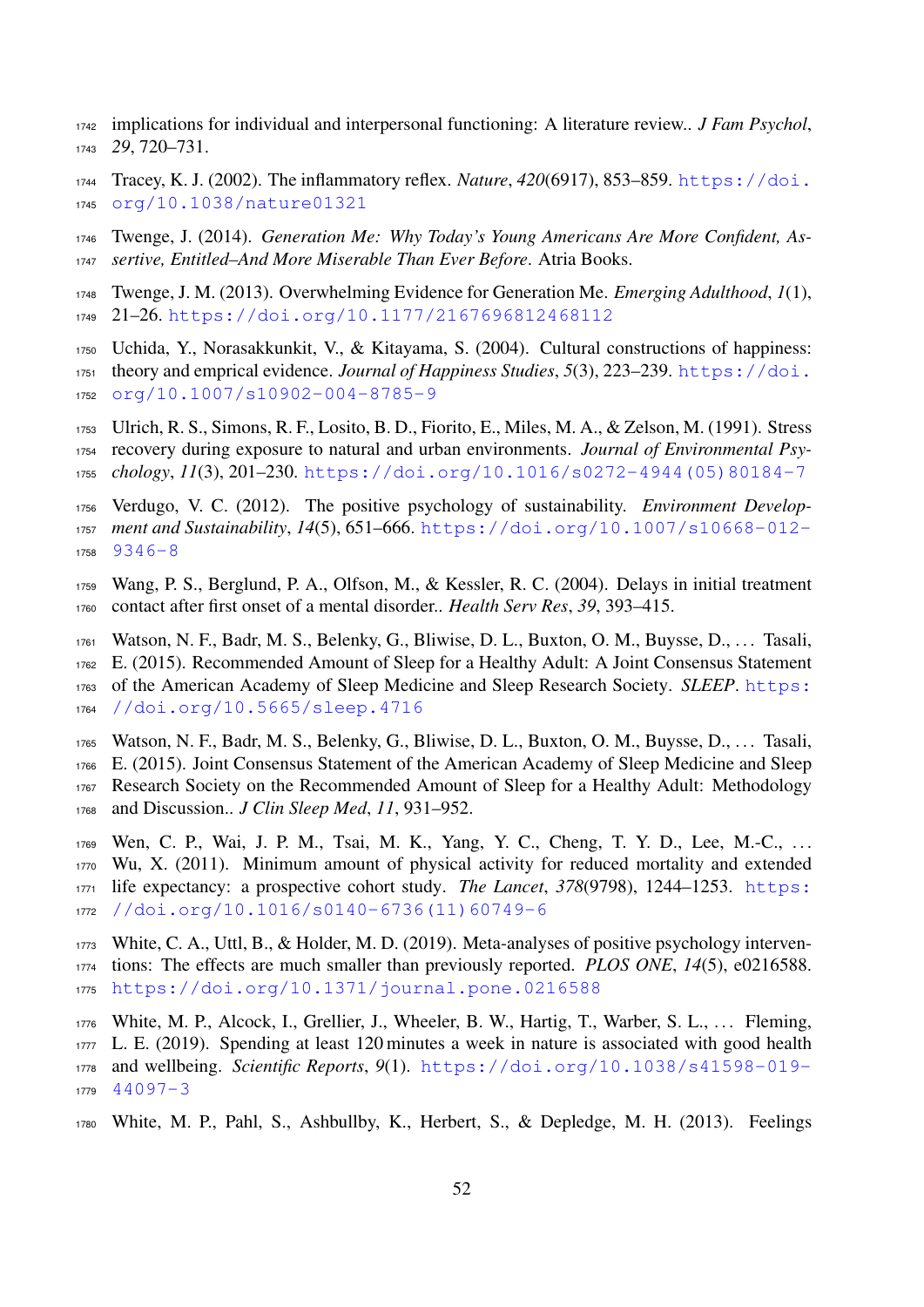- of restoration from recent nature visits. *Journal of Environmental Psychology*, *35*, 40–51. <https://doi.org/10.1016/j.jenvp.2013.04.002>
- <span id="page-52-10"></span> White, M. P., Pahl, S., Wheeler, B. W., Depledge, M. H., & Fleming, L. E. (2017). Natural environments and subjective wellbeing: Different types of exposure are associated with differ- [e](https://doi.org/10.1016/j.healthplace.2017.03.008)nt aspects of wellbeing. *Health & Place*, *45*, 77–84. [https://doi.org/10.1016/j.](https://doi.org/10.1016/j.healthplace.2017.03.008) [healthplace.2017.03.008](https://doi.org/10.1016/j.healthplace.2017.03.008)
- <span id="page-52-4"></span> White, R. G., Gumley, A. I., McTaggart, J., Rattrie, L., McConville, D., Cleare, S., & Mitchell, G. (2013). Depression and anxiety following psychosis: associations with mindfulness and psychological flexibility.. *Behav Cogn Psychother*, *41*, 34–51.
- <span id="page-52-3"></span>Wulsin, L. R., Horn, P. S., Perry, J. L., Massaro, J. M., & D'Agostino, R. B. (2015). Autonomic
- Imbalance as a Predictor of Metabolic Risks Cardiovascular Disease, Diabetes, and Mortality.
- *[T](https://doi.org/10.1210/jc.2015-1748)he Journal of Clinical Endocrinology & Metabolism*, *100*(6), 2443–2448. [https://doi.](https://doi.org/10.1210/jc.2015-1748) [org/10.1210/jc.2015-1748](https://doi.org/10.1210/jc.2015-1748)
- <span id="page-52-9"></span>Wyles, K. J., White, M. P., Hattam, C., Pahl, S., King, H., & Austen, M. (2017). Are Some
- Natural Environments More Psychologically Beneficial Than Others? The Importance of Type
- and Quality on Connectedness to Nature and Psychological Restoration. *Environment and*
- <span id="page-52-5"></span>*Behavior*, *51*(2), 111–143. <https://doi.org/10.1177/0013916517738312>
- Young, H. A., & Benton, D. (2018). Heart-rate variability. *Behavioural Pharmacology*, *29*, 140–151. <https://doi.org/10.1097/fbp.0000000000000383>
- <span id="page-52-11"></span> Zilioli, S., Slatcher, R. B., Ong, A. D., & Gruenewald, T. L. (2015). Purpose in life predicts [a](https://doi.org/10.1016/j.jpsychores.2015.09.013)llostatic load ten years later. *Journal of Psychosomatic Research*, *79*(5), 451–457. [https:](https://doi.org/10.1016/j.jpsychores.2015.09.013) [//doi.org/10.1016/j.jpsychores.2015.09.013](https://doi.org/10.1016/j.jpsychores.2015.09.013)
- <span id="page-52-6"></span> de Vroome, T., & Hooghe, M. (2013). Life Satisfaction among Ethnic Minorities in the Nether- lands: Immigration Experience or Adverse Living Conditions?. *Journal of Happiness Studies*, *15*(6), 1389–1406. <https://doi.org/10.1007/s10902-013-9483-2>
- <span id="page-52-2"></span> American Psychological Association. (Accessed Monday 17th June 2019). The Road to Re-silience. Retrieved from <https://www.apa.org/helpcenter/road-resilience>
- <span id="page-52-12"></span>Book Authors. (2009). *Global Perspectives on Mental-Physical Comorbidity in the WHO*
- *World Mental Health Surveys*. (M. R. V. Korff, K. M. Scott, & O. Gureje, Eds.). Cambridge University Press. <https://doi.org/10.1017/cbo9780511770531>
- <span id="page-52-1"></span> GBD Collaborators. (2015). Global regional, and national age–sex specific all-cause and cause- specific mortality for 240 causes of death, 1990–2013: a systematic analysis for the Global [B](https://doi.org/10.1016/s0140-6736(14)61682-2)urden of Disease Study 2013. *The Lancet*, *385*(9963), 117–171. [https://doi.org/10.](https://doi.org/10.1016/s0140-6736(14)61682-2)
- [1016/s0140-6736\(14\)61682-2](https://doi.org/10.1016/s0140-6736(14)61682-2)
- <span id="page-52-7"></span>Intergovernmental Panel on Climate Change. (2007). *Climate change 2007. Synthesis Report.*.
- <span id="page-52-8"></span>IPCC. Retrieved from <https://www.ipcc.ch/report/ar4/syr/>
- Intergovernmental Panel on Climate Change. (2014). *Climate Change 2014: Synthesis Report.*.
- <span id="page-52-0"></span>IPCC. Retrieved from <https://www.ipcc.ch/report/ar5/syr/>